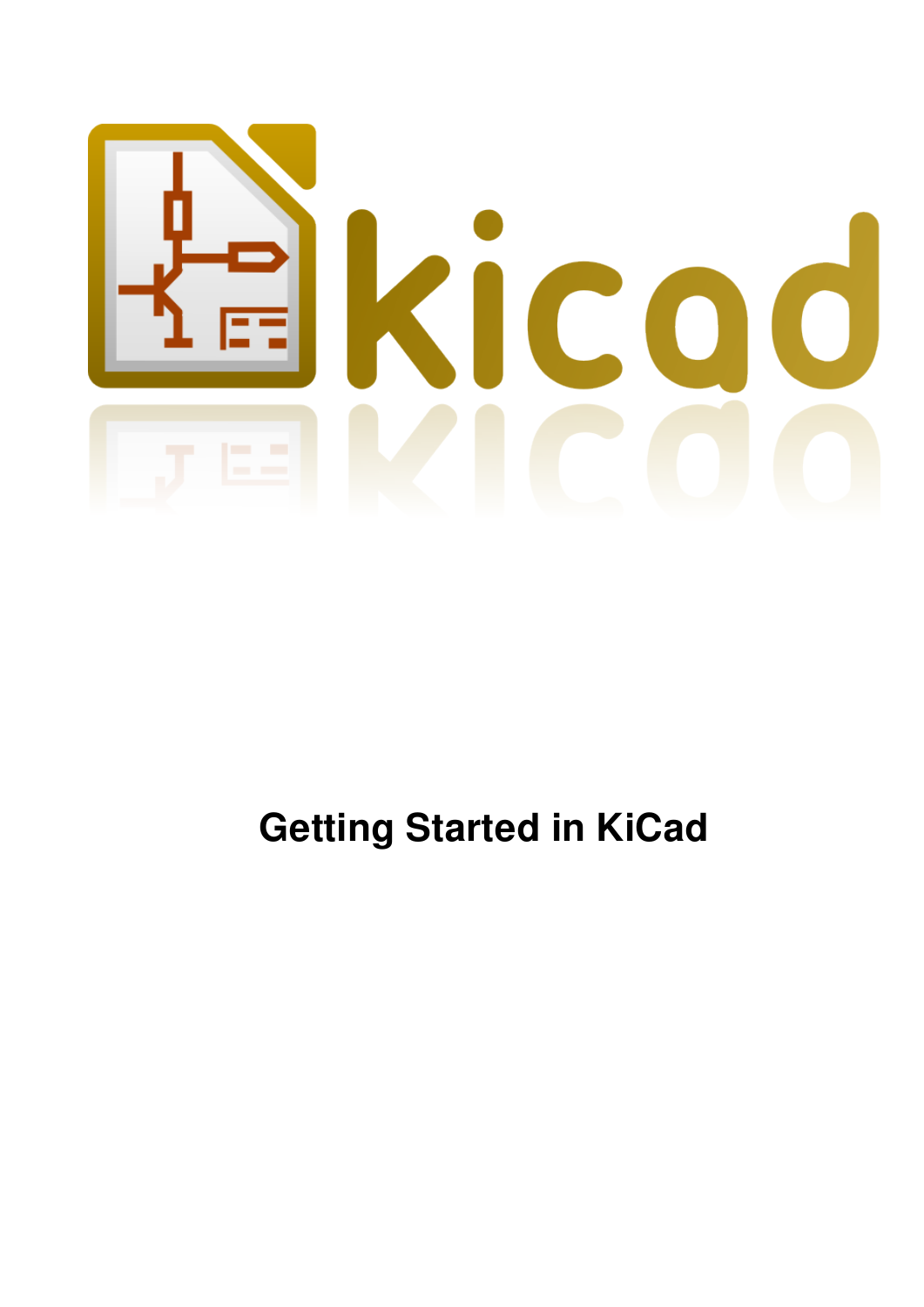**January 22, 2019**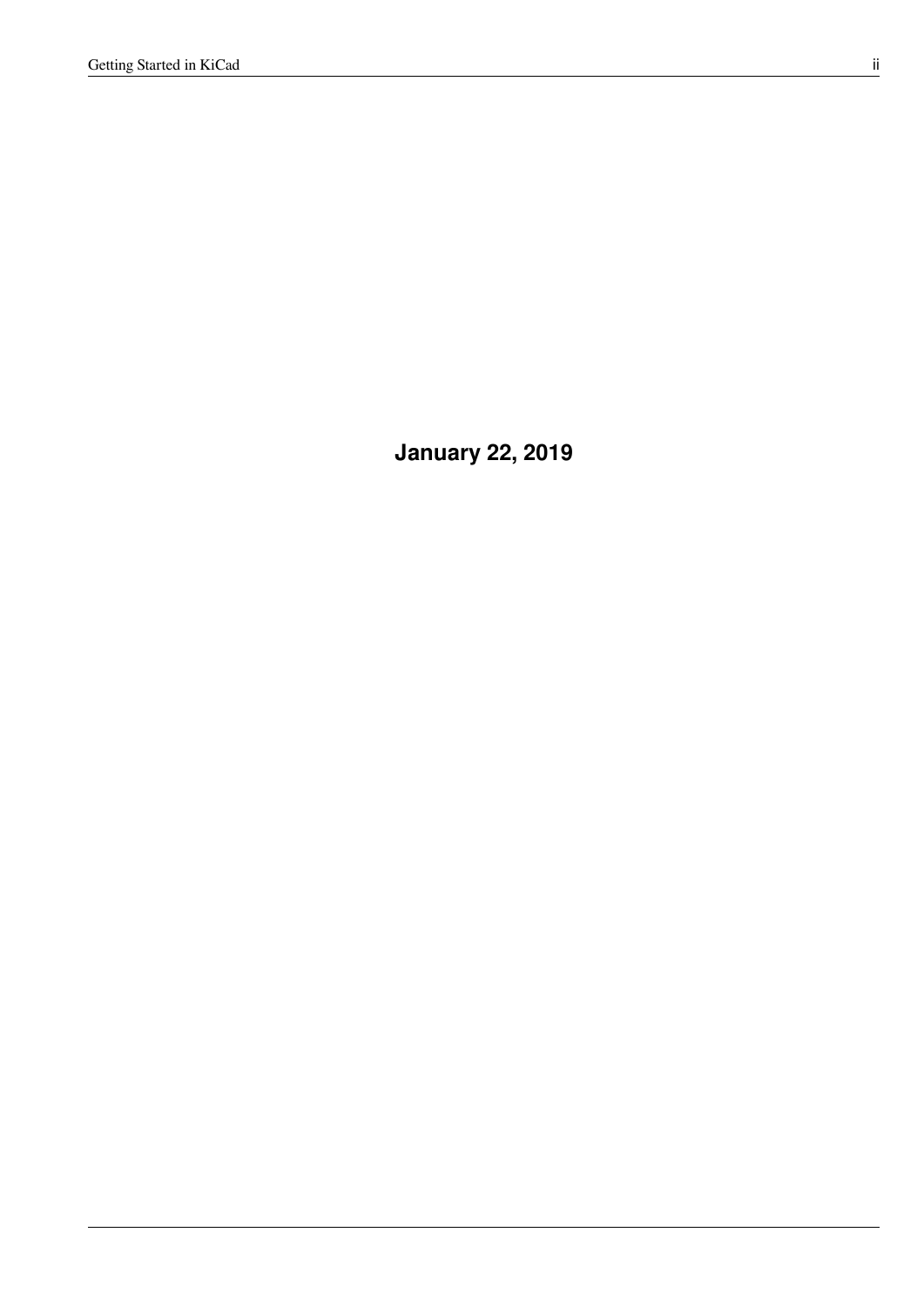# **Contents**

| 1            |     | <b>Introduction to KiCad</b>                                                                                                                                                                                                   | 1  |
|--------------|-----|--------------------------------------------------------------------------------------------------------------------------------------------------------------------------------------------------------------------------------|----|
|              | 1.1 |                                                                                                                                                                                                                                | 2  |
|              | 1.2 | Under GNU/Linux response to the contract of the contract of the contract of the contract of the contract of the contract of the contract of the contract of the contract of the contract of the contract of the contract of th | 2  |
|              | 1.3 |                                                                                                                                                                                                                                | 2  |
|              | 1.4 |                                                                                                                                                                                                                                | 3  |
|              | 1.5 |                                                                                                                                                                                                                                | 3  |
| $\mathbf{2}$ |     | <b>KiCad Workflow</b>                                                                                                                                                                                                          | 4  |
|              | 2.1 |                                                                                                                                                                                                                                | 4  |
|              | 2.2 |                                                                                                                                                                                                                                | 6  |
| 3            |     | <b>Draw electronic schematics</b>                                                                                                                                                                                              | 7  |
|              | 3.1 |                                                                                                                                                                                                                                | 7  |
|              | 3.2 |                                                                                                                                                                                                                                | 19 |
|              |     |                                                                                                                                                                                                                                |    |
| 4            |     | <b>Layout printed circuit boards</b>                                                                                                                                                                                           | 21 |
|              | 4.1 |                                                                                                                                                                                                                                | 21 |
|              | 4.2 |                                                                                                                                                                                                                                | 29 |
|              | 4.3 |                                                                                                                                                                                                                                | 30 |
|              | 4.4 |                                                                                                                                                                                                                                | 30 |
| 5            |     | <b>Forward annotation in KiCad</b>                                                                                                                                                                                             | 32 |
| 6            |     | <b>Make schematic components in KiCad</b>                                                                                                                                                                                      | 34 |
|              | 6.1 |                                                                                                                                                                                                                                | 34 |
|              | 6.2 |                                                                                                                                                                                                                                | 36 |
|              | 6.3 |                                                                                                                                                                                                                                | 37 |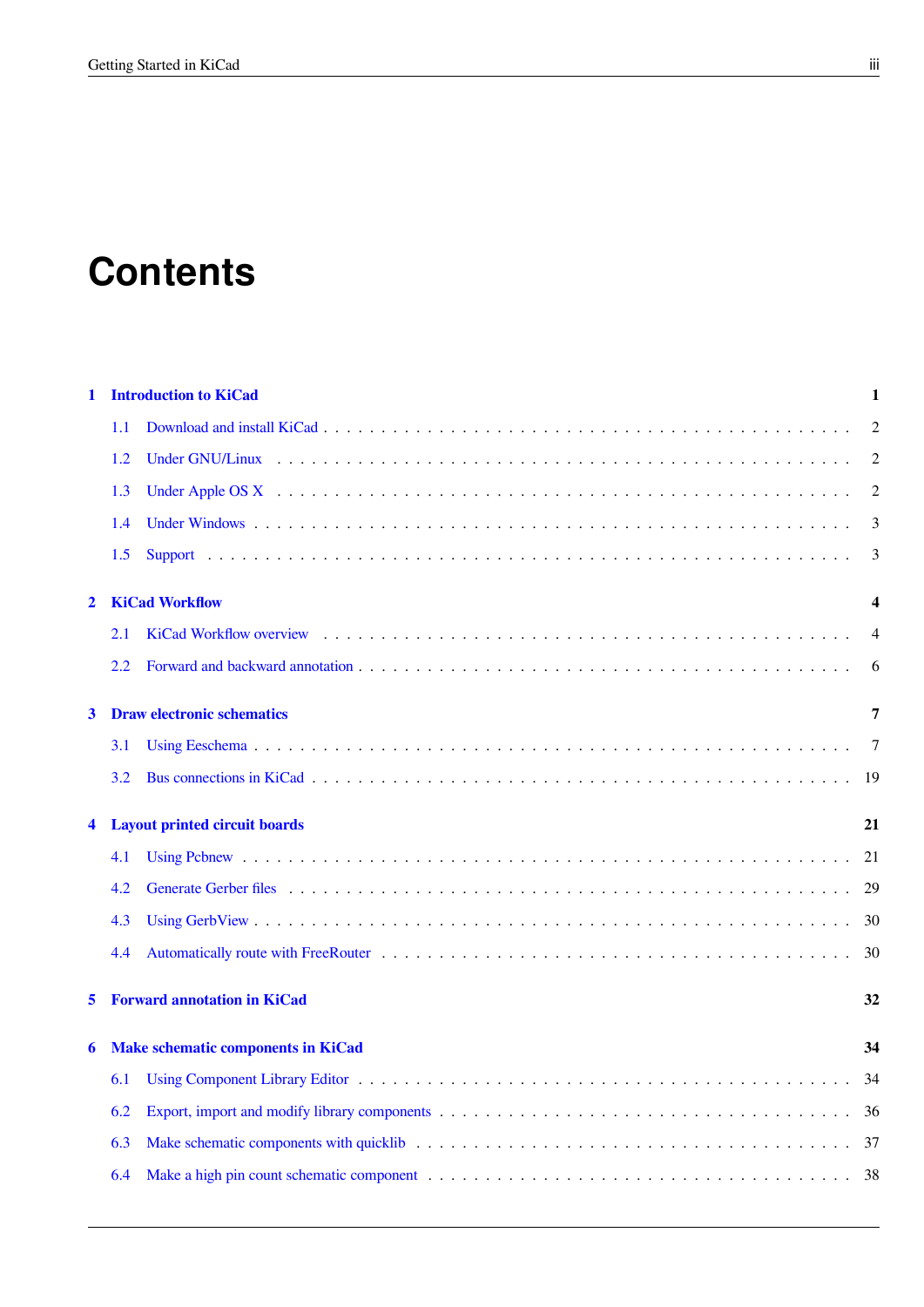| <b>7</b> Make component footprints              |  |
|-------------------------------------------------|--|
|                                                 |  |
| 8 Note about portability of KiCad project files |  |
| 9 More about KiCad documentation                |  |
|                                                 |  |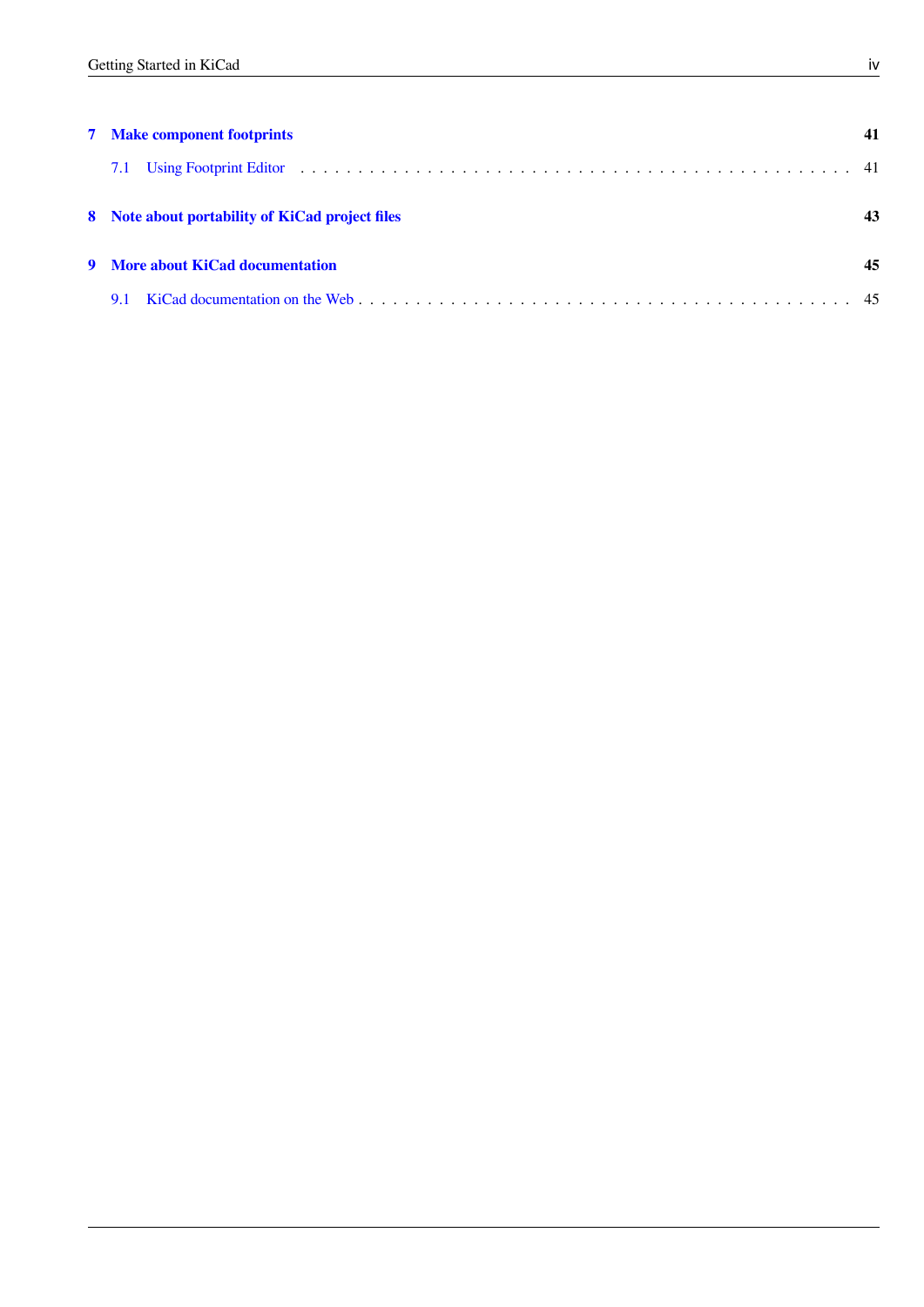*Essential and concise guide to mastering KiCad for the successful development of sophisticated electronic printed circuit boards.*

### **Copyright**

This document is Copyright  $© 2010-2015$  by its contributors as listed below. You may distribute it and/or modify it under the terms of either the GNU General Public License (http://www.gnu.org/licenses/gpl.html), version 3 or later, or the Creative Commons Attribution License (http://creativecommons.org/licenses/by/3.0/), version 3.0 or later.

All trademarks within this guide belong to their legitimate owners.

### **Contributors**

David Jahshan, Phil Hutchinson, Fabrizio Tappero, Christina Jarron, Melroy van den Berg.

### **Feedback**

Please direct any bug reports, suggestions or new versions to here:

- About KiCad document: https://github.com/KiCad/kicad-doc/issues
- About KiCad software: https://bugs.launchpad.net/kicad
- About KiCad software i18n: [https://github.com/KiCad/kicad-i18n/is](https://github.com/KiCad/kicad-doc/issues)sues

### **Publication date**

2015, May 16.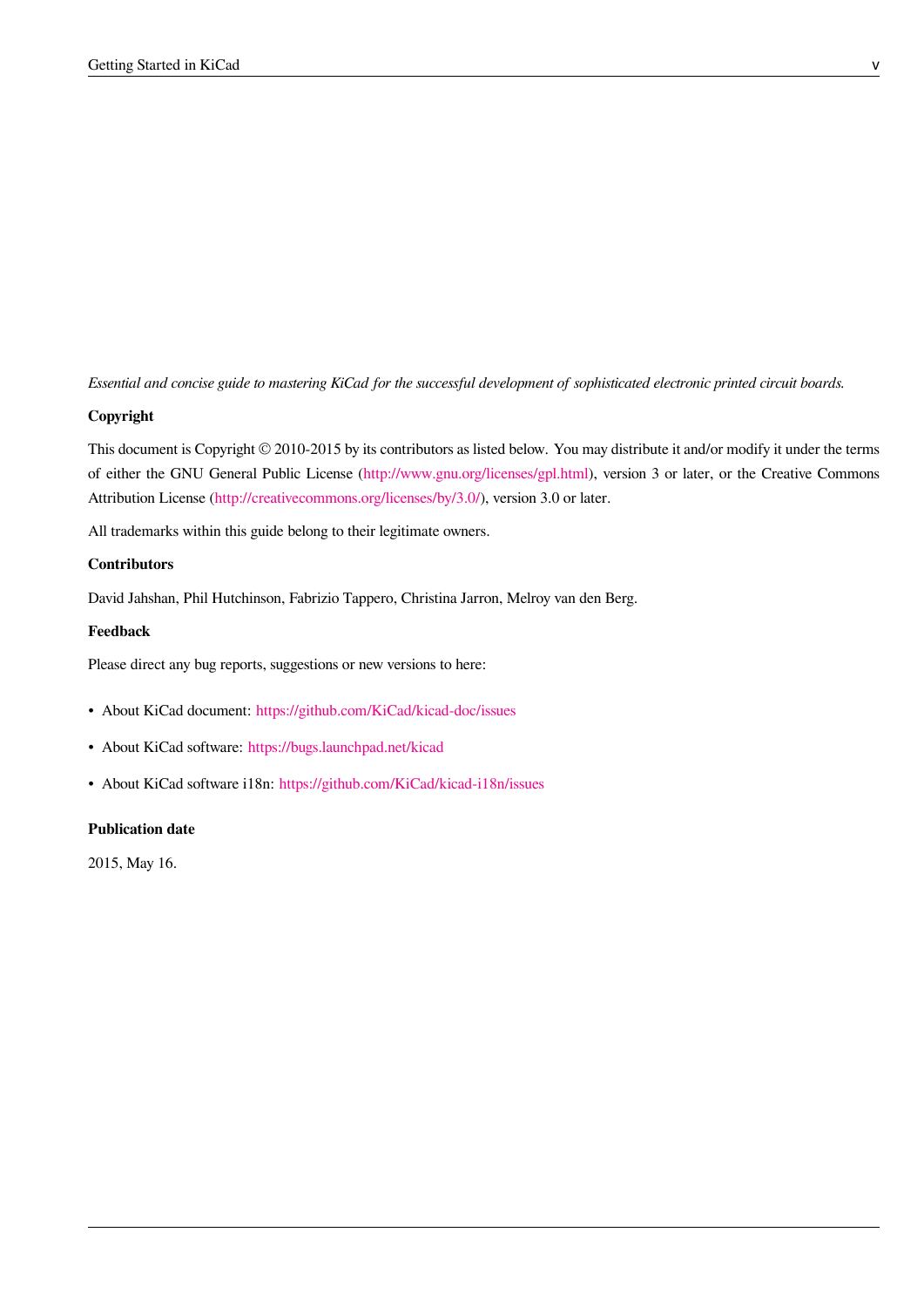# <span id="page-5-0"></span>**Introduction to KiCad**

KiCad is an open-source software tool for the creation of electronic schematic diagrams and PCB artwork. Beneath its singular surface, KiCad incorporates an elegant ensemble of the following stand-alone software tools:

| Program name          | <b>Description</b>                      | <b>File extension</b>                    |
|-----------------------|-----------------------------------------|------------------------------------------|
| KiCad                 | Project manager                         | *.pro                                    |
| Eeschema              | Schematic editor (both schematic and    | $\star$ .sch, $\star$ .lib, $\star$ .net |
|                       | component)                              |                                          |
| CvPcb                 | Footprint selector                      | *.net                                    |
| Pchnew                | Circuit board board editor              | *.kicad pcb                              |
| GerbView              | Gerber viewer                           | All the usual gerbers                    |
| Bitmap2Component      | Convert bitmap images to components     | *.lib, *.kicad_mod, *.                   |
|                       | or footprints                           | kicad wks                                |
| <b>PCB</b> Calculator | Calculator for components, track        | None                                     |
|                       | width, electrical spacing, color codes, |                                          |
|                       | and more                                |                                          |
| Pl Editor             | Page layout editor                      | *.kicad_wks                              |

#### **Note**

The file extension list is not complete and only contains a subset of the files that KiCad works with that is useful for the basic understanding of which files are used for each KiCad unique application.

KiCad can be considered mature enough to be used for the successful development and maintenance of complex electronic boards.

KiCad does not present any board-size limitation and it can easily handle up to 32 copper layers, up to 14 technical layers and up to 4 auxiliary layers. KiCad can create all the files necessary for building printed boards, Gerber files for photo-plotters, drilling files, component location files and a lot more.

Being open source (GPL licensed), KiCad represents the ideal tool for projects oriented towards the creation of electronic hardware with an open-source flavour.

On the Internet, the home of KiCad is: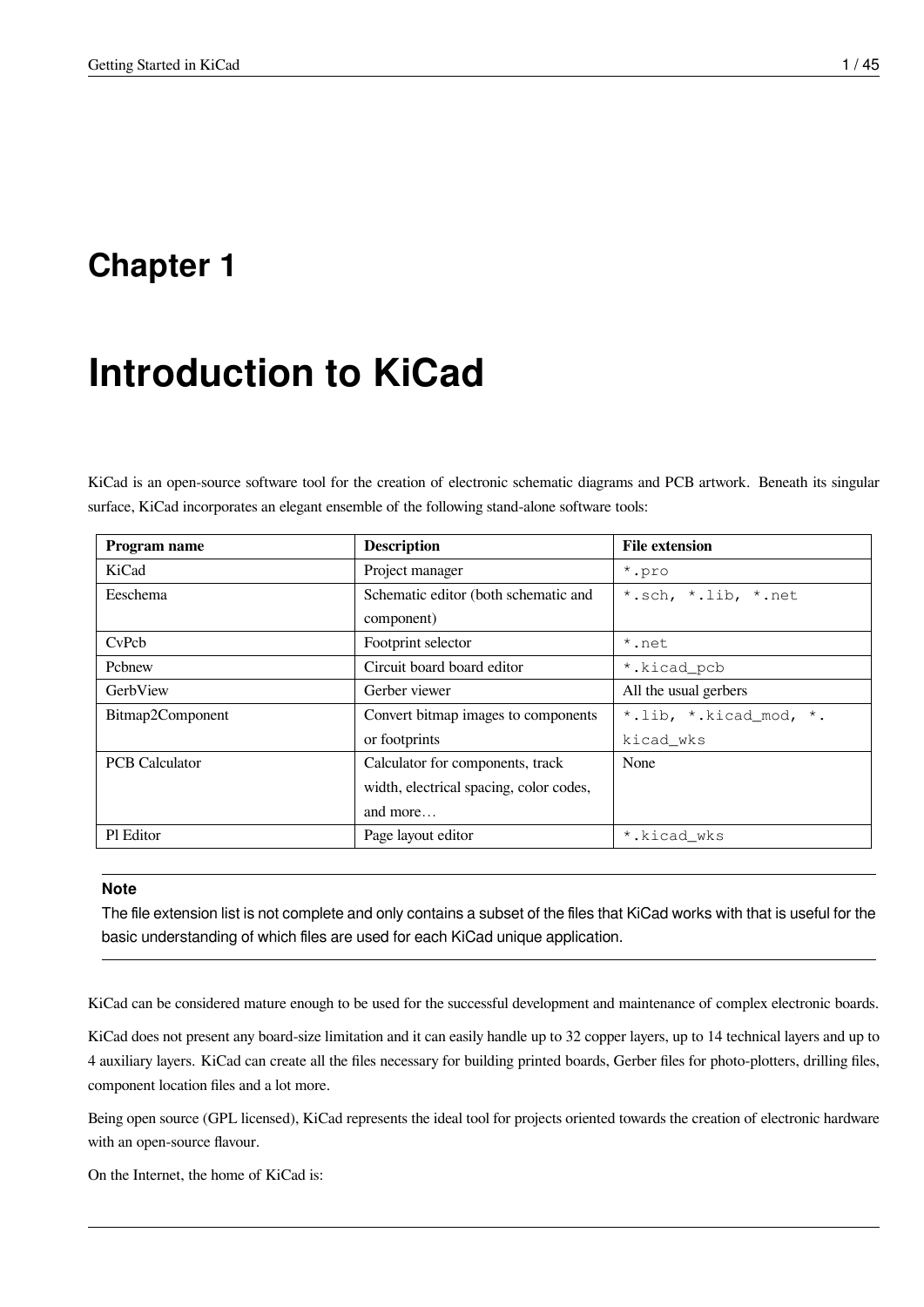## **1.1 [Download](http://www.kicad-pcb.org/) and install KiCad**

<span id="page-6-0"></span>KiCad runs on GNU/Linux, Apple OS X and Windows. You can find the most up to date instructions and download links at:

http://www.kicad-pcb.org/download/

#### **Important**

[KiCad stable releases o](http://www.kicad-pcb.org/download/)ccur periodically per the KiCad Stable Release Policy. New features are continually being added to the development branch. If you would like to take advantage of these new features and help out by testing them, please download the latest nightly build package for your platform. Nightly builds may introduce bugs but it is the goal of the KiCad De[velopment Team to keep the d](http://ci.kicad-pcb.org/job/kicad-doxygen/ws/Documentation/doxygen/html/md_Documentation_development_stable-release-policy.html)evelopment branch as usable as possible during new feature development.

## **1.2 Under GNU/Linux**

<span id="page-6-1"></span>**Stable builds** Stable releases of KiCad can be found in most distribution's package managers as kicad and kicad-doc. If your distribution does not provide latest stable version, please follow the instruction for unstable builds and select and install the latest stable version.

**Unstable (nightly development) builds** Unstable builds are built from the most recent source code. They can sometimes have bugs that cause file corruption, generate bad gerbers, etc, but are generally stable and have the latest features.

Under Ubuntu, the easiest way to install an unstable nightly build of KiCad is via *PPA* and *Aptitude*. Type the following into your Terminal:

sudo add-apt-repository ppa:js-reynaud/ppa-kicad

sudo aptitude update && sudo aptitude safe-upgrade

sudo aptitude install kicad kicad-doc-en

Under Fedora the easiest way to install an unstable nightly build is via *copr*. To install KiCad via copr type the following in to copr:

sudo dnf copr enable mangelajo/kicad

sudo dnf install kicad

Alternatively, you can download and install a pre-compiled version of KiCad, or directly download the source code, compile and install KiCad.

## **1.3 Under Apple OS X**

<span id="page-6-2"></span>**Stable builds** Stable builds of KiCad for OS X can be found at: http://downloads.kicad-pcb.org/osx/stable/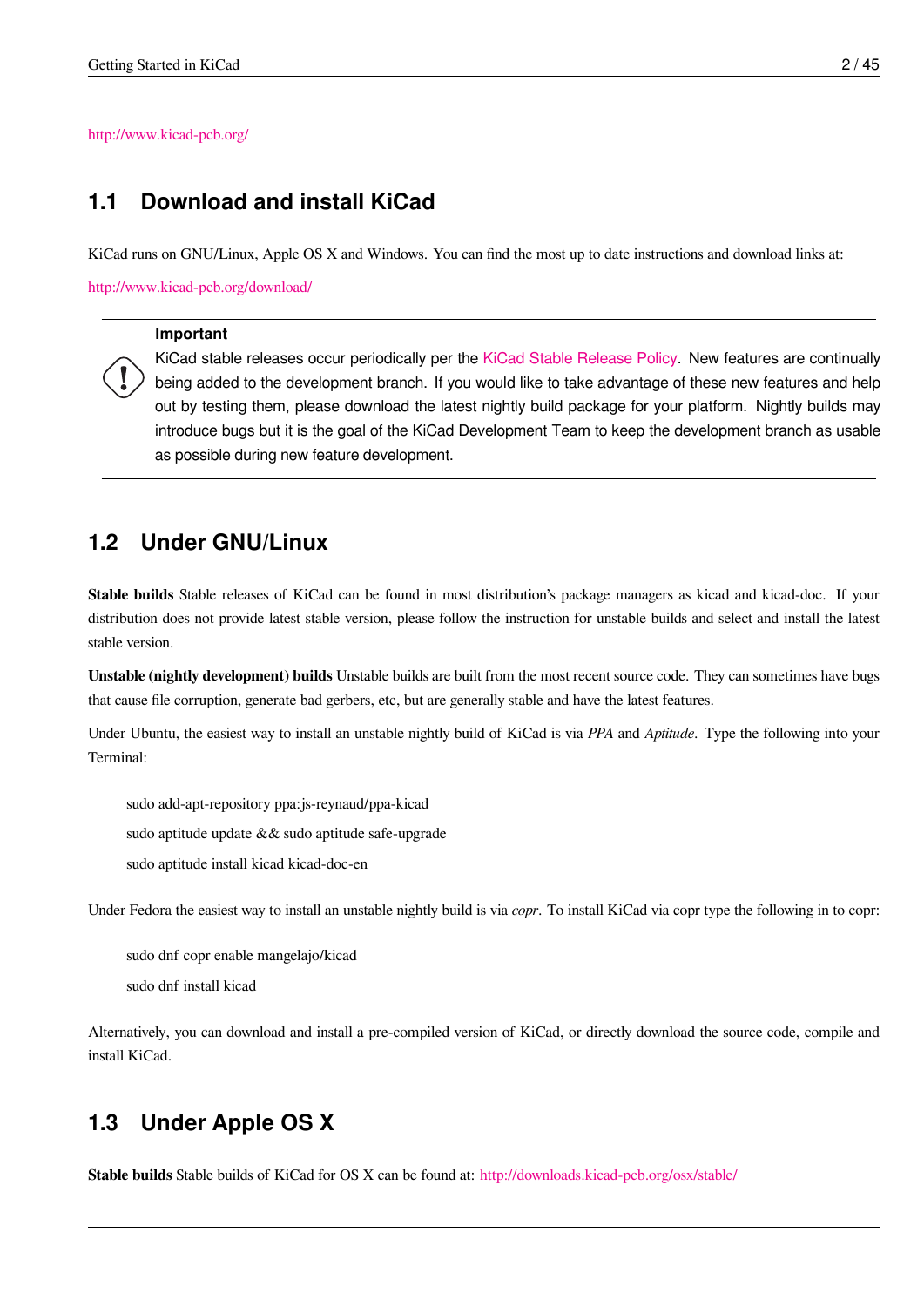**Unstable (nightly development) builds** Unstable builds are built from the most recent source code. They can sometimes have bugs that cause file corruption, generate bad gerbers, etc, but are generally stable and have the latest features.

Unstable nightly development builds can be found at: http://downloads.kicad-pcb.org/osx/

## **1.4 Under Windows**

<span id="page-7-0"></span>**Stable builds** Stable builds of KiCad for Windows can be found at: http://downloads.kicad-pcb.org/windows/stable/

**Unstable (nightly development) builds** Unstable builds are built from the most recent source code. They can sometimes have bugs that cause file corruption, generate bad gerbers, etc, but are generally stable and have the latest features.

For Windows you can find nightly development builds at: http://dow[nloads.kicad-pcb.org/windows/](http://downloads.kicad-pcb.org/windows/stable/)

## **1.5 Support**

<span id="page-7-1"></span>If you have ideas, remarks or questions, or if you just need help:

- Visit the Forum
- Join the #kicad IRC channel on Freenode
- Watch T[utorials](https://forum.kicad.info/)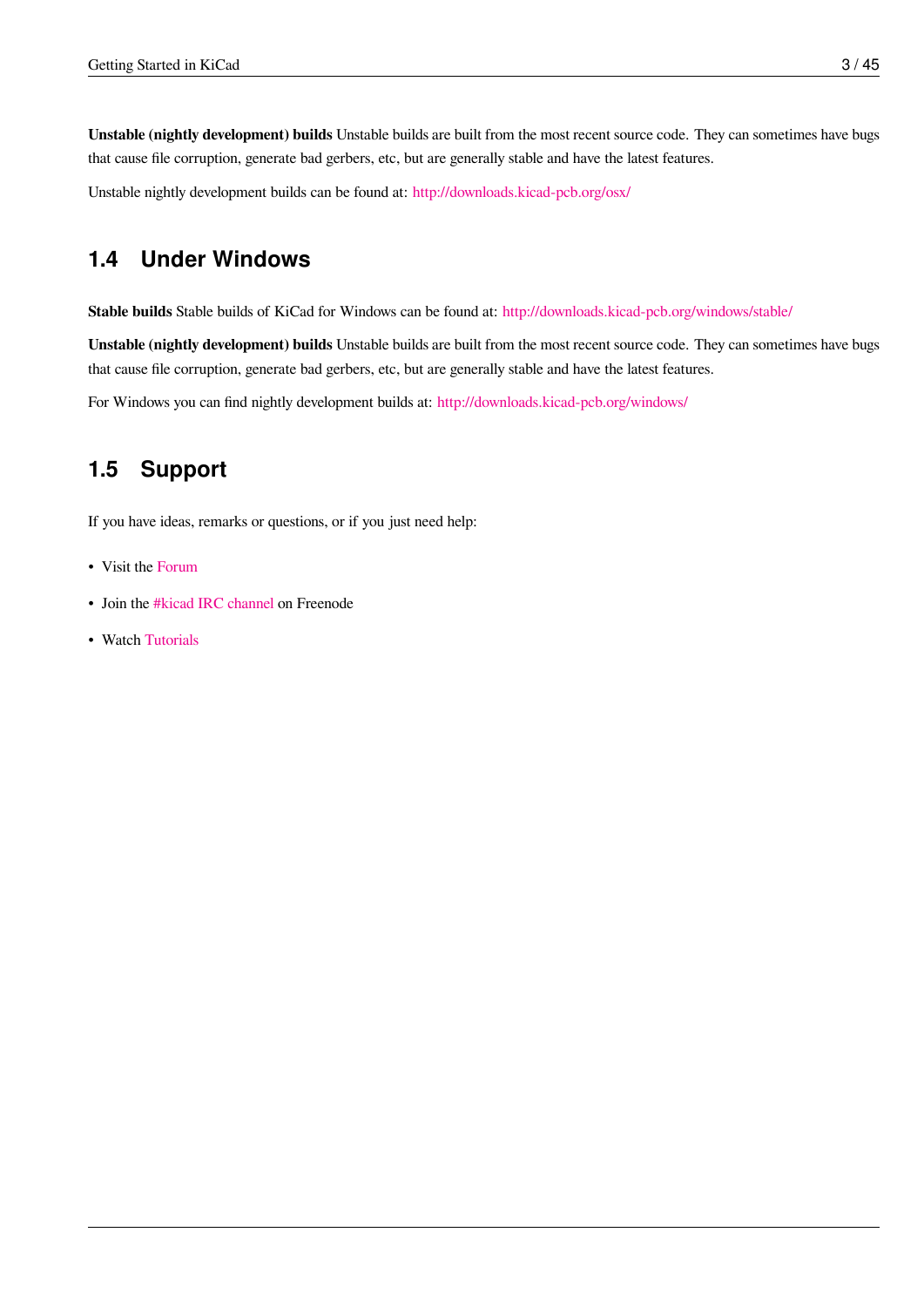# <span id="page-8-0"></span>**KiCad Workflow**

Despite its similarities with other PCB software tools, KiCad is characterised by an interesting work-flow in which schematic components and footprints are actually two separate entities. This is often the subject of discussion on Internet forums.

## <span id="page-8-1"></span>**2.1 KiCad Workflow overview**

The KiCad work-flow is comprised of two main tasks: making the schematic and laying out the board. Both a component library and a footprint library are necessary for these two tasks. KiCad has plenty of both. Just in case that is not enough, KiCad also has the tools necessary to make new ones.

In the picture below, you see a flowchart representing the KiCad work-flow. The picture explains which steps you need to take, in which order. When applicable, the icon is added as well for convenience.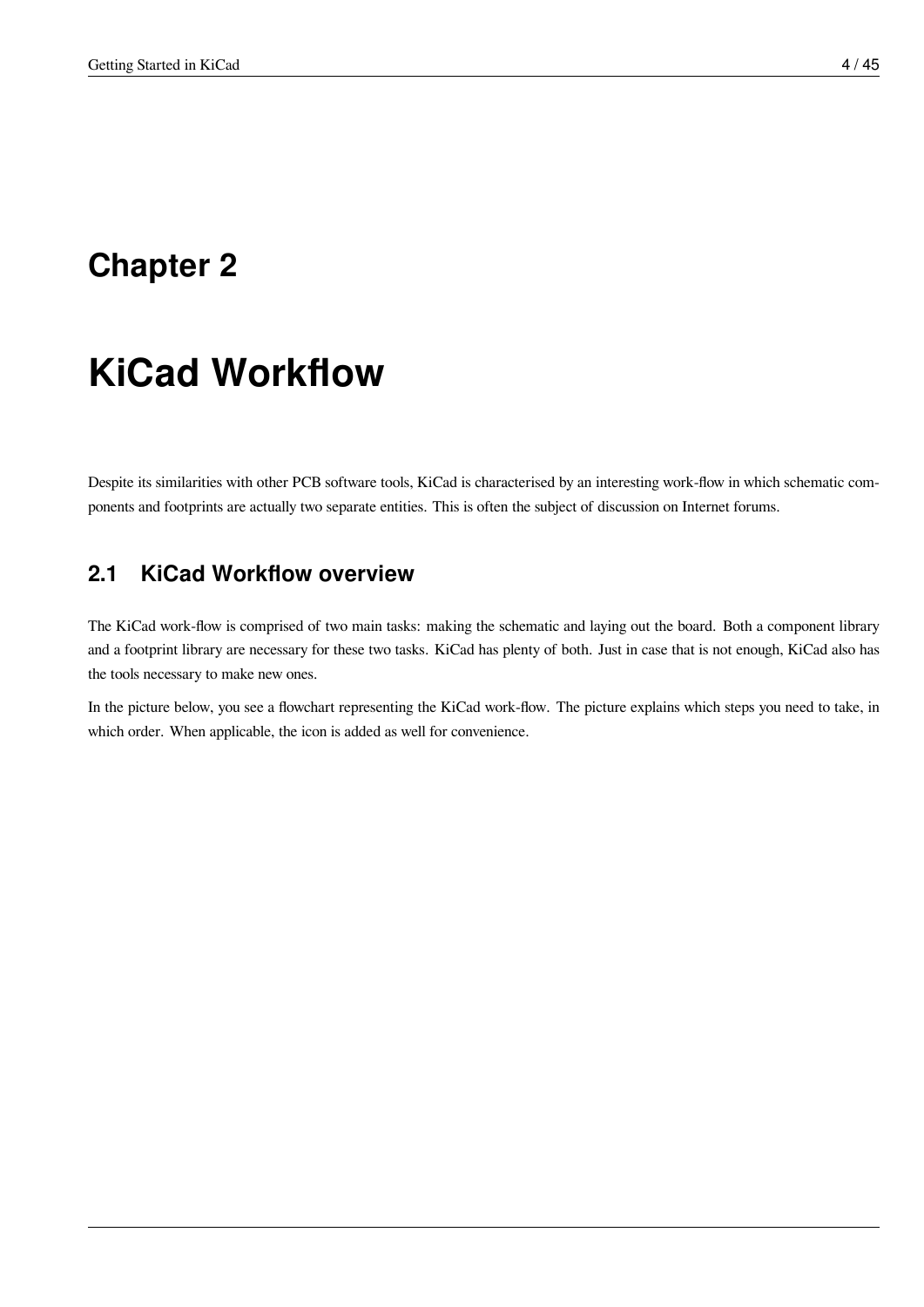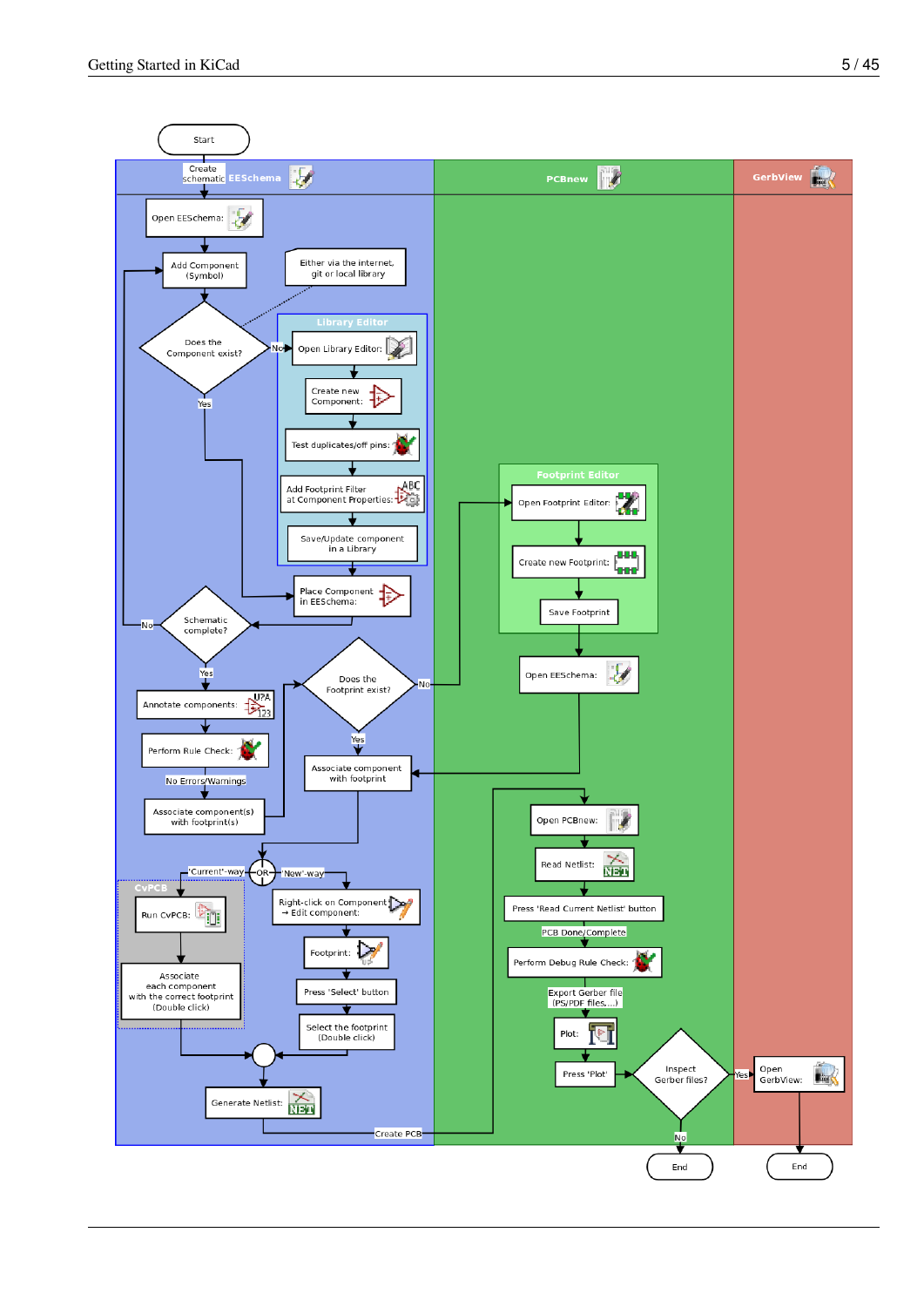For more information about creating a component, see the section of this document titled Make schematic components in KiCad. And for more information about how to create a new footprint, see the section of this document titled Make component footprints.

On the following site:

### http://kicad.rohrbacher.net/quicklib.php

You will find an example of use of a tool that allows you to quickly create KiCad library components. For more information about quicklib, refer to the section of this document titled Make Schematic Components With quicklib.

## **2.2 Forward and backward [annotation](#page-41-0)**

<span id="page-10-0"></span>Once an electronic schematic has been fully drawn, the next step is to transfer it to a PCB following the KiCad work-flow. Once the board layout process has been partially or completely done, additional components or nets might need to be added, parts moved around and much more. This can be done in two ways: Backward Annotation and Forward Annotation.

Backward Annotation is the process of sending a PCB layout change back to its corresponding schematic. Some do not consider this particular feature especially useful.

Forward Annotation is the process of sending schematic changes to a corresponding PCB layout. This is a fundamental feature because you do not really want to re-do the layout of the whole PCB every time you make a modification to your schematic. Forward Annotation is discussed in the section titled Forward Annotation.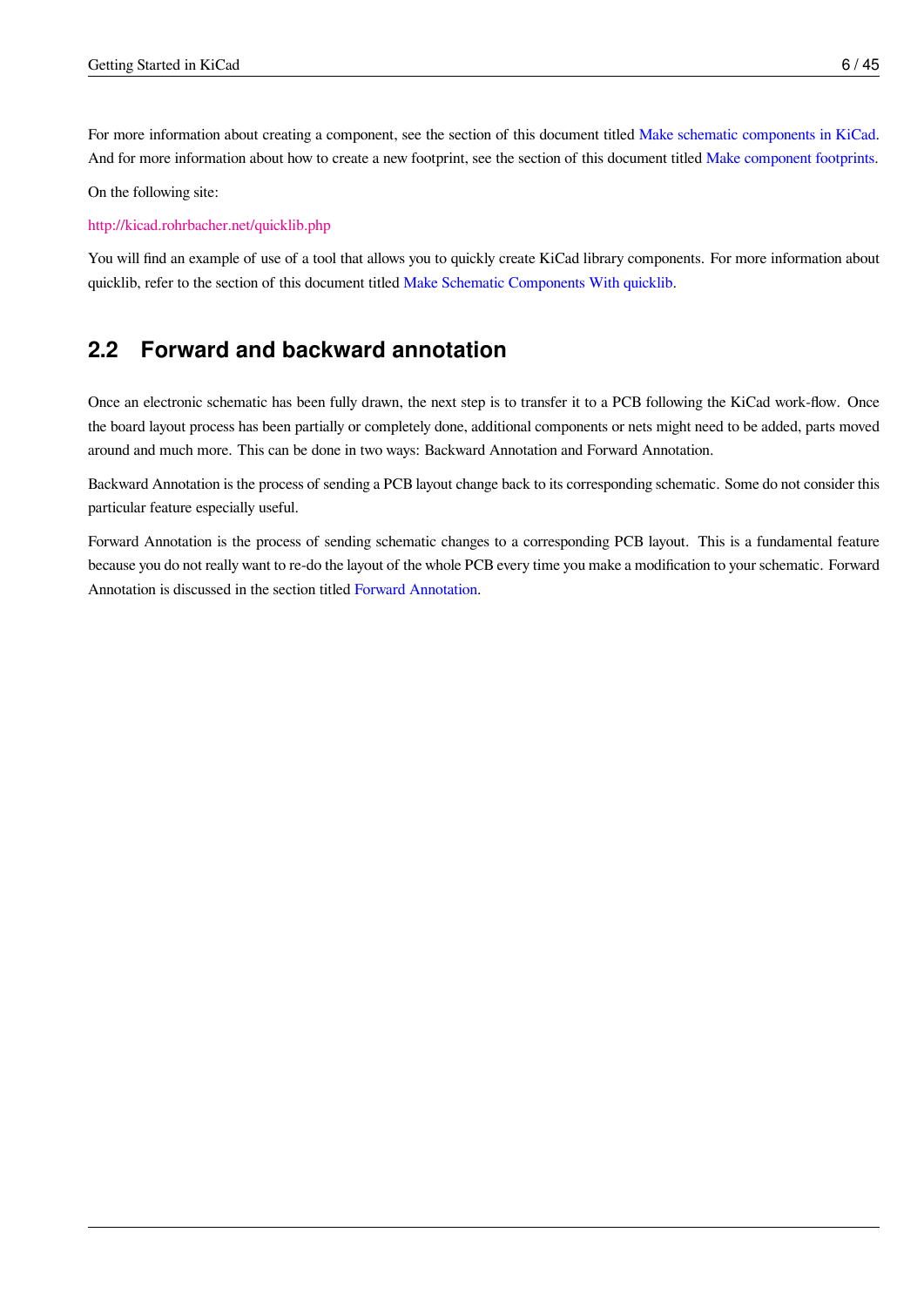# <span id="page-11-0"></span>**Draw electronic schematics**

In this section we are going to learn how to draw an electronic schematic using KiCad.

## <span id="page-11-1"></span>**3.1 Using Eeschema**

1. Under Windows run kicad.exe. Under Linux type *kicad* in your Terminal. You are now in the main window of the KiCad project manager. From here you have access to eight stand-alone software tools: *Eeschema*, *Schematic Library Editor*, *Pcbnew*, *PCB Footprint Editor*, *GerbView*, *Bitmap2Component*, *PCB Calculator* and *Pl Editor*. Refer to the work-flow chart to give you an idea how the main tools are used.



- 2. Create a new project: **File**  $\rightarrow$  **New Project**  $\rightarrow$  **New Project**. Name the project file *tutorial1*. The project file will automatically take the extension ".pro". KiCad prompts to create a dedicated directory, click "Yes" to confirm. All your project files will be saved here.
- 3. Let's begin by creating a schematic. Start the schematic editor *Eeschema*, . It is the first button from the left.
- 4. Click on the *Page Settings* icon **the set on the top toolbar.** Set the Page Size as *A4* and enter the Title as *Tutorial 1*. You will see that more information can be entered here if necessary. Click OK. This information will populate the schematic sheet at the bottom right corner. Use the mouse wheel to zoom in. Save the whole schematic project: **File** → **Save Schematic Project**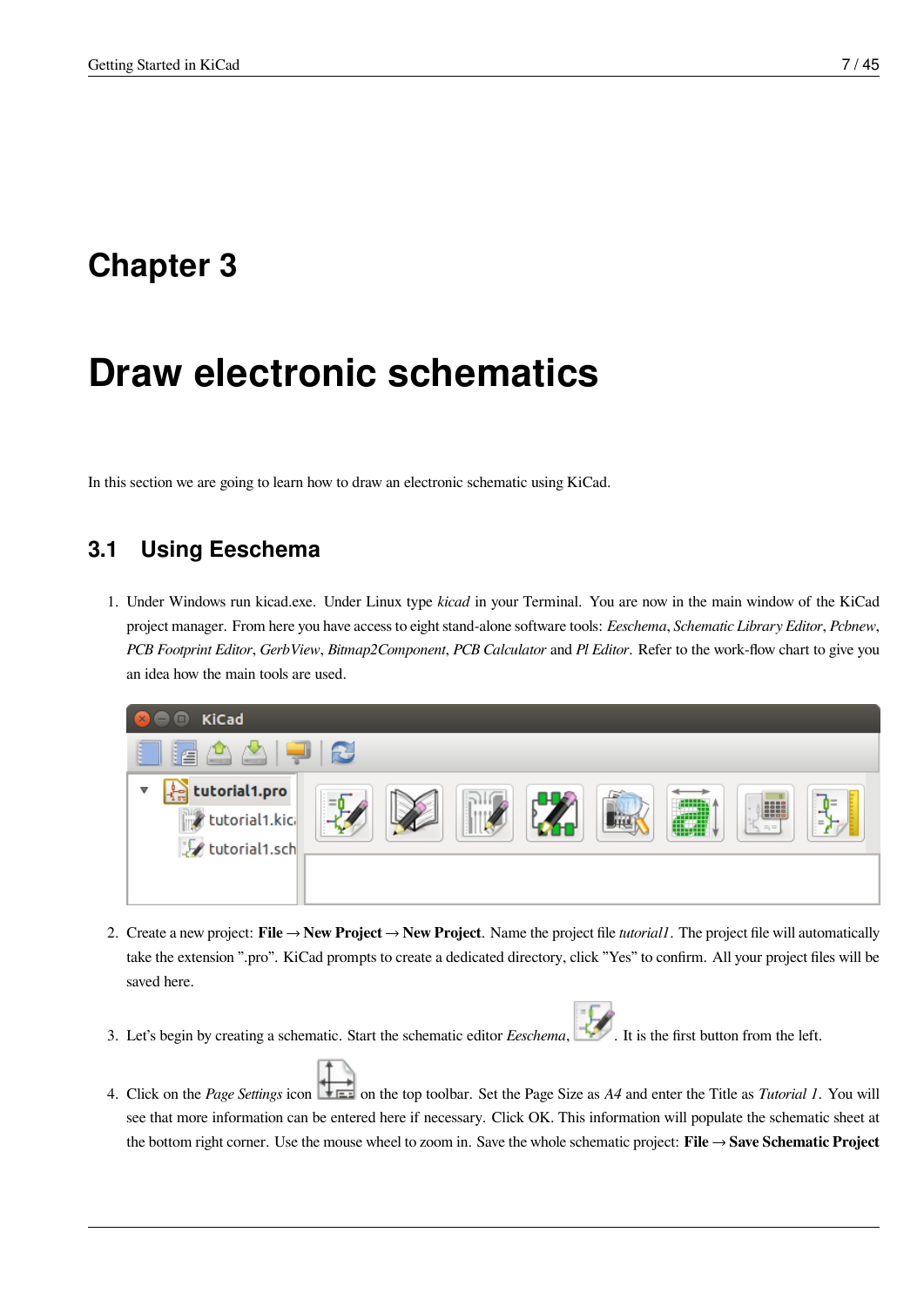5. We will now place our first component. Click on the *Place component* icon in the right toolbar. The same functionality is achieved by pressing the *Place component* shortcut key (*a*).

### **Note**

You can see a list of all available shortcut keys by pressing the ? key.

6. Click on the middle of your schematic sheet. A *Choose Component* window will appear on the screen. We're going to place a resistor. Search / filter on the *R* of **R**esistor. You may notice the *device* heading above the Resistor. This *device* heading is the name of the library where the component is located, which is quite a generic and useful library.

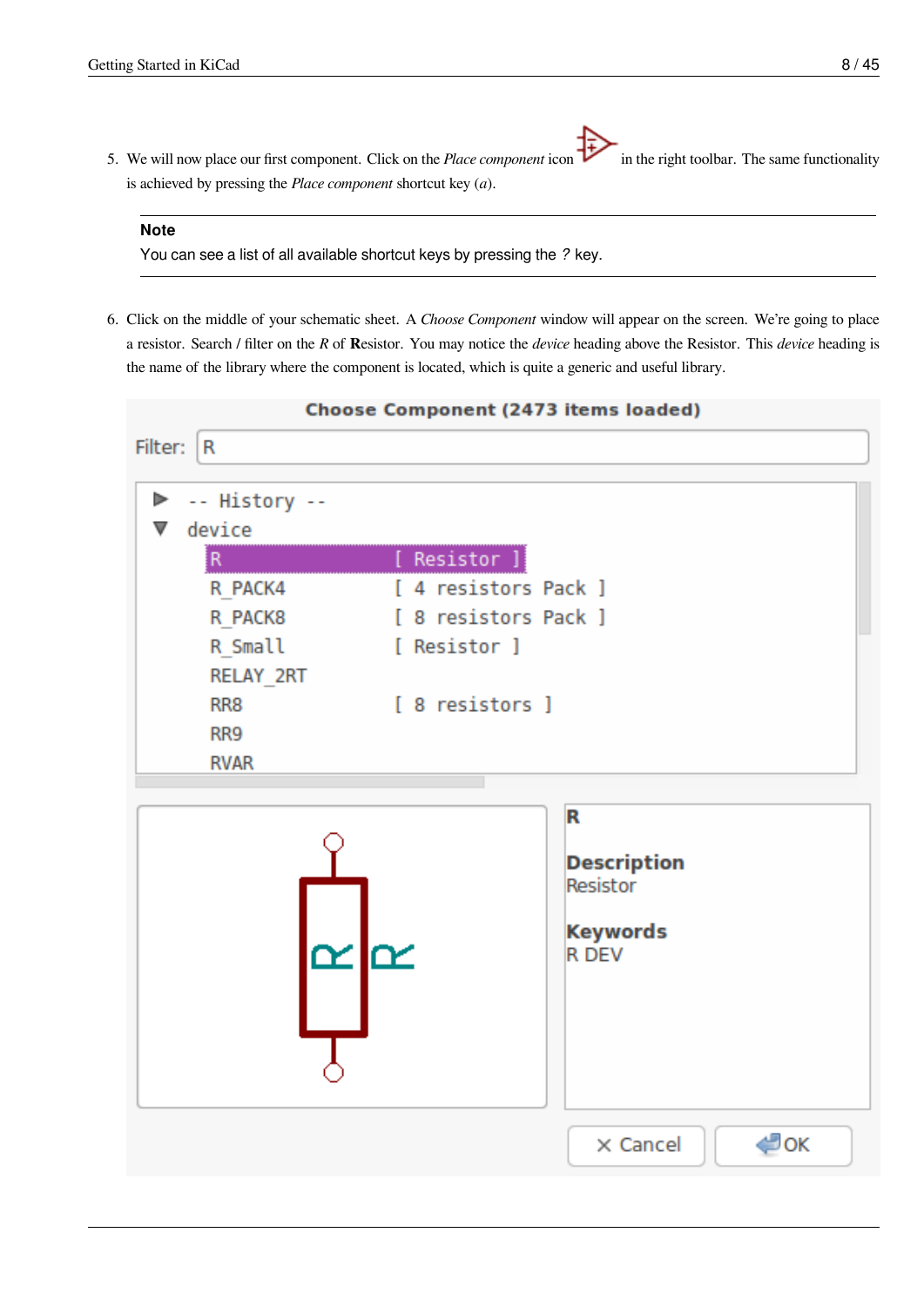- 7. Double click on it. This will close the *Choose Component* window. Place the component in the schematic sheet by clicking where you want it to be.
- 8. Click on the magnifier icon to zoom in on the component. Alternatively, use the mouse wheel to zoom in and zoom out. Press the wheel (central) mouse button to pan horizontally and vertically.
- 9. Try to hover the mouse over the component *R* and press the r key. The component should rotate. You do not need to actually click on the component to rotate it.

#### **Note**

If your mouse was also over the Field Reference  $(R)$  or the Field Value  $(R?)$ , a menu will appear. You will see these Clarify Selection menu often in KiCad, they allow working on objects that are on top of each other. In this case, tell KiCad you want to perform the action on the Component ...R....

10. Right click in the middle of the component and select **Edit Component** → **Value**. You can achieve the same result by hovering over the component and pressing the v key. Alternatively, the e key will take you to the more general Edit window. Notice how the right-click menu below shows shortcut keys for all available actions.



11. The Component value window will appear. Replace the current value *R* with *1 k*. Click OK.

### **Note**

Do not change the Reference field (R?), this will be done automatically later on. The value inside the resistor should now be  $1$   $k$ .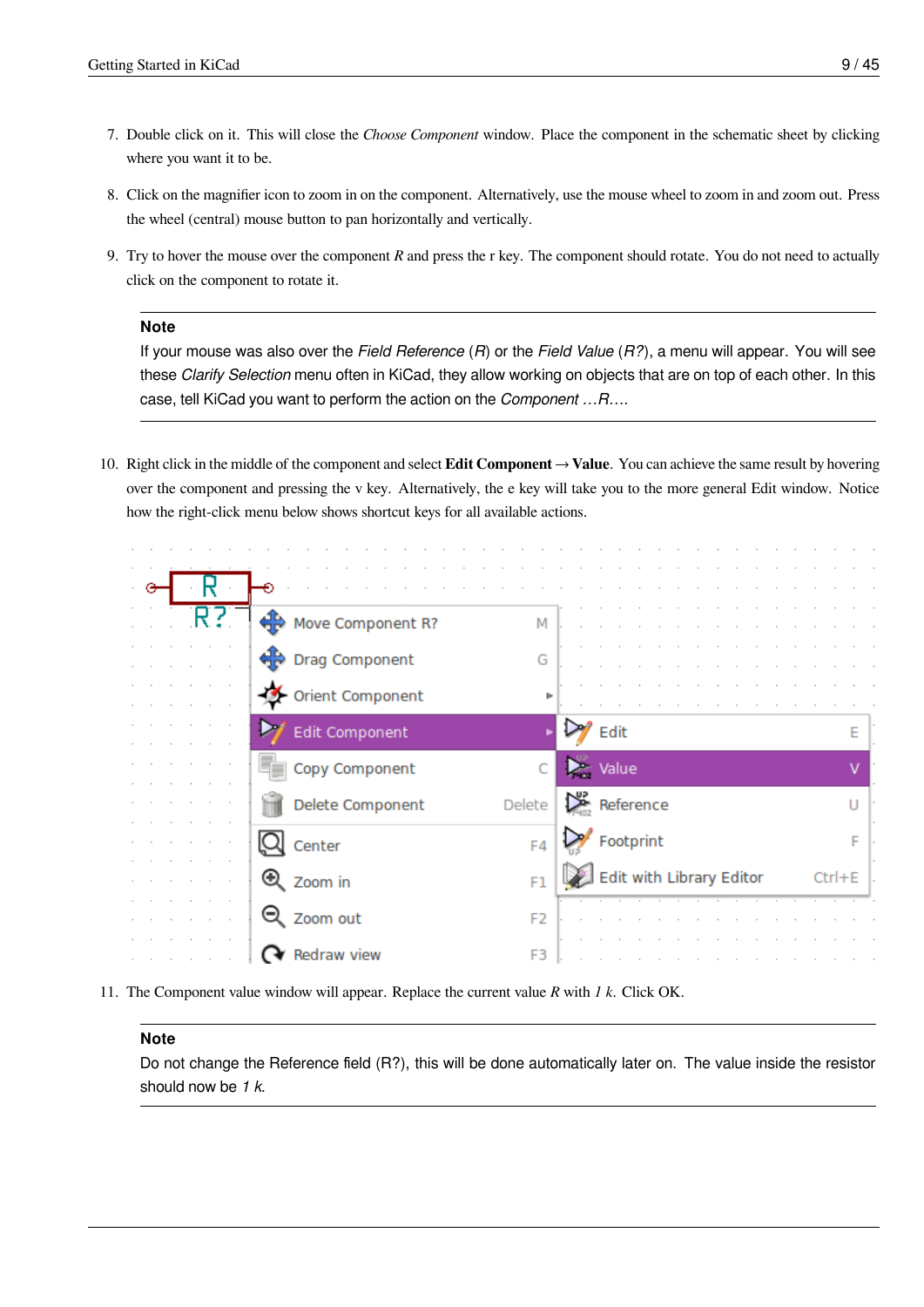



- 12. To place another resistor, simply click where you want the resistor to appear. The Component Selection window will appear again.
- 13. The resistor you previously chose is now in your history list, appearing as *R*. Click OK and place the component.

|                                                                         | <b>Choose Component (2474 items loaded)</b> |                                                                        |
|-------------------------------------------------------------------------|---------------------------------------------|------------------------------------------------------------------------|
| Filter:                                                                 |                                             |                                                                        |
| -- History --<br>▼<br>R<br>74xx<br>⋗<br>adc-dac<br>⋗<br>analog_switches | [ Resistor ]                                |                                                                        |
| atmel<br>⋗                                                              |                                             |                                                                        |
| $\boldsymbol{\alpha}$                                                   |                                             | R<br><b>Description</b><br>Resistor<br><b>Keywords</b><br><b>R DEV</b> |
|                                                                         |                                             | $\times$ Cancel<br>≝ок                                                 |

14. In case you make a mistake and want to delete a component, right click on the component and click *Delete Component*. This will remove the component from the schematic. Alternatively, you can hover over the component you want to delete and press the del key.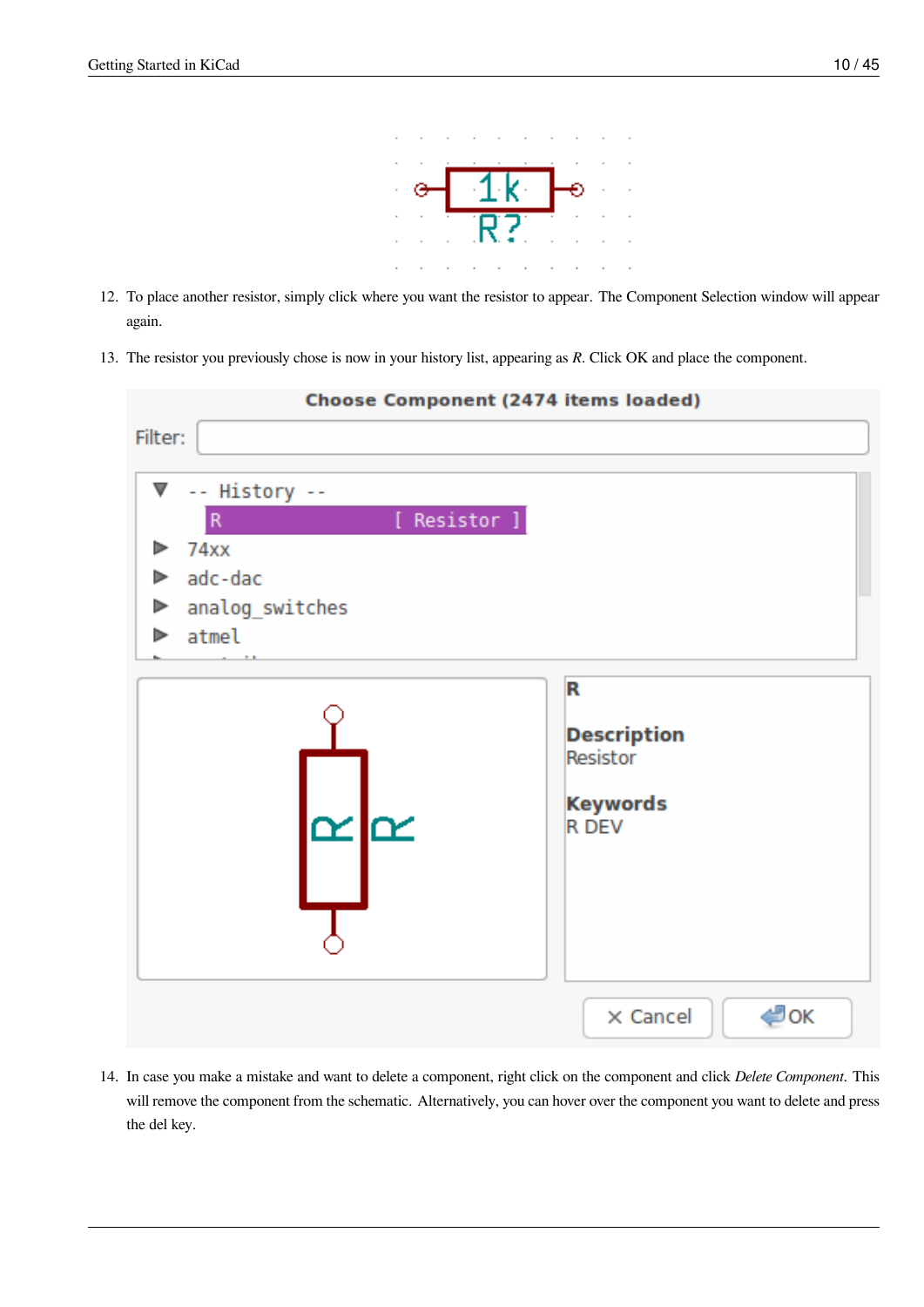#### **Note**

You can edit any default shortcut key by going to **Preferences** → **Hotkeys** → **Edit hotkeys**. Any modification will be saved immediately.

- 15. You can also duplicate a component already on your schematic sheet by hovering over it and pressing the c key. Click where you want to place the new duplicated component.
- 16. Right click on the second resistor. Select *Drag Component*. Reposition the component and left click to drop. The same functionality can be achieved by hovering over the component and by pressing the g key. Use the r key to rotate the component. The x key and the y key will flip the component.

#### **Note**

**Right-Click** → **Move component** (equivalent to the m key option) is also a valuable option for moving anything around, but it is better to use this only for component labels and components yet to be connected. We will see later on why this is the case.

- 17. Edit the second resistor by hovering over it and pressing the v key. Replace *R* with *100*. You can undo any of your editing actions with the ctrl+z key.
- 18. Change the grid size. You have probably noticed that on the schematic sheet all components are snapped onto a large pitch grid. You can easily change the size of the grid by **Right-Click** → **Grid select**. *In general, it is recommended to use a grid of 50.0 mils for the schematic sheet*.
- 19. We are going to add a component from a library that isn't configured in the default project. In the menu, choose **Preferences** → **Component Libraries** and click the **Add** button for **Component library files**.
- 20. You need to find where the official KiCad libraries are installed on your computer. Look for a library directory containing a hundred of .dcm and .lib files. Try in C:\Program Files (x86)\KiCad\share\ (Windows) and /usr/ share/kicad/library/ (Linux). When you have found the directory, choose and add the *microchip\_pic12mcu* library and close the window.
- 21. Repeat the add-component steps, however this time select the *microchip\_pic12mcu* library instead of the *device* library and pick the *PIC12C508A-I/SN* component.
- 22. Hover the mouse over the microcontroller component. Press the y key or the x key on the keyboard. Notice how the component is flipped over its x axis or its y axis. Press the key again to return it to its original orientation.
- 23. Repeat the add-component steps, this time choosing the *device* library and picking the *LED* component from it.
- 24. Organise all components on your schematic sheet as shown below.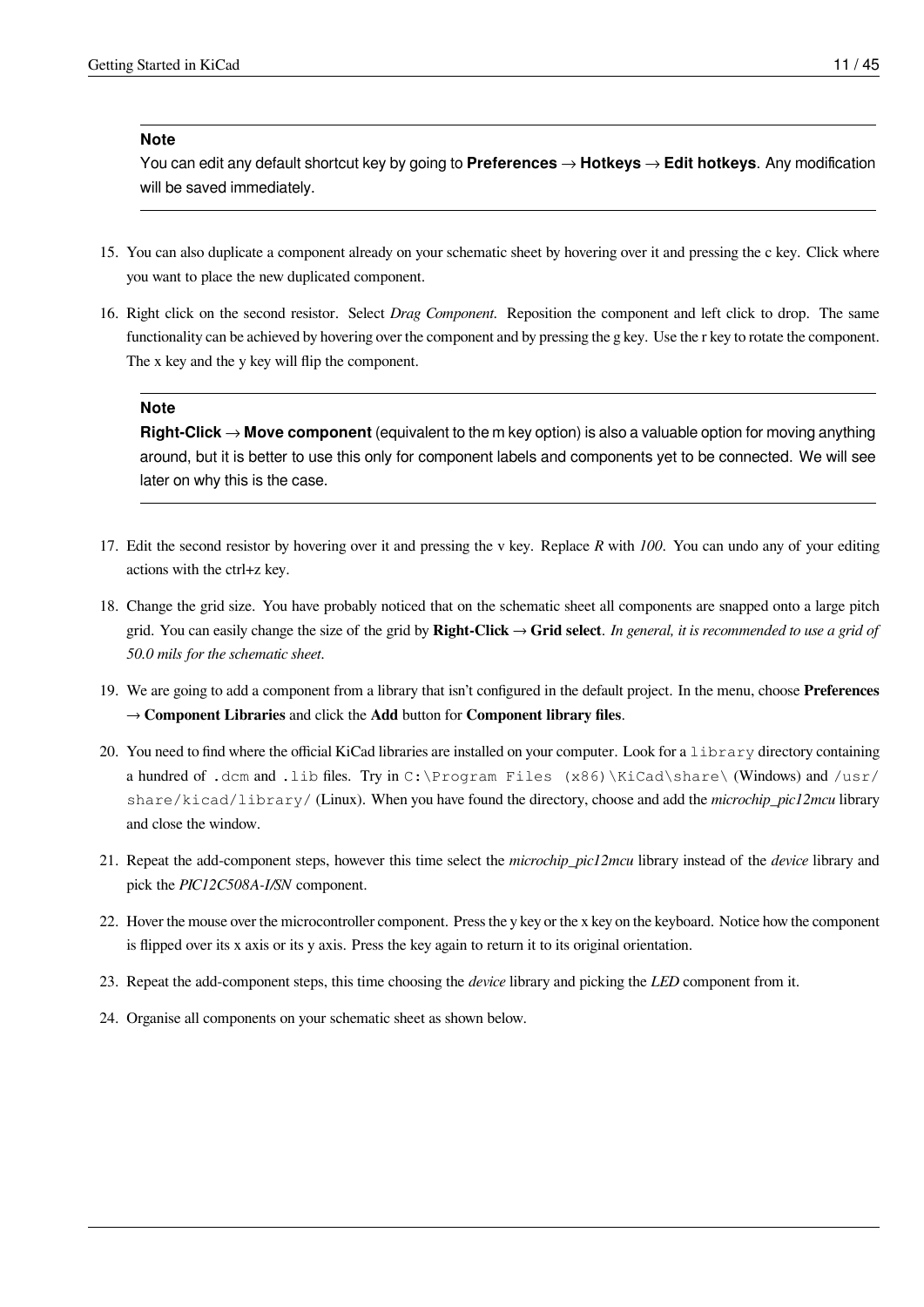

- 25. We now need to create the schematic component *MYCONN3* for our 3-pin connector. You can jump to the section titled Make Schematic Components in KiCad to learn how to make this component from scratch and then return to this section to continue with the board.
- 26. You can now place the freshly made component. Press the *a* key and pick the *MYCONN3* component in the *myLib* library.
- 27. The component identifier *J?* will appear under the *MYCONN3* label. If you want to change its position, right click on *J?* and click on *Move Field* (equivalent to the m key option). It might be helpful to zoom in before/while doing this. Reposition *J?* under the component as shown below. Labels can be moved around as many times as you please.

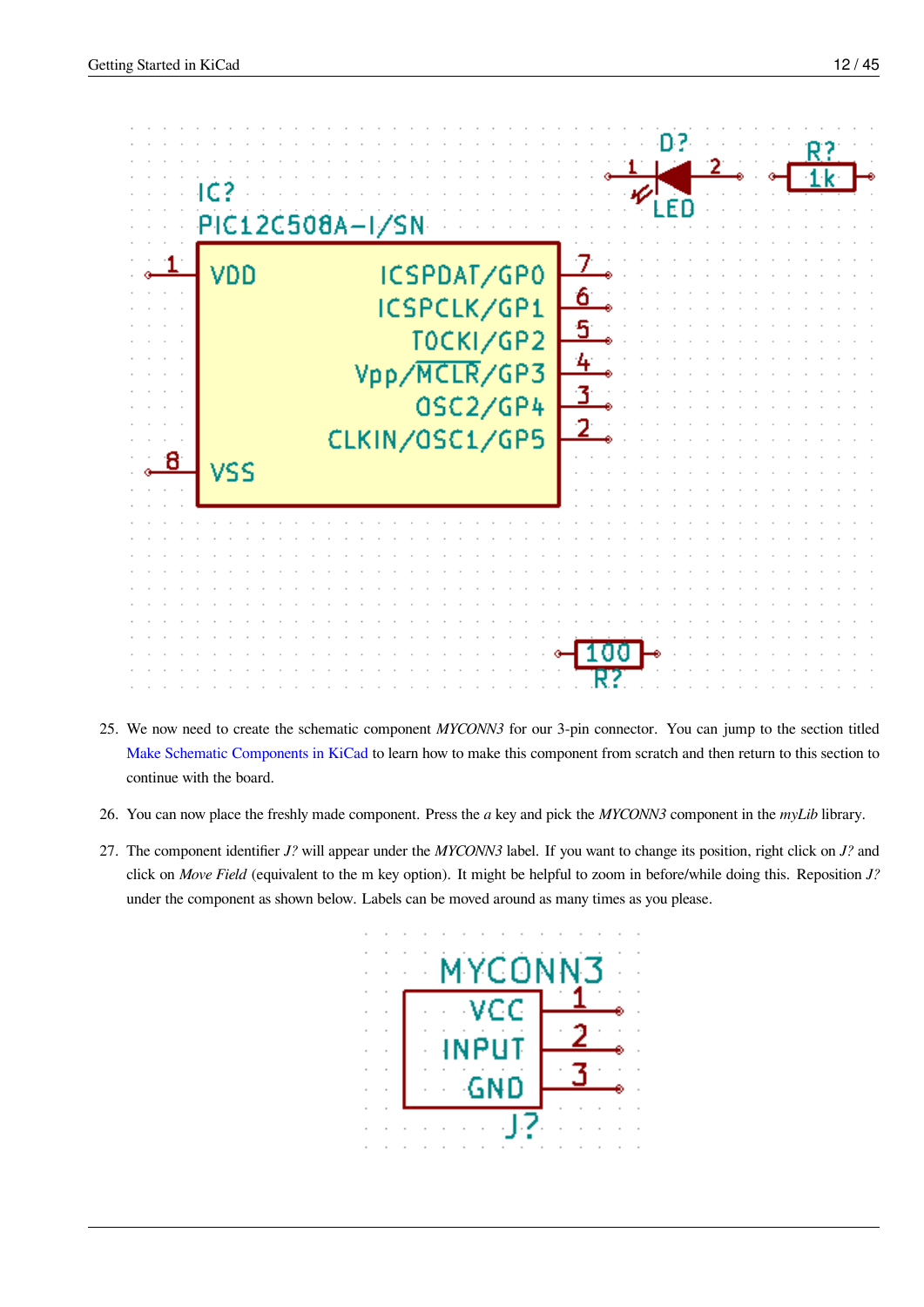- 28. It is time to place the power and ground symbols. Click on the *Place a power port* button **or** on the right toolbar. Alternatively, press the *p* key. In the component selection window, scroll down and select *VCC* from the *power* library. Click OK.
- 29. Click above the pin of the 1 k resistor to place the VCC part. Click on the area above the microcontroller *VDD*. In the *Component Selection history* section select *VCC* and place it next to the VDD pin. Repeat the add process again and place a VCC part above the VCC pin of *MYCONN3*.
- 30. Repeat the add-pin steps but this time select the GND part. Place a GND part under the GND pin of *MYCONN3*. Place another GND symbol on the right of the VSS pin of the microcontroller. Your schematic should now look something like this:



31. Next, we will wire all our components. Click on the *Place wire* icon on the right toolbar.

### **Note**

Be careful not to pick Place a bus, which appears directly beneath this button but has thicker lines. The section Bus Connections in KiCad will explain how to use a bus section.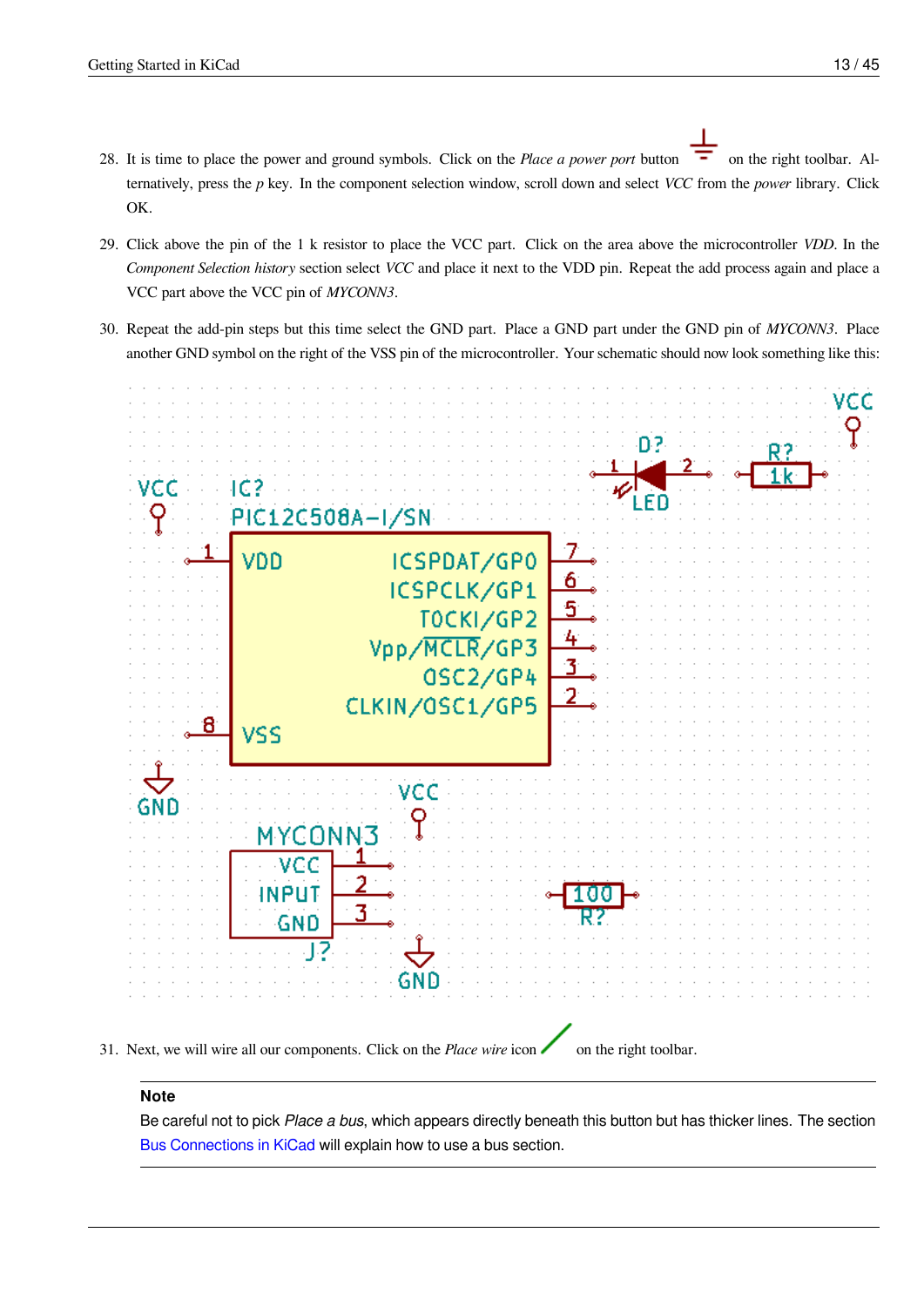32. Click on the little circle at the end of pin 7 of the microcontroller and then click on the little circle on pin 2 of the LED. You can zoom in while you are placing the connection.

### **Note**

If you want to reposition wired components, it is important to use the g key (grab) option and not the m key (move) option. Using the grab option will keep the wires connected. Review step 24 in case you have forgotten how to move a component.



33. Repeat this process and wire up all the other components as shown below. To terminate a wire just double-click. When wiring up the VCC and GND symbols, the wire should touch the bottom of the VCC symbol and the middle top of the GND symbol. See the screenshot below.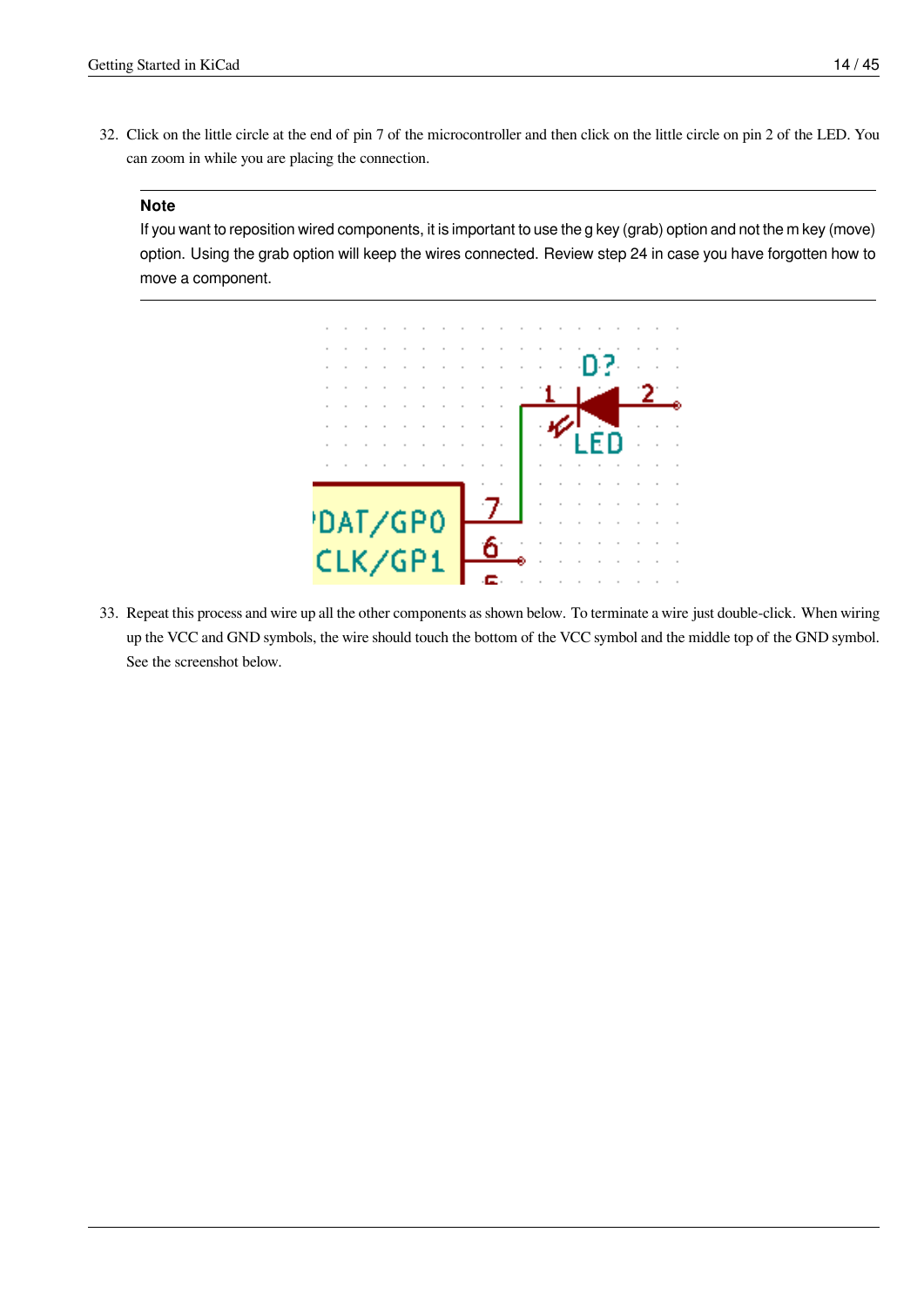

34. We will now consider an alternative way of making a connection using labels. Pick a net labelling tool by clicking on the *Place*

*net name* icon **on** the right toolbar. You can also use the l key.

- 35. Click in the middle of the wire connected to pin 6 of the microcontroller. Name this label *INPUT*.
- 36. Follow the same procedure and place another label on line on the right of the 100 ohm resistor. Also name it *INPUT*. The two labels, having the same name, create an invisible connection between pin 6 of the PIC and the 100 ohm resistor. This is a useful technique when connecting wires in a complex design where drawing the lines would make the whole schematic messier. To place a label you do not necessarily need a wire, you can simply attach the label to a pin.
- 37. Labels can also be used to simply label wires for informative purposes. Place a label on pin 7 of the PIC. Enter the name *uCtoLED*. Name the wire between the resistor and the LED as *LEDtoR*. Name the wire between *MYCONN3* and the resistor as *INPUTtoR*.
- 38. You do not have to label the VCC and GND lines because the labels are implied from the power objects they are connected to.
- 39. Below you can see what the final result should look like.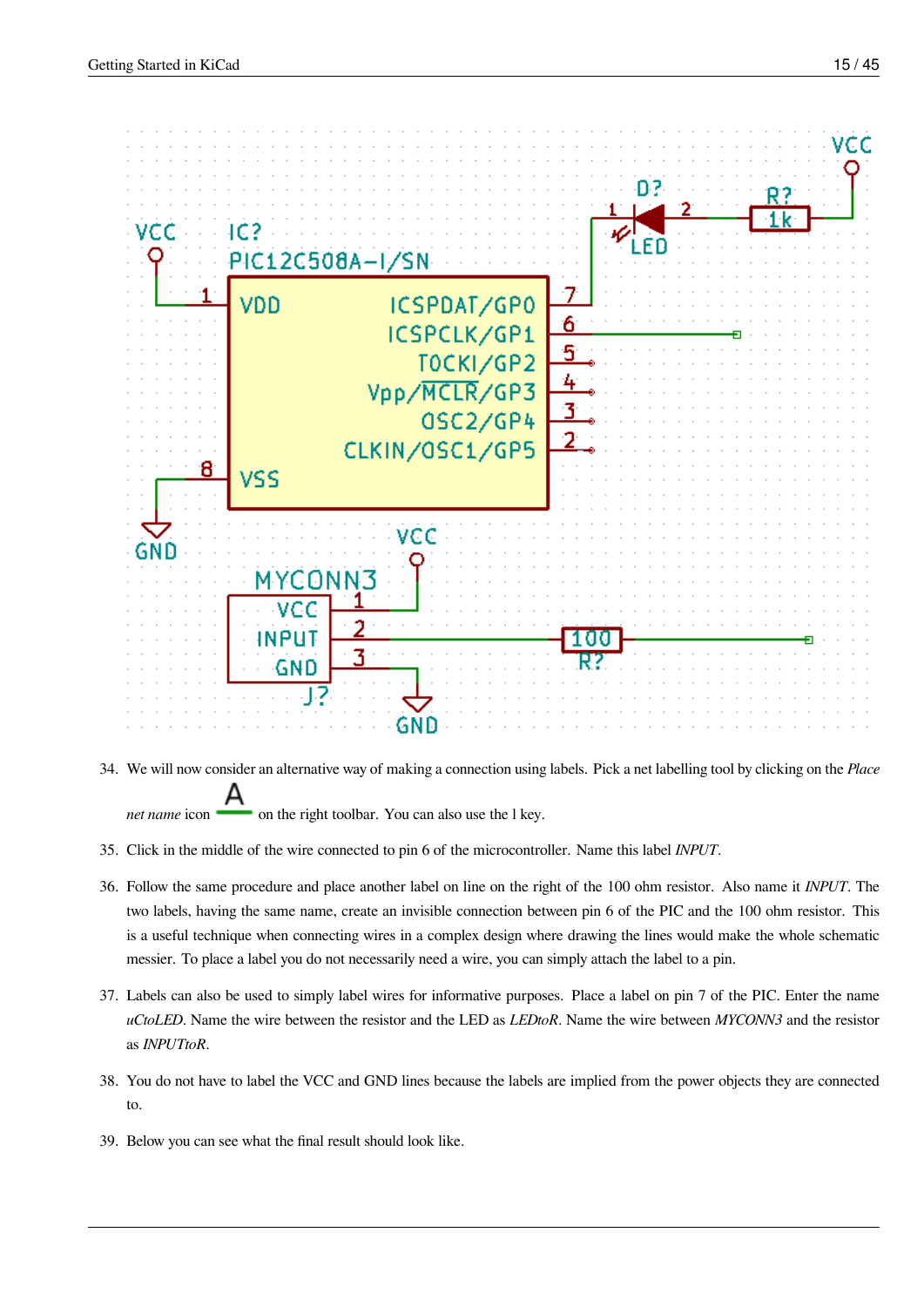**VCC** 

IC?

8

VDD

VSS



GND **MYCONN3 VCC INPUTtoR** INPU **INPUT** 100 ٦ RZ GND 7 GND

**VCC** 

- 40. Let's now deal with unconnected wires. Any pin or wire that is not connected will generate a warning when checked by KiCad. To avoid these warnings you can either instruct the program that the unconnected wires are deliberate or manually flag each unconnected wire or pin as unconnected.
- 41. Click on the *Place no connect flag* icon on the right toolbar. Click on pins 2, 3, 4 and 5. An X will appear to signify that the lack of a wire connection is intentional.

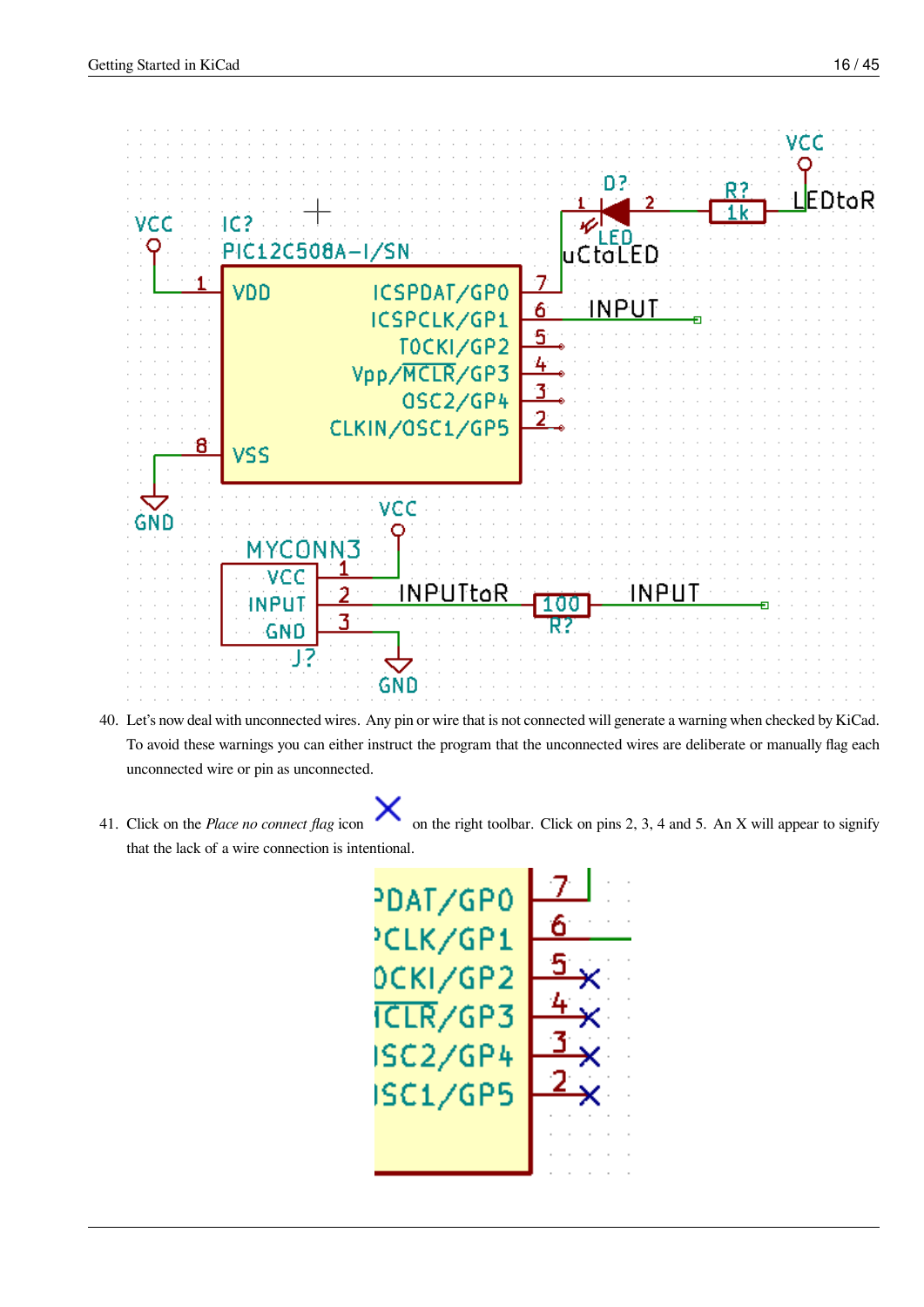42. Some components have power pins that are invisible. You can make them visible by clicking on the *Show hidden pins* icon

on the left toolbar. Hidden power pins get automatically connected if VCC and GND naming is respected. Generally speaking, you should try not to make hidden power pins.

43. It is now necessary to add a *Power Flag* to indicate to KiCad that power comes in from somewhere. Press the a key, select *List All*, double click on the *power* library and search for *PWR\_FLAG*. Place two of them. Connect them to a GND pin and to VCC as shown below.



### **Note**

This will avoid the classic schematic checking warning: Warning Pin power in not driven (Net xx)

44. Sometimes it is good to write comments here and there. To add comments on the schematic use the *Place graphic text*

*(comment)* icon  $\blacksquare$  on the right toolbar.

45. All components now need to have unique identifiers. In fact, many of our components are still named *R?* or *J?*. Identifier U?A

assignation can be done automatically by clicking on the *Annotate schematic* icon  $\mathbb{V}_{123}$  on the top toolbar.

- 46. In the Annotate Schematic window, select *Use the entire schematic* and click on the *Annotation* button. Click OK in the confirmation message and then click *Close*. Notice how all the *?* have been replaced with numbers. Each identifier is now unique. In our example, they have been named *R1*, *R2*, *U1*, *D1* and *J1*.
- 47. We will now check our schematic for errors. Click on the *Perform electrical rules check* icon on the *Run* button. A report informing you of any errors or warnings such as disconnected wires is generated. You should have 0 Errors and 0 Warnings. In case of errors or warnings, a small green arrow will appear on the schematic in the position where the error or the warning is located. Check *Create ERC file report* and press the *Run* button again to receive more information about the errors.

### **Note**

If you have a warning with "No default editor found you must choose it", try setting the path to  $c:\wedge\sin\cos\theta$ notepad.exe (windows) or /usr/bin/gedit (Linux).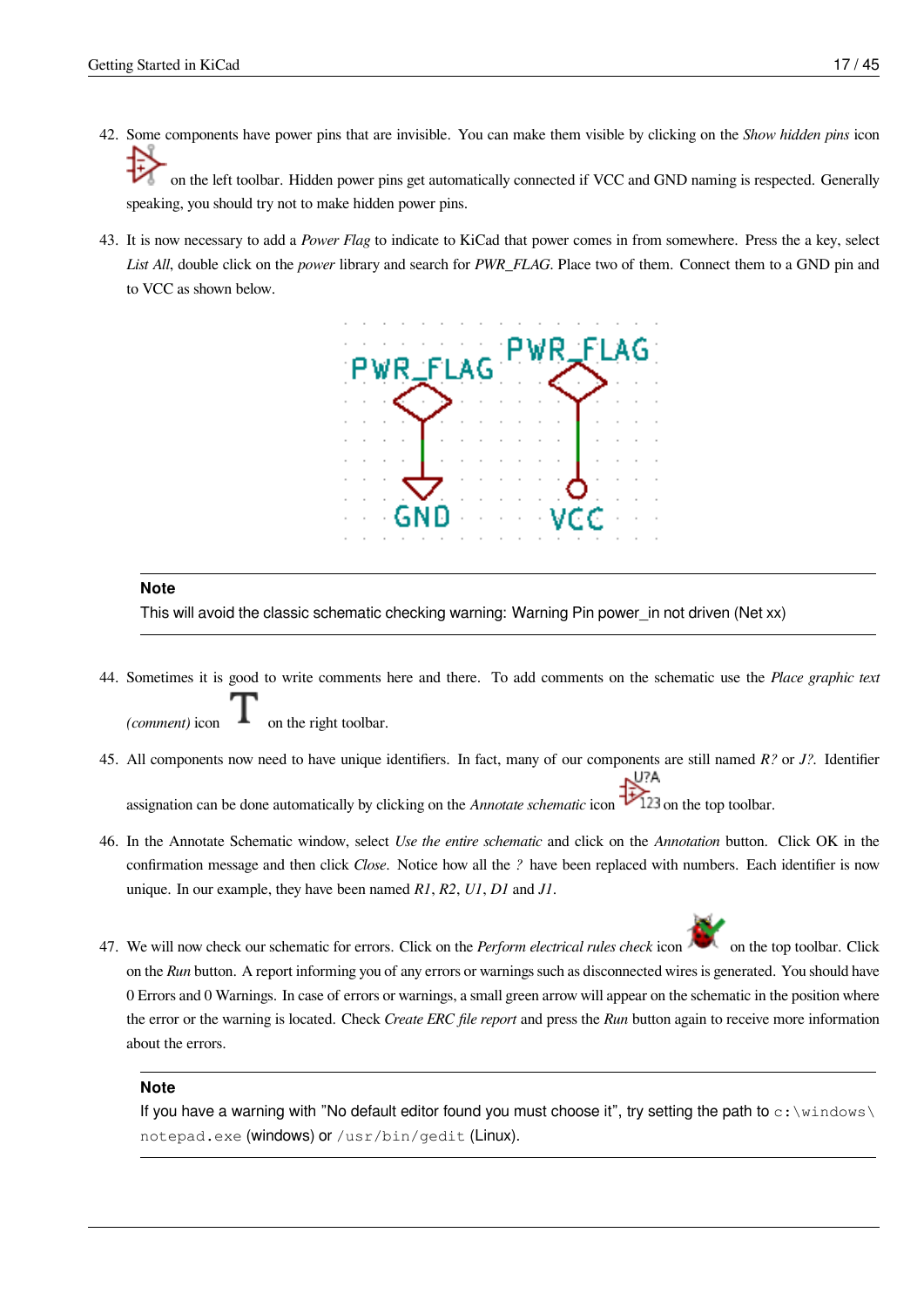- 48. The schematic is now finished. We can now create a Netlist file to which we will add the footprint of each component. Click on the *Generate netlist* icon **NET** on the top toolbar. Click on the *Generate* button and save under the default file name.
	-
- 49. After generating the Netlist file, click on the *Run Cvpcb* icon **on** the top toolbar. If a missing file error window pops up, just ignore it and click OK.
- 50. *Cvpcb* allows you to link all the components in your schematic with footprints in the KiCad library. The pane on the center shows all the components used in your schematic. Here select *D1*. In the pane on the right you have all the available footprints, here scroll down to *LEDs:LED-5MM* and double click on it.
- 51. It is possible that the pane on the right shows only a selected subgroup of available footprints. This is because KiCad is trying 888 **JULIO** 머며 to suggest to you a subset of suitable footprints. Click on the icons  $\mathbf{F}$ ,  $\mathbf{F}$ ,  $\mathbf{F}$  and  $\mathbf{F}$  to enable or disable these filters.
- 52. For *IC1* select the *Housings\_DIP:DIP-8\_W7.62mm* footprint. For *J1* select the *Connect:Banana\_Jack\_3Pin* footprint. For *R1* and *R2* select the *Discret:R1* footprint.
- 53. If you are interested in knowing what the footprint you are choosing looks like, you have two options. You can click on the

*View selected footprint* icon for a preview of the current footprint. Alternatively, click on the *Display footprint list* 

*documentation* icon and you will get a multi-page PDF document with all available footprints. You can print it out and check your components to make sure that the dimensions match.

54. You are done. You can now update your netlist file with all the associated footprints. Click on **File** → **Save As**. The default

name *tutorial1.net* is fine, click save. Otherwise you can use the icon . Your netlist file has now been updated with all the footprints. Note that if you are missing the footprint of any device, you will need to make your own footprints. This will be explained in a later section of this document.

- 55. You can close *Cvpcb* and go back to the *Eeschema* schematic editor. Save the project by clicking on **File** → **Save Whole Schematic Project**. Close the schematic editor.
- 56. Switch to the KiCad project manager.
- 57. The netlist file describes all components and their respective pin connections. The netlist file is actually a text file that you can easily inspect, edit or script.

#### **Note**

Library files (\*.lib) are text files too and they are also easily editable or scriptable.

58. To create a Bill Of Materials (BOM), go to the *Eeschema* schematic editor and click on the *Bill of materials* icon **BOM** on the top toolbar. By default there is no plugin active. You add one, by clicking on **Add Plugin** button. Select the \*.xsl file you want to use, in this case, we select *bom2csv.xsl*.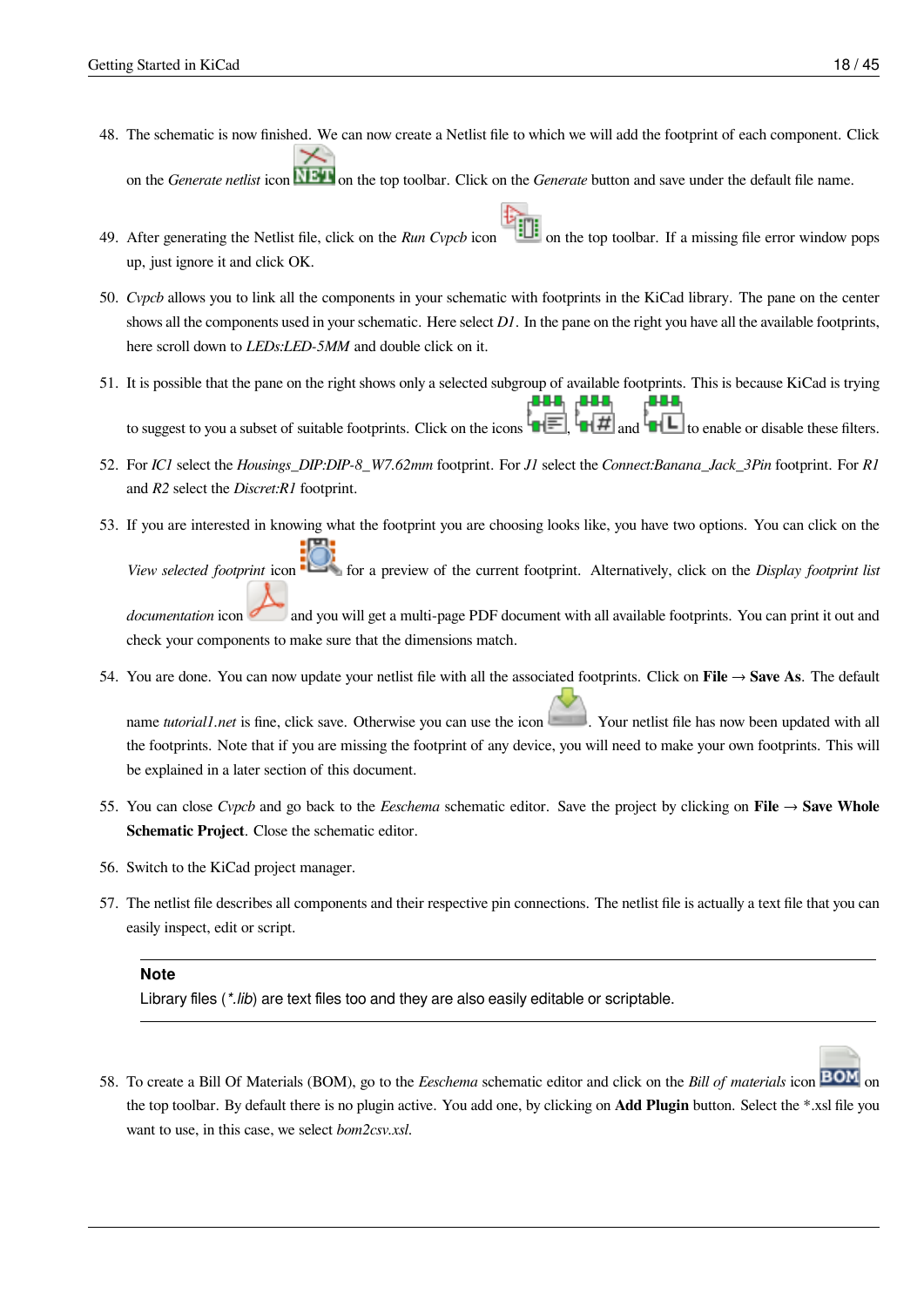#### **Note**

The \*.xsl file is located in *plugins* directory of the KiCad installation, which is located at: /usr/lib/kicad/plugins/. Or get the file via:

```
wget https://raw.githubusercontent.com/KiCad/kicad-source-mirror/master/eeschema/ ←-
   plugins/bom2csv.xsl
```
#### **KiCad automatically generates the command, for example:**

```
xsltproc -o "%O" "/home/<user>/kicad/eeschema/plugins/bom2csv.xsl" "%I"
```
**You may want to add the extension, so change this command line to:**

xsltproc -o "%O.csv" "/home/<user>/kicad/eeschema/plugins/bom2csv.xsl" "%I"

Press Help button for more info.

59. Now press *Generate*. The file (same name as your project) is located in your project folder. Open the **\*.csv** file with LibreOffice Calc or Excel. An import window will appear, press OK.

You are now ready to move to the PCB layout part, which is presented in the next section. However, before moving on let's take a quick look at how to connect component pins using a bus line.

## <span id="page-23-0"></span>**3.2 Bus connections in KiCad**

Sometimes you might need to connect several sequential pins of component A with some other sequential pins of component B. In this case you have two options: the labelling method we already saw or the use of a bus connection. Let's see how to do it.

- 1. Let us suppose that you have three 4-pin connectors that you want to connect together pin to pin. Use the label option (press the l key) to label pin 4 of the P4 part. Name this label *a1*. Now let's press the Ins key to have the same item automatically added on the pin below pin 4 (PIN 3). Notice how the label is automatically renamed *a2*.
- 2. Press the Ins Key two more times. The Ins key corresponds to the action *Repeat last item* and it is an infinitely useful command that can make your life a lot easier.
- 3. Repeat the same labelling action on the two other connectors CONN\_2 and CONN\_3 and you are done. If you proceed and make a PCB you will see that the three connectors are connected to each other. Figure 2 shows the result of what we described.

For aesthetic purposes it is also possible to add a series of *Place wire to bus entry* using the icon and bus line using the

as shown in Figure 3. Mind, however, that there will be no effect on the PCB.

4. It should be pointed out that the short wire attached to the pins in Figure 2 is not strictly necessary. In fact, the labels could have been applied directly to the pins.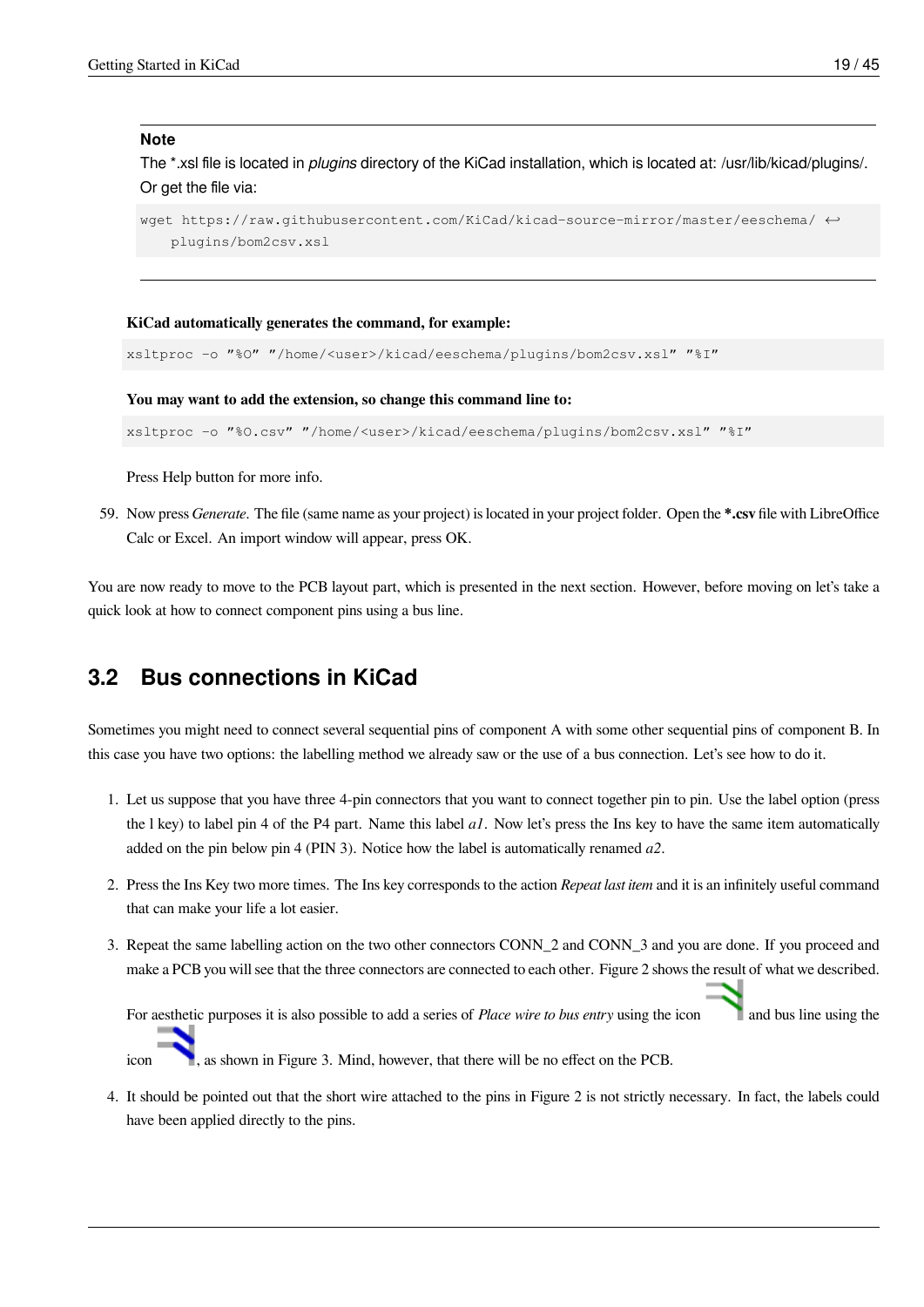- 5. Let's take it one step further and suppose that you have a fourth connector named CONN\_4 and, for whatever reason, its labelling happens to be a little different (b1, b2, b3, b4). Now we want to connect *Bus a* with *Bus b* in a pin to pin manner. We want to do that without using pin labelling (which is also possible) but by instead using labelling on the bus line, with one label per bus.
- 6. Connect and label CONN\_4 using the labelling method explained before. Name the pins b1, b2, b3 and b4. Connect the pin to a series of *Wire to bus entry* using the icon and to a bus line using the icon . See Figure 4.
- 7. Put a label (press the l key option) on the bus of CONN\_4 and name it *b[1..4]*.
- 8. Put a label (press the l key option) on the previous a bus and name it *a[1..4]*.
- 9. What we can now do is connect bus  $a[1..4]$  with bus  $b[1..4]$  using a bus line with the button
- 10. By connecting the two buses together, pin a1 will be automatically connected to pin b1, a2 will be connected to b2 and so on. Figure 4 shows what the final result looks like.

#### **Note**

The Repeat last item option accessible via the Ins key can be successfully used to repeat period item insertions. For instance, the short wires connected to all pins in Figure 2, Figure 3 and Figure 4 have been placed with this option.

11. The *Repeat last item* option accessible via the Ins key has also been extensively used to place the many series of *Wire to bus entry* using the *icon* 

| 4<br>M<br>CONN<br>문                        | .a1<br><u>ැවී</u><br>┯<br><b>CONN.</b><br>ď<br>18.<br><b>a4</b> | <u>a1</u><br>$rac{a2}{a3}$<br>у.<br><b>CONN</b><br>Σ<br>a <sub>4</sub>   | b[14]<br>∤a[1…4]<br><u>.aa</u><br>a2<br>n<br><u>11</u><br>o<br><b>CONN_</b><br>$\overline{a3}$<br>$\tilde{\mathbf{z}}$<br><u>בֿל</u><br>٩<br>a <sub>4</sub><br><b>CONN.</b><br>ΪJ<br>Σ<br>$\pm$ |  |
|--------------------------------------------|-----------------------------------------------------------------|--------------------------------------------------------------------------|-------------------------------------------------------------------------------------------------------------------------------------------------------------------------------------------------|--|
| $\mathbb{R}^n$<br><b>KRIS</b><br><u> 2</u> | $\frac{a_1}{a_2}$<br><b>CONN.</b><br>뚪<br><u>a3</u><br>.a4      | <u>a1</u><br>a2<br><b>CONN</b><br>$\overline{a3}$<br>운<br>a <sub>4</sub> | $\mathbf{a1}$<br>a2<br><b>LINIO</b><br>↽<br>$\overline{a3}$<br><u>ټ</u><br><u>a4</u>                                                                                                            |  |
| m<br><b>CONN</b><br>52                     | <u> 14</u><br><b>a2</b><br><b>CONN.</b><br>ٷ<br>а3<br>رکھے      | a1<br>4<br>a2<br><b>RINC</b><br>ድ<br>a <sub>3</sub><br><u>e 4</u>        | .a1<br>M<br>a2<br><b>CONN</b><br>a <sub>3</sub><br>운<br>$\Delta$                                                                                                                                |  |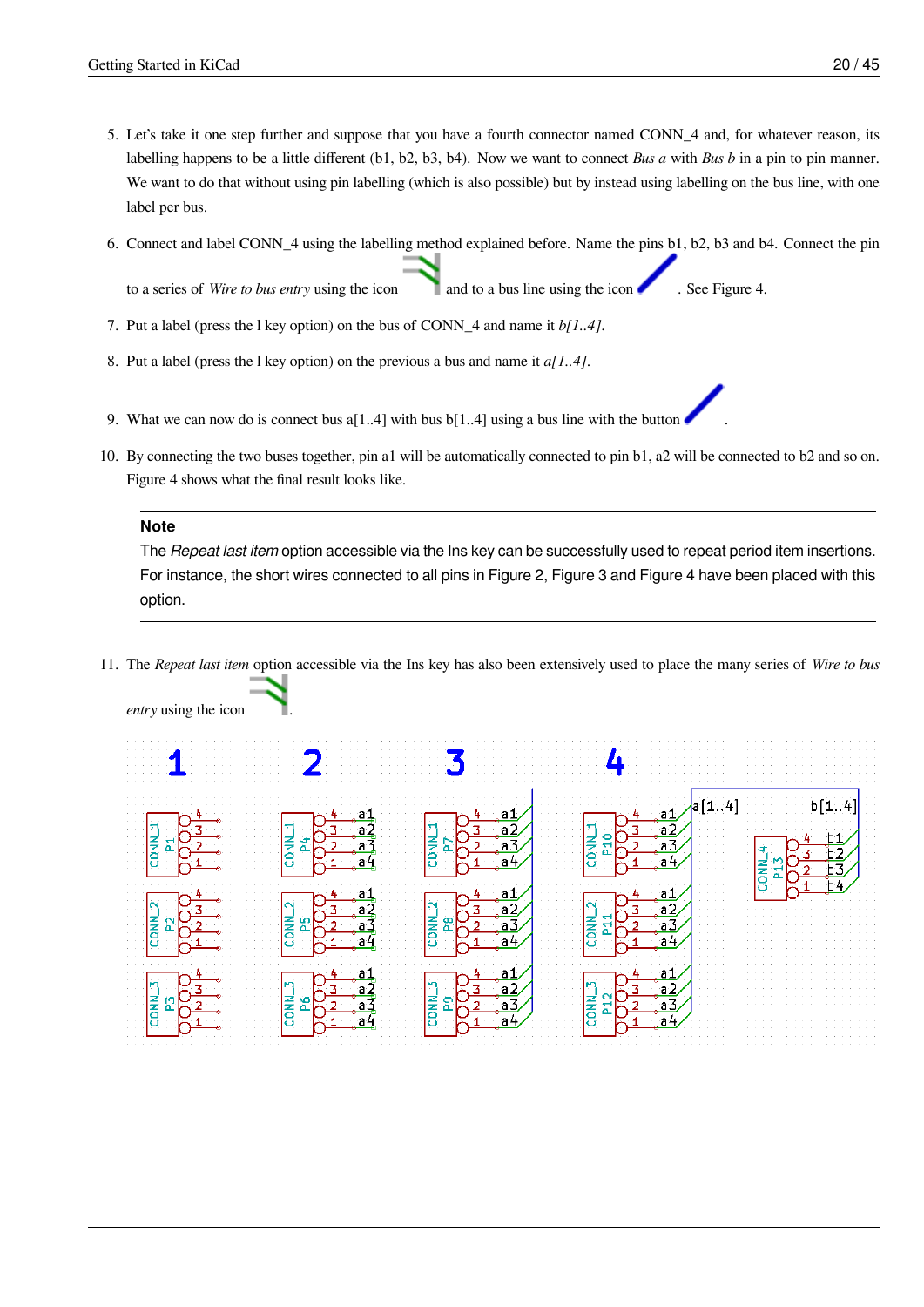# <span id="page-25-0"></span>**Layout printed circuit boards**

It is now time to use the netlist file you generated to lay out the PCB. This is done with the *Pcbnew* tool.

## <span id="page-25-1"></span>**4.1 Using Pcbnew**

- 1. From the KiCad project manager, click on the *Pcbnew* icon . The *Pcbnew* window will open. If you get an error message saying that a *\*.kicad\_pcb* file does not exist and asks if you want to create it, just click Yes.
- 2. Begin by entering some schematic information. Click on the *Page settings* icon **only in the top toolbar.** Set *paper size* as *A4* and *title* as *Tutorial1*.
- 3. It is a good idea to start by setting the **clearance** and the **minimum track width** to those required by your PCB manufacturer. In general you can set the clearance to  $0.25$  and the minimum track width to  $0.25$ . Click on the **Design Rules**  $\rightarrow$  **Design Rules** menu. If it does not show already, click on the *Net Classes Editor* tab. Change the *Clearance* field at the top of the window to *0.25* and the *Track Width* field to *0.25* as shown below. Measurements here are in mm.

| Net Classes Editor<br>Net Classes: | Global Design Rules |                                                             |     |     |     |     |
|------------------------------------|---------------------|-------------------------------------------------------------|-----|-----|-----|-----|
|                                    |                     | Clearance Track Width Via Dia Via Drill uVia Dia uVia Drill |     |     |     |     |
| <b>Default</b>                     | 0.25                | 0.25                                                        | 0.6 | 0.4 | 0.3 | 0.1 |

4. Click on the *Global Design Rules* tab and set *Min track width* to 0.25'. Click the OK button to commit your changes and close the Design Rules Editor window.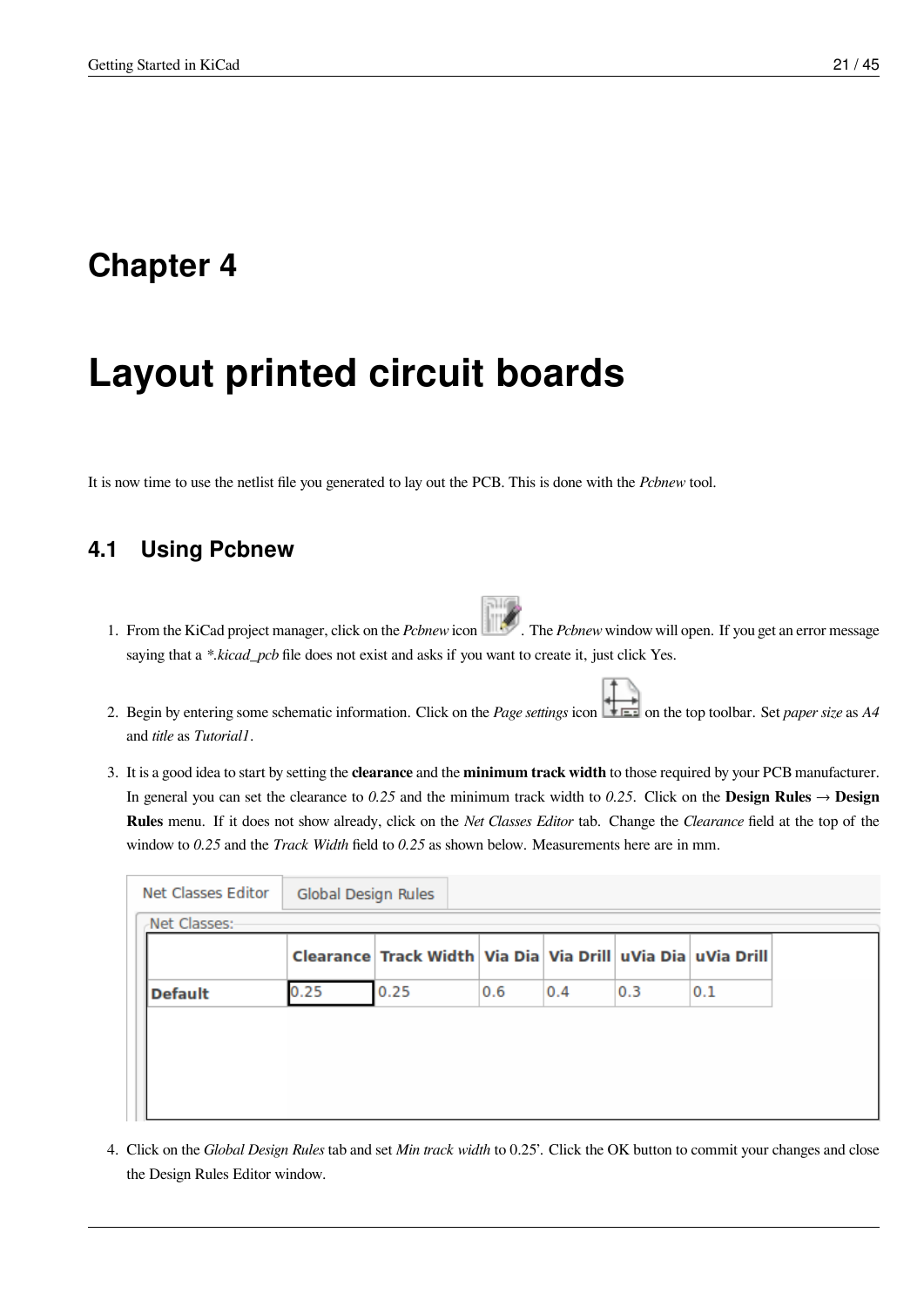- 5. Now we will import the netlist file. Click on the *Read Netlist* icon **NET** on the top toolbar. Click on the *Browse Netlist Files* button, select *tutorial1.net* in the File selection dialogue, and click on *Read Current Netlist*. Then click the *Close* button.
- 6. All components should now be visible in the top left hand corner just above the page. Scroll up if you cannot see them.
- 7. Select all components with the mouse and move them to the middle of the board. If necessary you can zoom in and out while you move the components.
- 8. All components are connected via a thin group of wires called *ratsnest*. Make sure that the *Hide board ratsnest* button is pressed. In this way you can see the ratsnest linking all components.

#### **Note**

The tool-tip is backwards; pressing this button actually displays the ratsnest.

9. You can move each component by hovering over it and pressing the g key. Click where you want to place them. Move all components around until you minimise the number of wire crossovers.

#### **Note**

If instead of grabbing the components (with the g key ) you move them around using the m key you will later note that you lose the track connection (the same occurs in the schematic editor). Bottom line, always use the g key option.

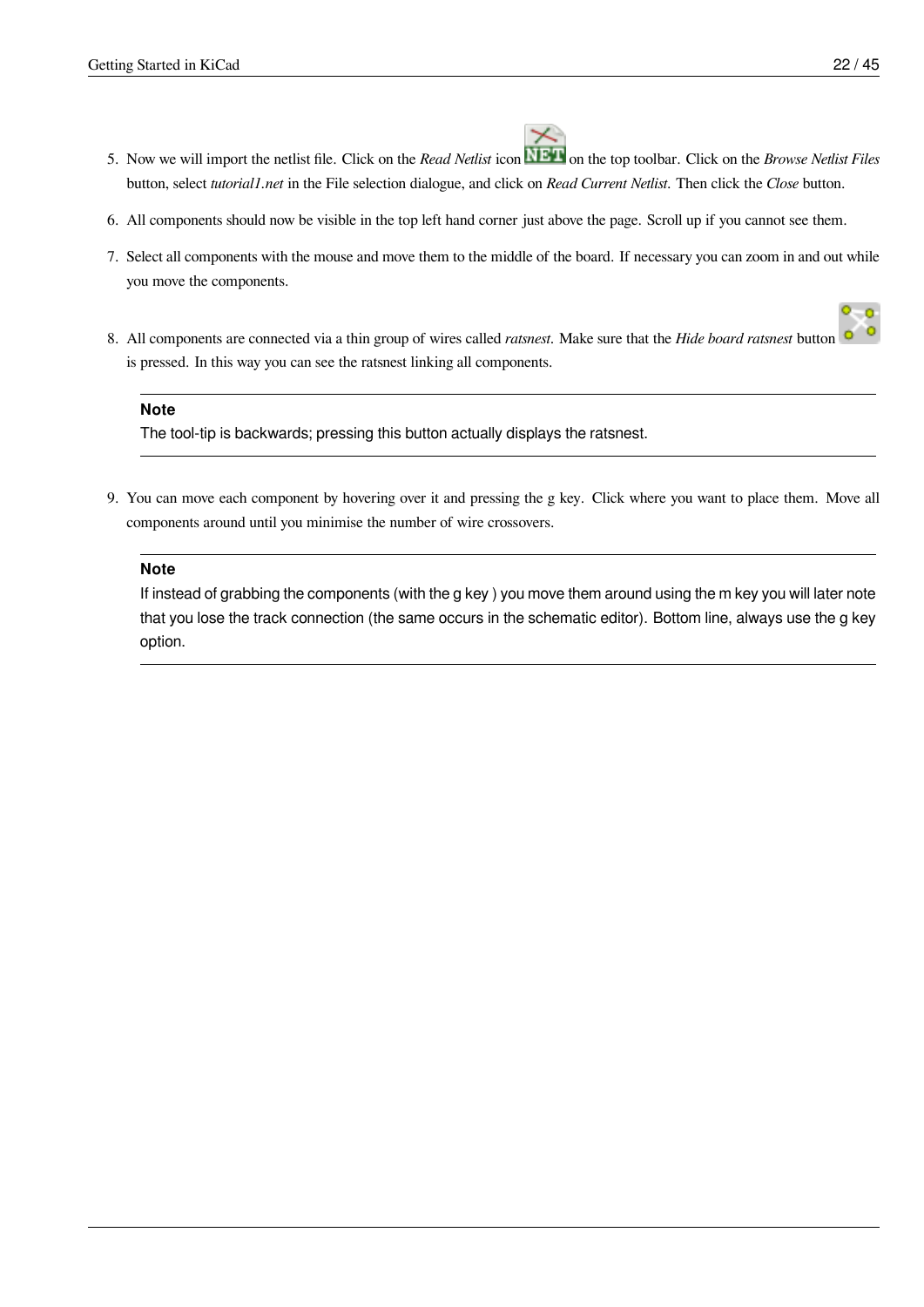

- 10. If the ratsnest disappears or the screen gets messy, right click and click *Redraw view*. Note how one pin of the 100 ohm resistor is connected to pin 6 of the PIC component. This is the result of the labelling method used to connect pins. Labels are often preferred to actual wires because they make the schematic much less messy.
- 11. Now we will define the edge of the PCB. Select *Edge.Cuts* from the drop-down menu in the top toolbar. Click on the *Add graphic line or polygon* icon **on** the right toolbar. Trace around the edge of the board, clicking at each corner, and

remember to leave a small gap between the edge of the green and the edge of the PCB.

- 12. Next, connect up all the wires except GND. In fact, we will connect all GND connections in one go using a ground plane placed on the bottom copper (called *B.Cu*) of the board.
- 13. Now we must choose which copper layer we want to work on. Select *F.Cu (PgUp)* in the drop-down menu on the top toolbar. This is the front top copper layer.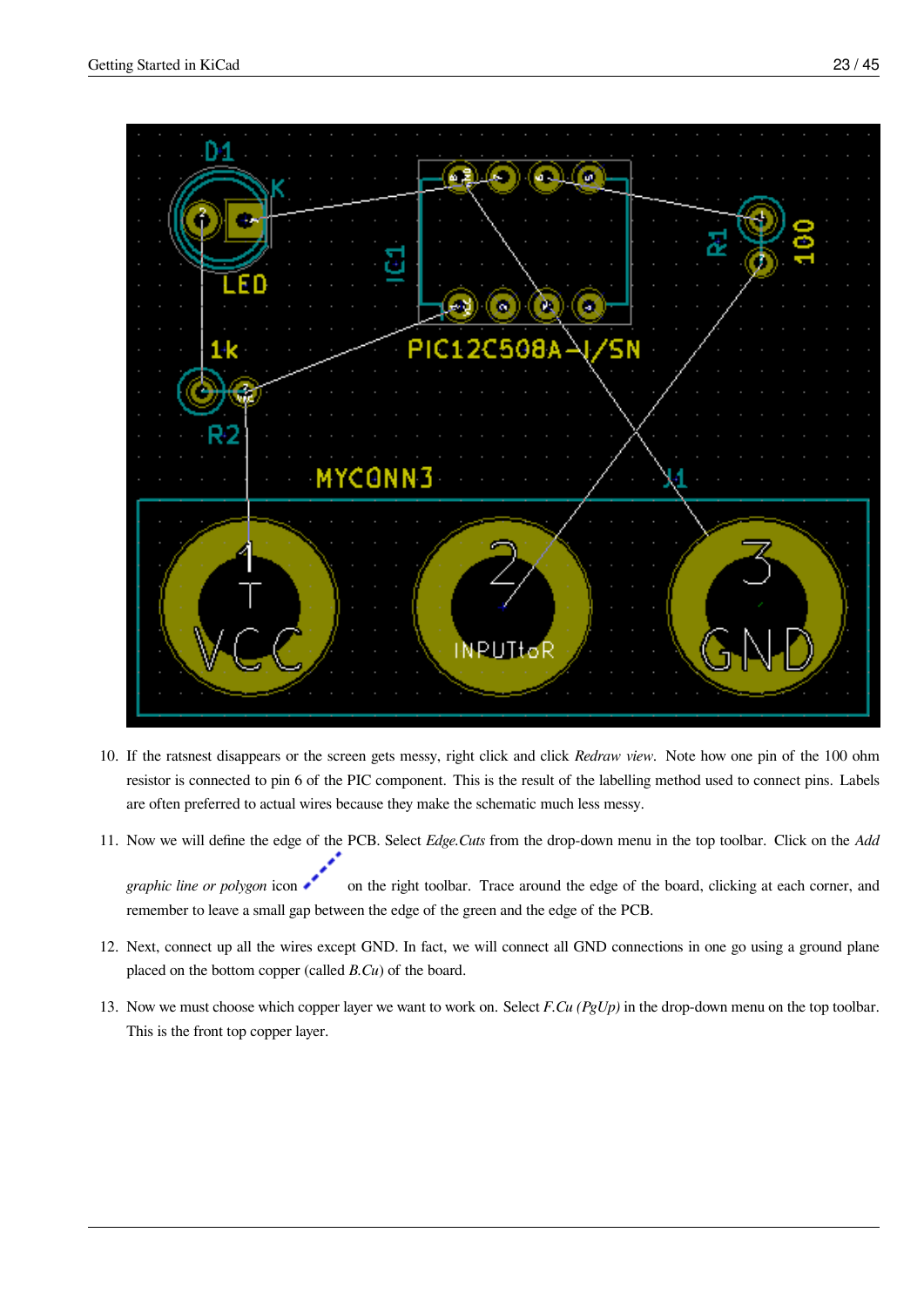| nensions                                   | <b>IOOIS</b> |                         | Design Rules |   |                | Help |    |                               |  |           |  |                         |  |  |  |
|--------------------------------------------|--------------|-------------------------|--------------|---|----------------|------|----|-------------------------------|--|-----------|--|-------------------------|--|--|--|
| $P_1 \curvearrowleft P_2 \curvearrowright$ |              |                         |              |   |                |      | 論意 | F.Cu (PgUp)                   |  |           |  | ●■■ 第 ● ■               |  |  |  |
| 23,6 mils) *                               |              | $\overline{\mathbf{v}}$ |              | 圭 | Grid: 0,2500 m |      |    | B.Cu (PgDn)<br><b>B.Adhes</b> |  | Zoom Auto |  | $\overline{\mathbb{V}}$ |  |  |  |
|                                            |              |                         |              |   |                |      |    | <b>F.Adhes</b>                |  |           |  |                         |  |  |  |
|                                            |              |                         |              |   |                |      |    | <b>B.Paste</b>                |  |           |  |                         |  |  |  |
|                                            |              |                         |              |   |                |      |    | <b>F.Paste</b>                |  |           |  |                         |  |  |  |
|                                            |              |                         |              |   |                |      |    | <b>B.SilkS</b>                |  |           |  |                         |  |  |  |
|                                            |              |                         |              |   |                |      |    | $R$ F.SilkS                   |  |           |  |                         |  |  |  |
|                                            |              |                         |              |   |                |      |    | B.Mask                        |  |           |  |                         |  |  |  |
|                                            |              |                         |              |   |                |      |    | <b>F.Mask</b>                 |  |           |  |                         |  |  |  |
|                                            |              |                         |              |   |                |      |    | Dwgs.User                     |  |           |  |                         |  |  |  |
|                                            |              |                         |              |   |                |      |    | Cmts.User                     |  |           |  |                         |  |  |  |
|                                            |              |                         |              |   |                |      |    | Eco1.User                     |  |           |  |                         |  |  |  |
|                                            |              |                         |              |   |                |      |    | Eco2.User                     |  |           |  |                         |  |  |  |
|                                            |              |                         |              |   |                |      |    | Edge.Cuts                     |  |           |  |                         |  |  |  |
|                                            |              |                         |              |   |                |      |    | Margin                        |  |           |  |                         |  |  |  |
|                                            |              |                         |              |   |                |      |    | B.CrtYd                       |  |           |  |                         |  |  |  |
|                                            |              |                         |              |   |                |      |    | $\blacksquare$ F.CrtYd        |  |           |  |                         |  |  |  |
|                                            |              |                         |              |   |                |      |    | <b>B.Fab</b>                  |  |           |  |                         |  |  |  |
|                                            |              |                         |              |   |                |      |    | $E$ F.Fab                     |  |           |  |                         |  |  |  |
|                                            |              |                         |              |   |                |      |    |                               |  |           |  |                         |  |  |  |

- 14. If you decide, for instance, to do a 4 layer PCB instead, go to **Design Rules** → **Layers Setup** and change *Copper Layers* to 4. In the *Layers* table you can name layers and decide what they can be used for. Notice that there are very useful presets that can be selected via the *Preset Layer Groupings* menu.
- 15. Click on the *Add Tracks and vias* icon on the right toolbar. Click on pin 1 of *J1* and run a track to pad *R2*. Double-click to set the point where the track will end. The width of this track will be the default 0.250 mm. You can change the track width from the drop-down menu in the top toolbar. Mind that by default you have only one track width available.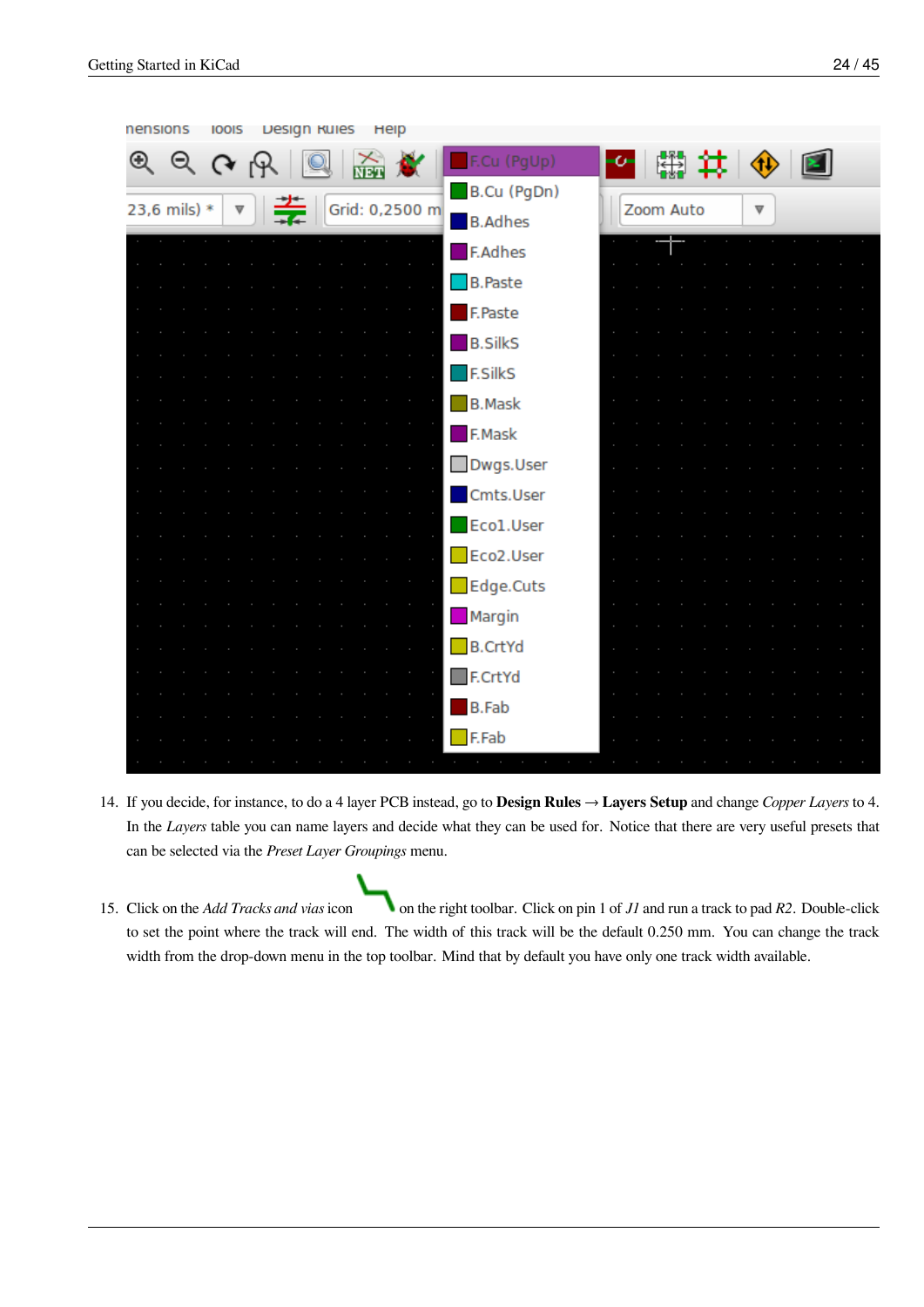

16. If you would like to add more track widths go to: **Design Rules** → **Design Rules** → **Global Design Rules** tab and at the bottom right of this window add any other width you would like to have available. You can then choose the widths of the track from the drop-down menu while you lay out your board. See the example below (inches).

| <b>Custom Track Widths:</b> |        |
|-----------------------------|--------|
|                             |        |
|                             | Width  |
| Track 1                     | 0.0100 |
| Track 2                     | 0.0200 |
| Track 3                     | 0.0500 |
| <b>Track 4</b>              | 0.0800 |
| <b>Track 5</b>              | 0.1000 |
| Track 6                     | 0.1500 |
| <b>Track 7</b>              | 0.2000 |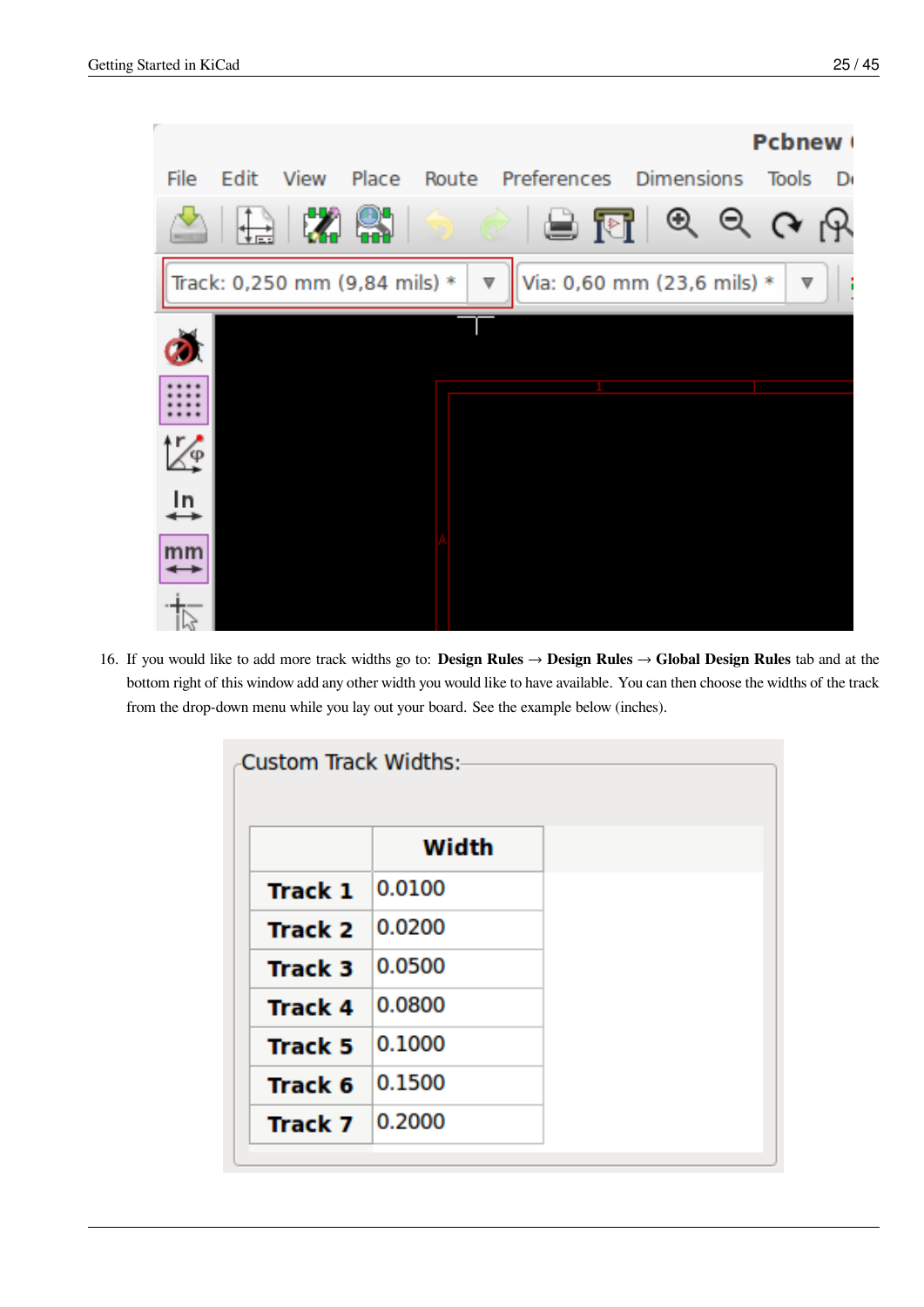- 17. Alternatively, you can add a Net Class in which you specify a set of options. Go to **Design Rules** → **Design Rules** → **Net Classes Editor** and add a new class called *power*. Change the track width from 8 mil (indicated as 0.0080) to 24 mil (indicated as 0.0240). Next, add everything but ground to the *power* class (select *default* at left and *power* at right and use the arrows).
- 18. If you want to change the grid size, **Right click** → **Grid Select**. Be sure to select the appropriate grid size before or after laying down the components and connecting them together with tracks.
- 19. Repeat this process until all wires, except pin 3 of J1, are connected. Your board should look like the example below.



20. Let's now run a track on the other copper side of the PCB. Select *B.Cu* in the drop-down menu on the top toolbar. Click on

the *Add tracks and vias* icon . Draw a track between pin 3 of J1 and pin 8 of U1. This is actually not necessary since we could do this with the ground plane. Notice how the colour of the track has changed.

21. **Go from pin A to pin B by changing layer**. It is possible to change the copper plane while you are running a track by placing a via. While you are running a track on the upper copper plane, right click and select *Place Via* or simply press the v key. This will take you to the bottom layer where you can complete your track.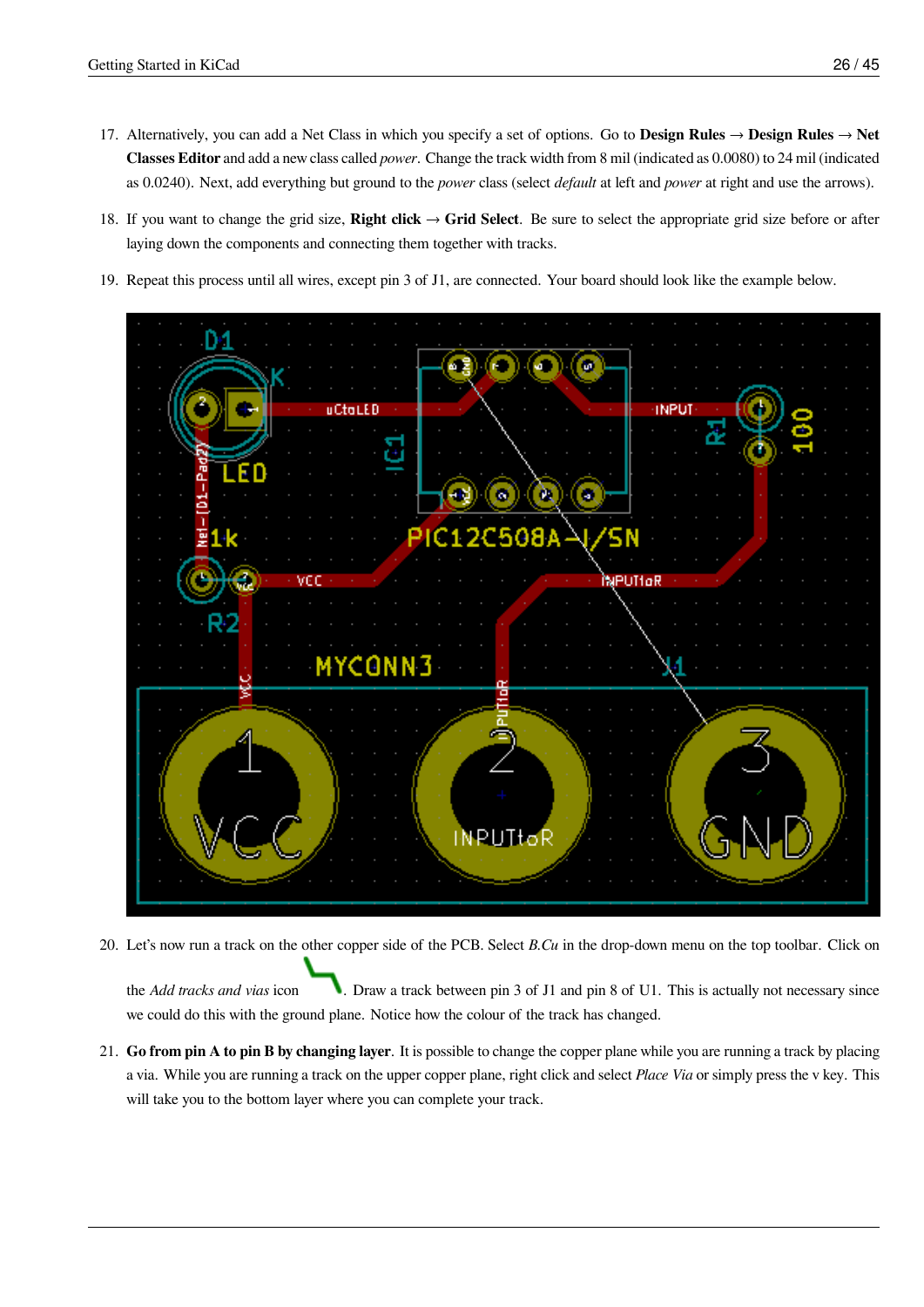| <b>Contractor</b> |                            |                |
|-------------------|----------------------------|----------------|
|                   | Cancel                     |                |
|                   | <b>End Track</b>           | End            |
|                   | Place Via                  |                |
|                   | Switch Track Posture       |                |
|                   | Select Track Width         |                |
|                   | <b>Delete</b>              |                |
|                   | <b>Set Flags</b>           |                |
|                   | Select Working Layer       |                |
|                   | Select Layer Pair for Vias |                |
|                   | Center                     | F4             |
|                   | Zoom in                    | F1             |
|                   | Zoom out                   | F <sub>2</sub> |
|                   | Redraw view                | F3             |
|                   | Zoom auto                  | Home           |
|                   | Zoom select                |                |
|                   | <b>Grid Select</b>         |                |
|                   | Close                      |                |

- 22. When you want to inspect a particular connection you can click on the *Net highlight* icon **on** the right toolbar. Click on pin 3 of J1. The track itself and all pads connected to it should become highlighted.
- 23. Now we will make a ground plane that will be connected to all GND pins. Click on the *Add Zones* icon **on** the right toolbar. We are going to trace a rectangle around the board, so click where you want one of the corners to be. In the dialogue that appears, set *Pad in Zone* to *Thermal relief* and *Zone edges orient* to *H,V* and click OK.
- 24. Trace around the outline of the board by clicking each corner in rotation. Double-click to finish your rectangle. Right click inside the area you have just traced. Click on *Fill or Refill All Zones*. The board should fill in with green and look something like this: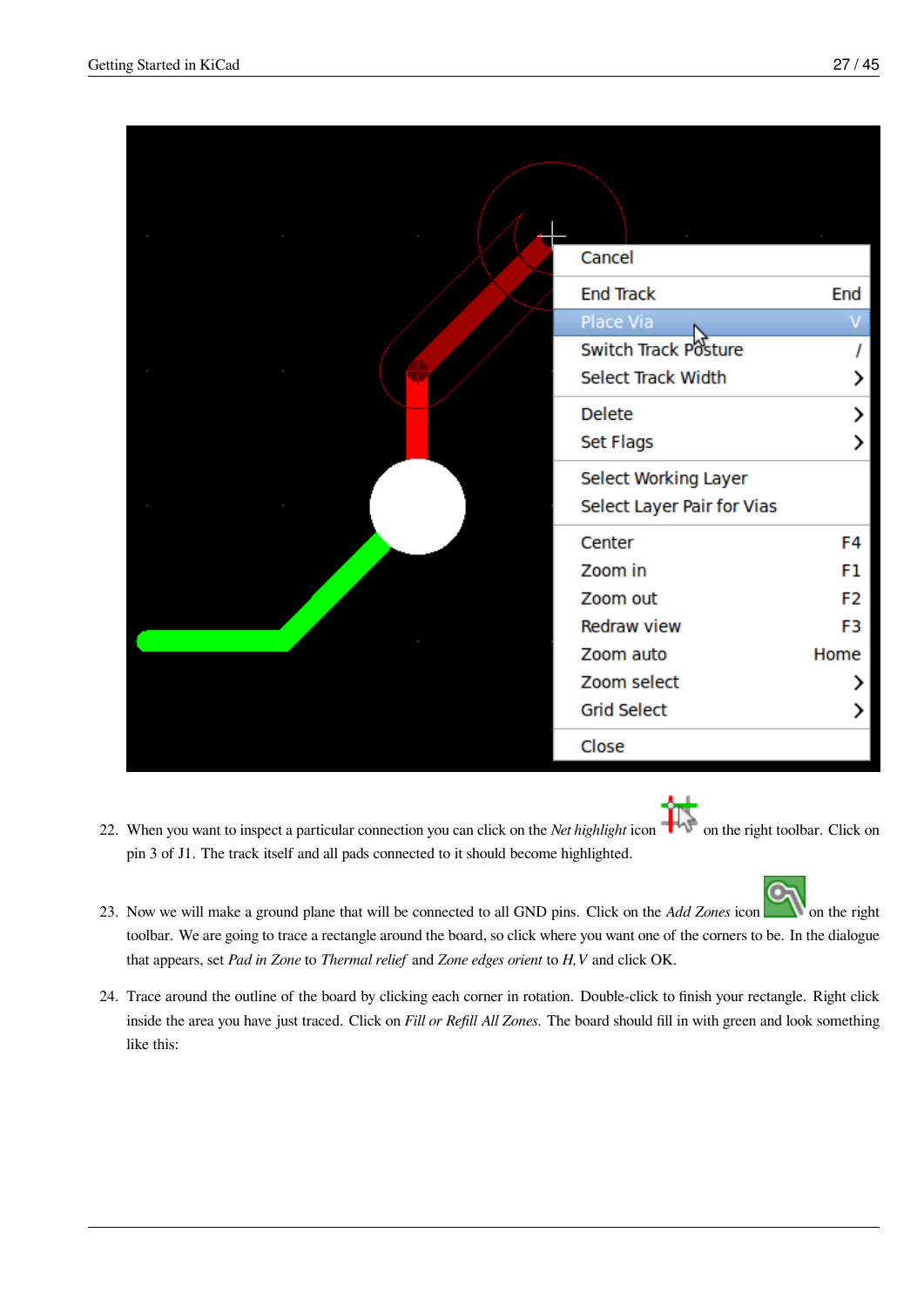

- 25. Run the design rules checker by clicking on the *Perform Design Rules Check* icon **on** the top toolbar. Click on *Start DRC*. There should be no errors. Click on *List Unconnected*. There should be no unconnected track. Click OK to close the DRC Control dialogue.
- 26. Save your file by clicking on **File** → **Save**. To admire your board in 3D, click on **View** → **3D Viewer**.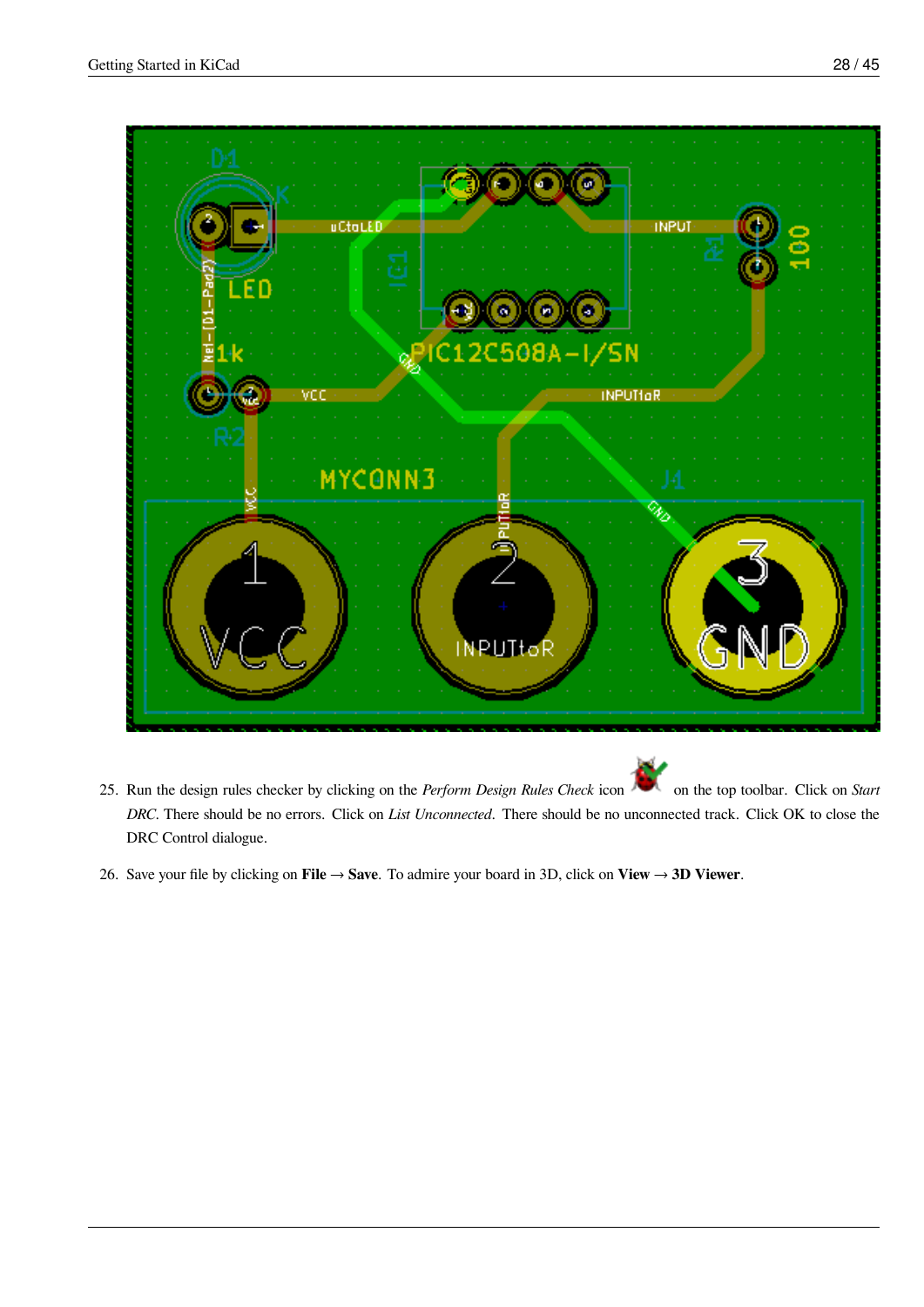

- 27. You can drag your mouse around to rotate the PCB.
- 28. Your board is complete. To send it off to a manufacturer you will need to generate all Gerber files.

## <span id="page-33-0"></span>**4.2 Generate Gerber files**

Once your PCB is complete, you can generate Gerber files for each layer and send them to your favourite PCB manufacturer, who will make the board for you.

- 1. From KiCad, open the *Pcbnew* software tool and load your board file by clicking on the icon .
- 2. Click on **File** → **Plot**. Select *Gerber* as the *Plot Format* and select the folder in which to put all Gerber files. Proceed by clicking on the *Plot* button.
- 3. These are the layers you need to select for making a typical 2-layer PCB: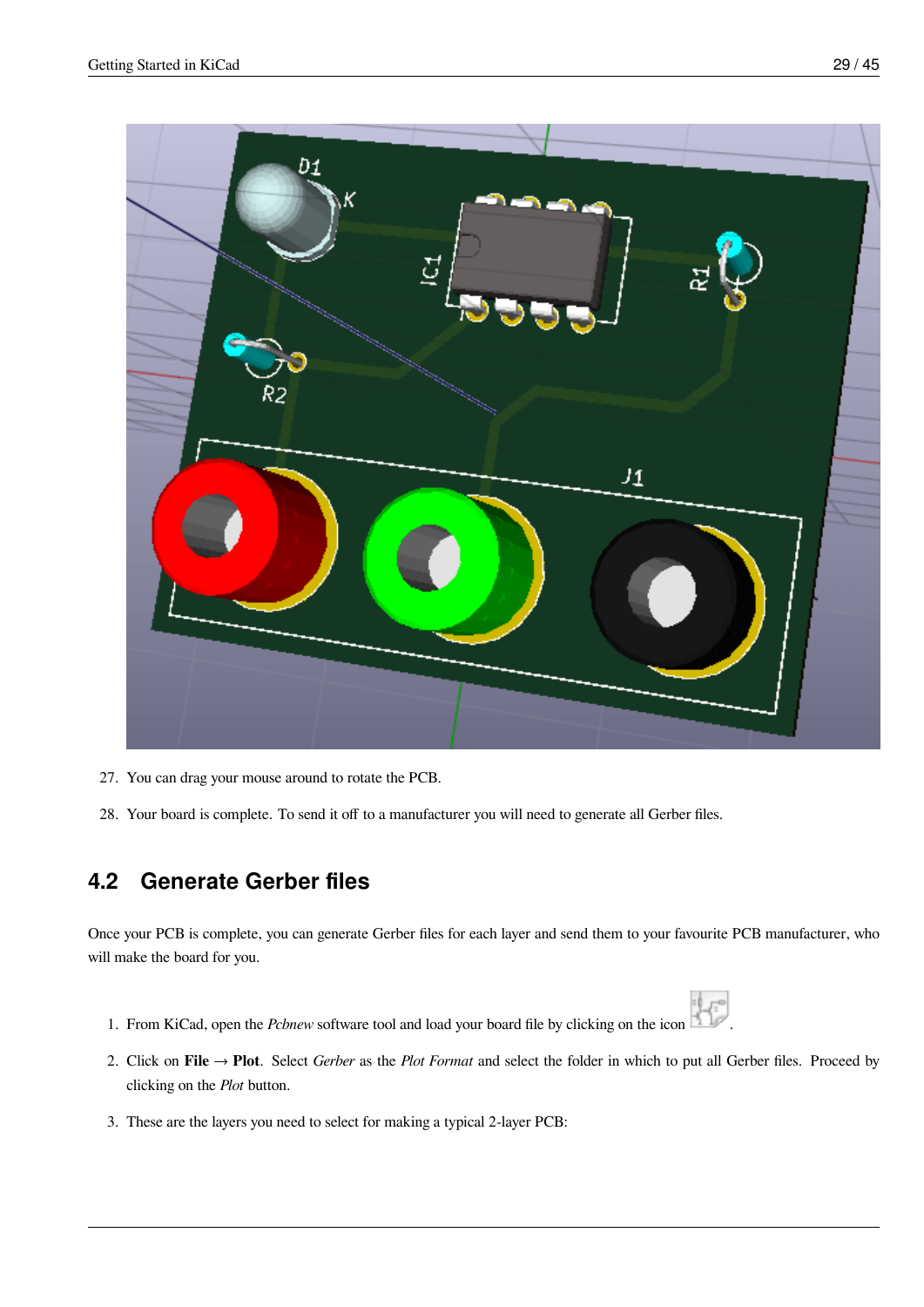| Layer                       | <b>KiCad Layer Name</b> | <b>Old KiCad Layer</b> | <b>Default Gerber</b> | "Use Protel filename" |
|-----------------------------|-------------------------|------------------------|-----------------------|-----------------------|
|                             |                         | <b>Name</b>            | <b>Extension</b>      | extensions" is        |
|                             |                         |                        |                       | enabled               |
| <b>Bottom Layer</b>         | B.Cu                    | Copper                 | .GBR                  | .GBL                  |
| Top Layer                   | F.Cu                    | Component              | .GBR                  | .GTL                  |
| Top Overlay                 | <b>F.SilkS</b>          | SilkS_Cmp              | .GBR                  | .GTO                  |
| <b>Bottom Solder Resist</b> | <b>B.Mask</b>           | Mask_Cop               | .GBR                  | .GBS                  |
| Top Solder Resist           | F.Mask                  | Mask_Cmp               | .GBR                  | .GTS                  |
| Edges                       | Edge.Cuts               | Edges_Pcb              | .GBR                  | .GM1                  |

## **4.3 Using GerbView**

<span id="page-34-0"></span>1. To view all your Gerber files go to the KiCad project manager and click on the *GerbView* icon. On the drop-down menu select

*Layer 1*. Click on **File** → **Load Gerber file** or click on the icon **DITU**. Load all generated Gerber files one at a time. Note how they all get displayed one on top of the other.

חונו

- 2. Use the menu on the right to select/deselect which layer to show. Carefully inspect each layer before sending them for production.
- 3. To generate the drill file, from *Pcbnew* go again to the **File**  $\rightarrow$  **Plot** option. Default settings should be fine.

## **4.4 Automatically route with FreeRouter**

Routing a board by hand is quick and fun, however, for a board with lots of components you might want to use an autorouter. Remember that you should first route critical traces by hand and then set the autorouter to do the boring bits. Its work will only account for the unrouted traces. The autorouter we will use here is FreeRouter from *freerouting.net*.

### **Note**

Freerouter is an open source java application, and it is needed to build by yourself to use with KiCad. Source code of Freerouter can be found on this site: https://github.com/nikropht/FreeRouting

1. From *Pcbnew* click on **File** → **Export** → **Specctra DSN** or click on **Tools** → **FreeRoute** → **Export a Specctra Design (\*.dsn) file** and save the file locally. [Launch FreeRouter and click on the](https://github.com/nikropht/FreeRouting) *Open Your Own Design* button, browse for the *dsn* file and load it.

#### **Note**

The **Tools** → **FreeRoute** dialog has a nice help button that opens a file viewer with a little document inside named **Freerouter Guidelines**. Please follow these guidelines to use FreeRoute effectively.

2. FreeRouter has some features that KiCad does not currently have, both for manual routing and for automatic routing. FreeRouter operates in two main steps: first, routing the board and then optimising it. Full optimisation can take a long time, however you can stop it at any time need be.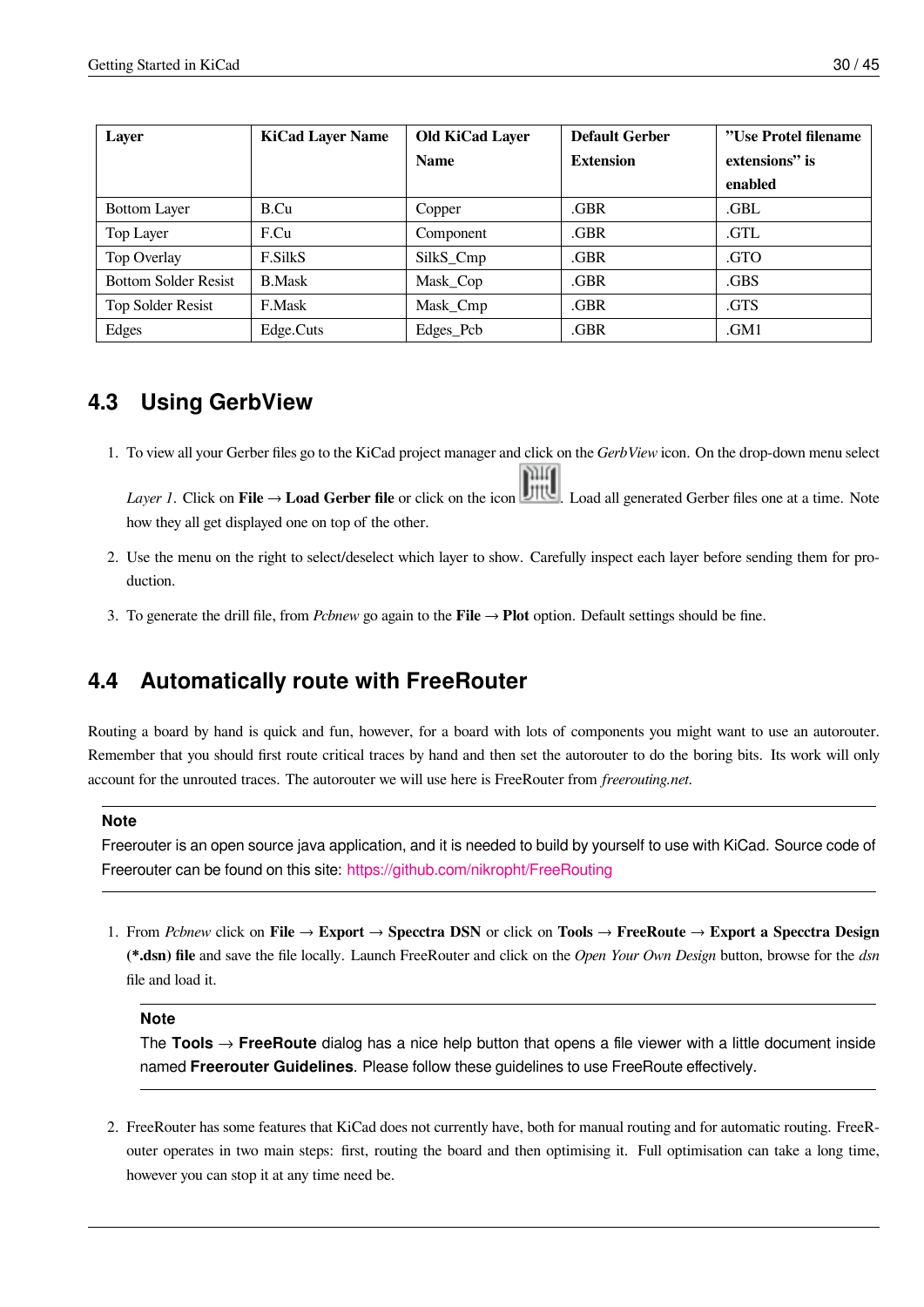- 3. You can start the automatic routing by clicking on the *Autorouter* button on the top bar. The bottom bar gives you information about the on-going routing process. If the *Pass* count gets above 30, your board probably can not be autorouted with this router. Spread your components out more or rotate them better and try again. The goal in rotation and position of parts is to lower the number of crossed airlines in the ratsnest.
- 4. Making a left-click on the mouse can stop the automatic routing and automatically start the optimisation process. Another left-click will stop the optimisation process. Unless you really need to stop, it is better to let FreeRouter finish its job.
- 5. Click on the **File** → **Export Specctra Session File** menu and save the board file with the *.ses* extension. You do not really need to save the FreeRouter rules file.
- 6. Back to *Pcbnew*. You can import your freshly routed board by clicking on the link **Tools** → **FreeRoute** and then on the icon *Back Import the Spectra Session (.ses) File* and selecting your *.ses* file.

If there is any routed trace that you do not like, you can delete it and re-route it again, using the del key and the routing tool, which

is the *Add tracks* icon on the right toolbar.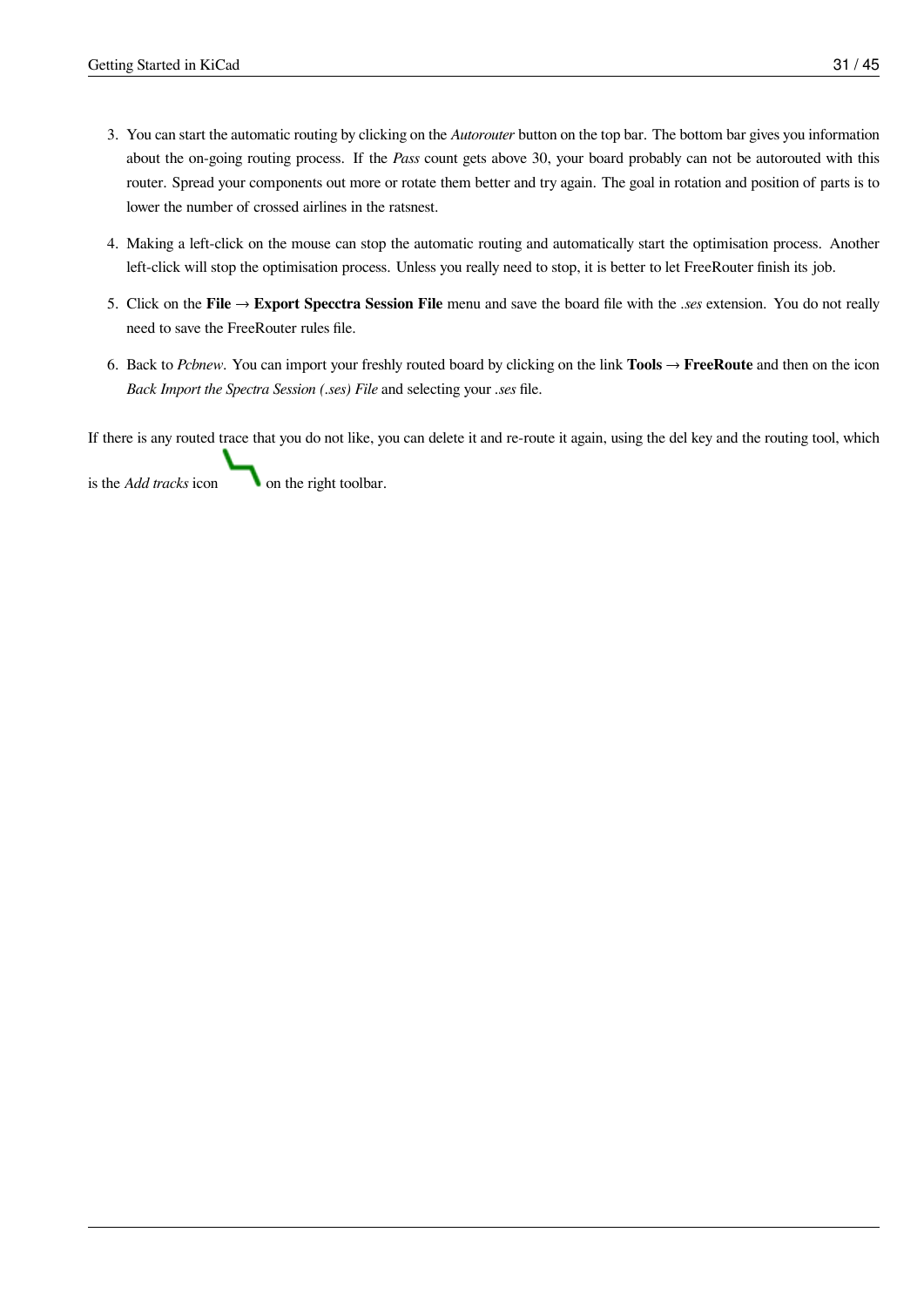# <span id="page-36-0"></span>**Forward annotation in KiCad**

Once you have completed your electronic schematic, the footprint assignment, the board layout and generated the Gerber files, you are ready to send everything to a PCB manufacturer so that your board can become reality.

Often, this linear work-flow turns out to be not so uni-directional. For instance, when you have to modify/extend a board for which you or others have already completed this work-flow, it is possible that you need to move components around, replace them with others, change footprints and much more. During this modification process, what you do not want to do is to re-route the whole board again from scratch. Instead, this is how you do it:

- 1. Let's suppose that you want to replace a hypothetical connector CON1 with CON2.
- 2. You already have a completed schematic and a fully routed PCB.
- 3. From KiCad, start *Eeschema*, make your modifications by deleting CON1 and adding CON2. Save your schematic project
	- with the icon and c lick on the *Netlist generation* icon  $\bf{NET}$  on the top toolbar.
- 4. Click on *Netlist* then on *save*. Save to the default file name. You have to rewrite the old one.
- 5. Now assign a footprint to CON2. Click on the *Run Cvpcb* icon **ill on** the top toolbar. Assign the footprint to the new device CON2. The rest of the components still have the previous footprints assigned to them. Close *Cvpcb*.
- 6. Back in the schematic editor, save the project by clicking on *File* → *Save Whole Schematic Project*. Close the schematic editor.
- 7. From the KiCad project manager, click on the *Pcbnew* icon. The *Pcbnew* window will open.
- 8. The old, already routed, board should automatically open. Let's import the new netlist file. Click on the *Read Netlist* icon  $\overline{\text{NET}}$  on the top toolbar.
- 9. Click on the *Browse Netlist Files* button, select the netlist file in the file selection dialogue, and click on *Read Current Netlist*. Then click the *Close* button.
- 10. At this point you should be able to see a layout with all previous components already routed. On the top left corner you should see all unrouted components, in our case the CON2. Select CON2 with the mouse. Move the component to the middle of the board.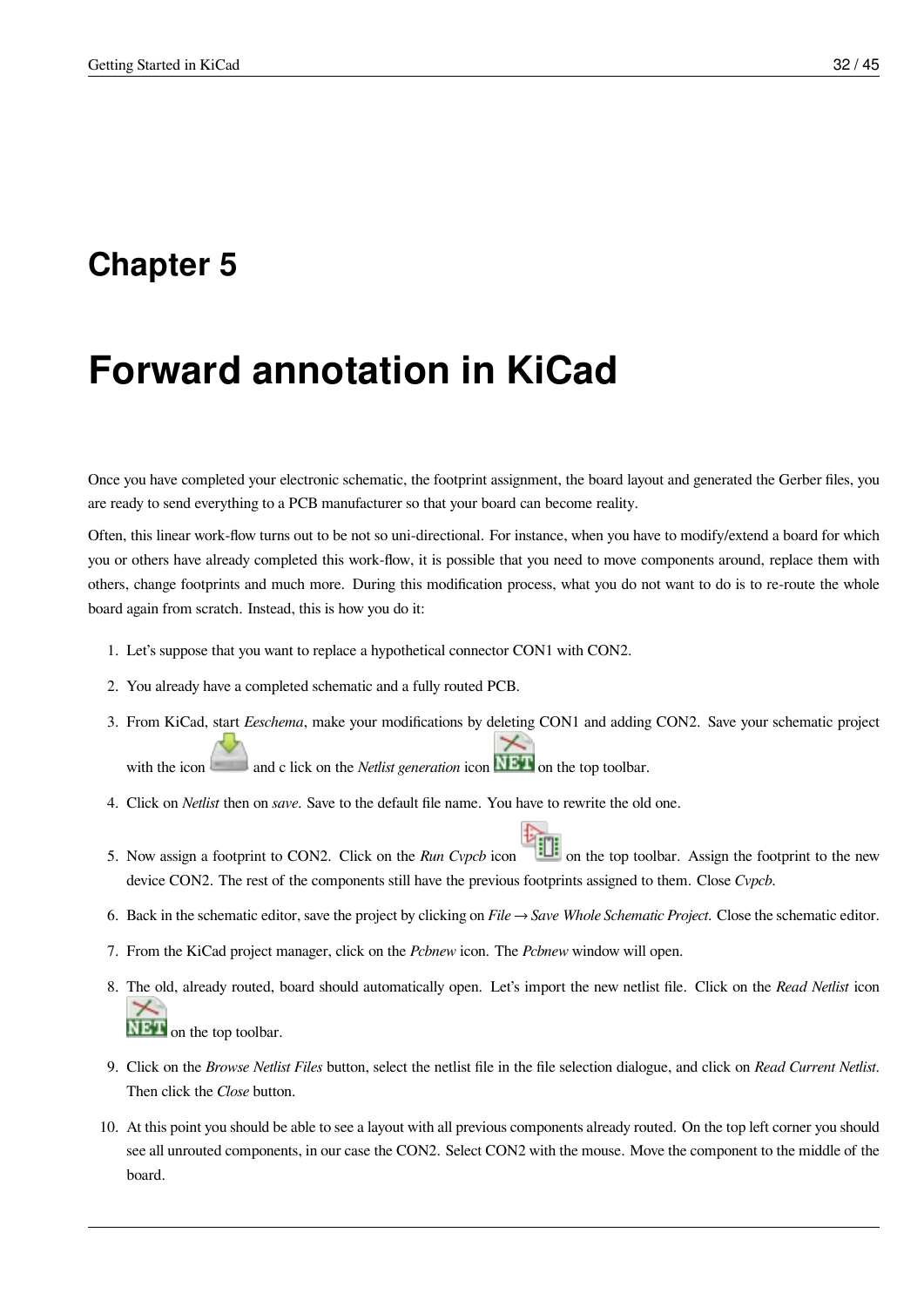11. Place CON2 and route it. Once done, save and proceed with the Gerber file generation as usual.

The process described here can easily be repeated as many times as you need. Beside the Forward Annotation method described above, there is another method known as Backward Annotation. This method allows you to make modifications to your already routed PCB from Pcbnew and updates those modifications in your schematic and netlist file. The Backward Annotation method, however, is not that useful and is therefore not described here.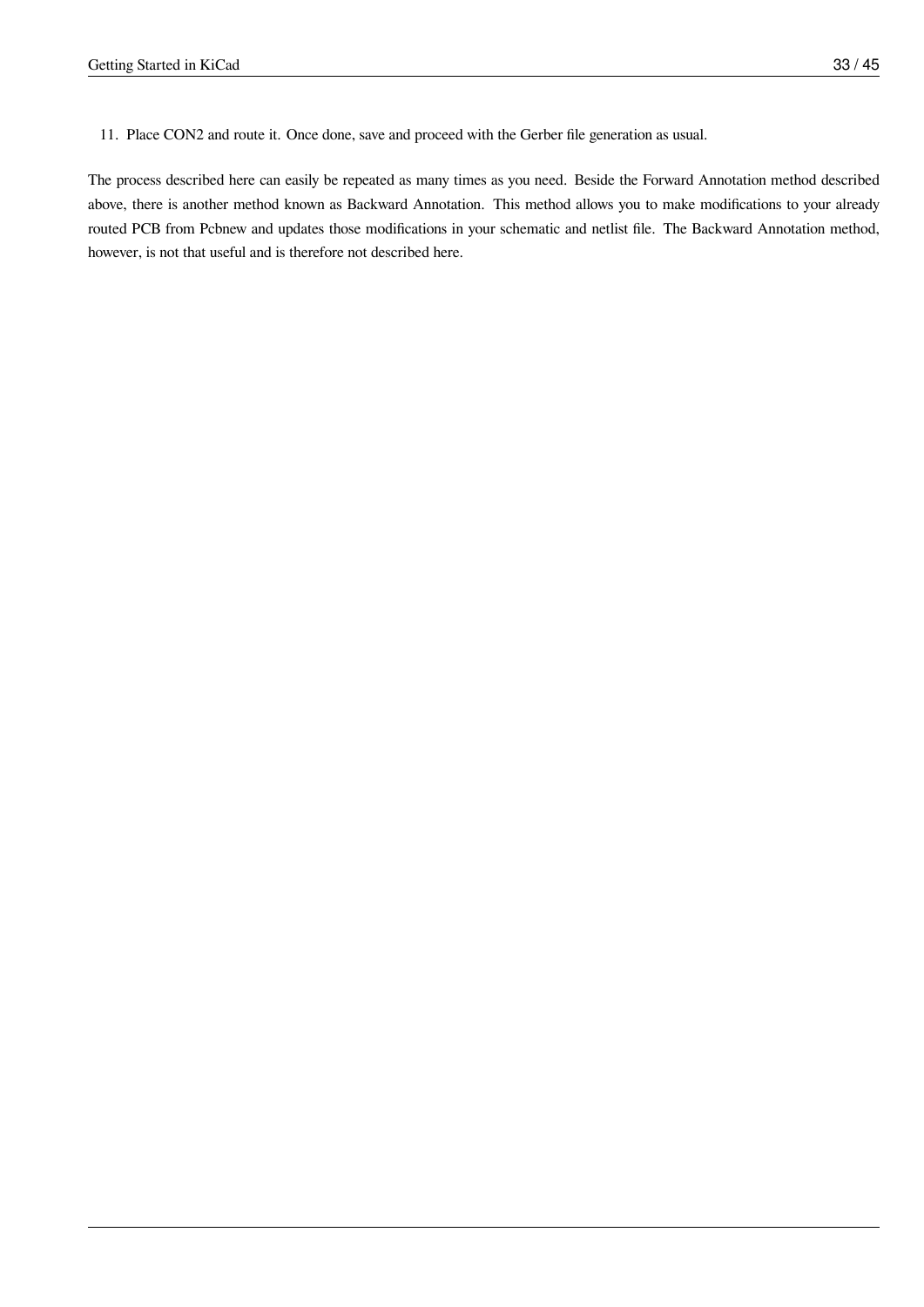# <span id="page-38-0"></span>**Make schematic components in KiCad**

Sometimes a component that you want to place on your schematic is not in a KiCad library. This is quite normal and there is no reason to worry. In this section we will see how a new schematic component can be quickly created with KiCad. Nevertheless, remember that you can always find KiCad components on the Internet. For instance from here:

http://per.launay.free.fr/kicad/kicad\_php/composant.php

In KiCad, a component is a piece of text that starts with a *DEF* and ends with *ENDDEF*. One or more components are normally placed in a library file with the extension *.lib*. If you want to add components to a library file you can just use the cut and paste [commands.](http://per.launay.free.fr/kicad/kicad_php/composant.php)

## **6.1 Using Component Library Editor**

- <span id="page-38-1"></span>1. We can use the *Component Library Editor* (part of *Eeschema*) to make new components. In our project folder *tutorial1* let's create a folder named *library*. Inside we will put our new library file *myLib.lib* as soon as we have created our new component.
- 2. Now we can start creating our new component. From KiCad, start *Eeschema*, click on the *Library Editor* icon and then click on the *New component* icon  $\mathcal{H}$ . The Component Properties window will appear. Name the new component *MYCONN3*, set the *Default reference designator* as *J*, and the *Number of parts per package* as *1*. Click OK. If the warning appears just click yes. At this point the component is only made of its labels. Let's add some pins. Click on the *Add Pins* icon Α

on the right toolbar. To place the pin, left click in the centre of the part editor sheet just below the *MYCONN3* label.

3. In the Pin Properties window that appears, set the pin name to *VCC*, set the pin number to *1*, and the *Electrical type* to *Passive* then click OK.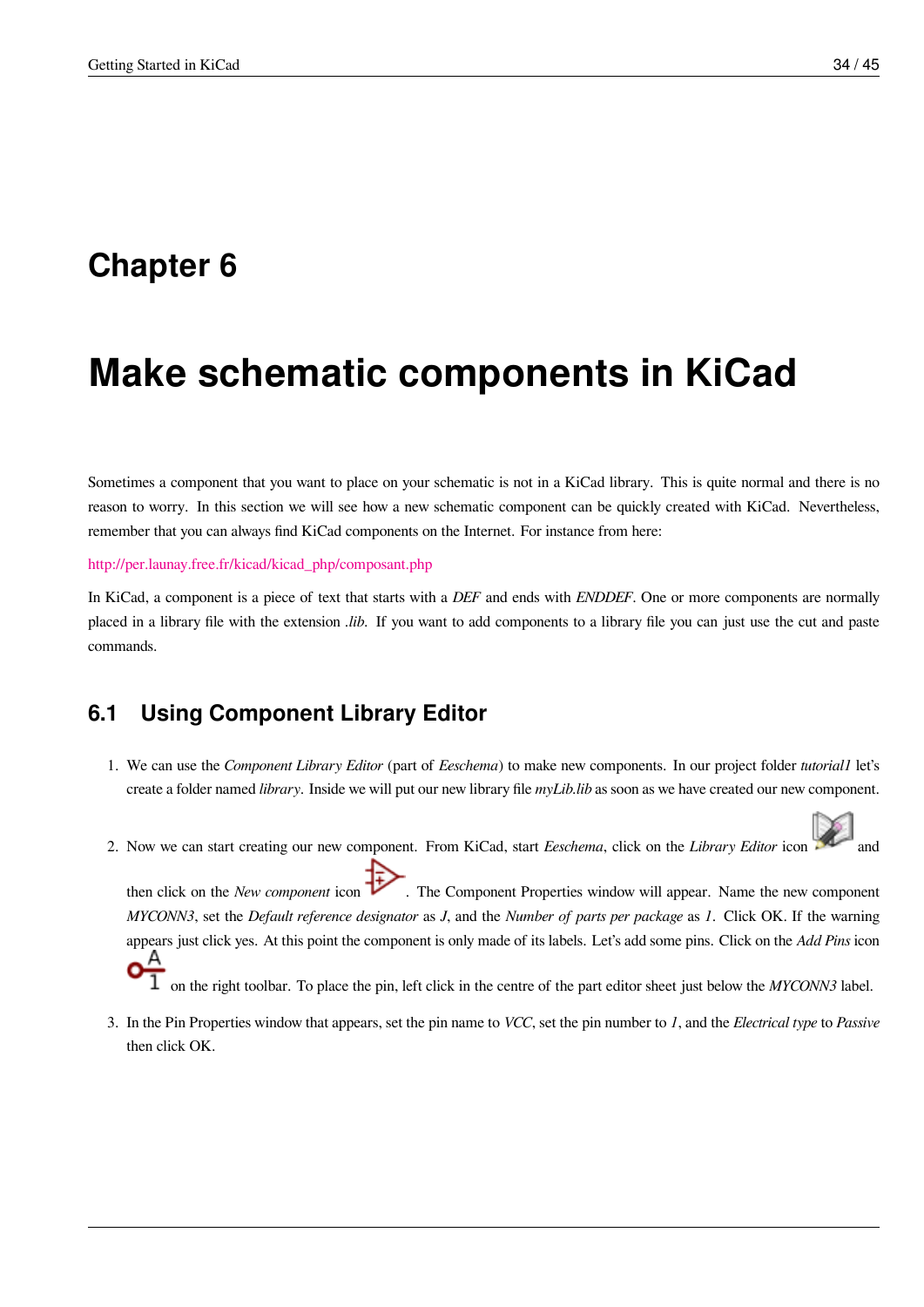Pin name:

Pin number:

Orientation:

Electrical type:

| <b>VCC</b><br>$\mathbf{1}$<br>▵<br>어 Right<br>₩ | Name text size:<br>Number text size: 1.270<br>Length: | 1.270 | millimeters<br>millimeters<br>millimeters |
|-------------------------------------------------|-------------------------------------------------------|-------|-------------------------------------------|
|                                                 |                                                       |       |                                           |
|                                                 |                                                       |       |                                           |
|                                                 |                                                       | 5.080 |                                           |
| ▲<br>> Power input<br>Δ                         |                                                       |       |                                           |
| ▲<br>Line<br>Δ                                  |                                                       |       |                                           |

| Graphic Style:<br>$\vdash$ Line                                                     | ▵<br>v |                 |     |
|-------------------------------------------------------------------------------------|--------|-----------------|-----|
| Sharing<br>Common to all units in component<br>Common to all body styles (DeMorgan) |        |                 | VCC |
| Schematic Properties<br>Visible                                                     |        |                 |     |
|                                                                                     |        | $\times$ Cancel | OK  |

- 4. Place the pin by clicking on the location you would like it to go, right below the *MYCONN3* label.
- 5. Repeat the place-pin steps, this time *Pin name* should be *INPUT*, *Pin number* should be *2*, and *Electrical Type* should be *Passive*.
- 6. Repeat the place-pin steps, this time *Pin name* should be *GND*, *Pin number* should be *3*, and *Electrical Type* should be *Passive*. Arrange the pins one on top of the other. The component label *MYCONN3* should be in the centre of the page (where the blue lines cross).
- 7. Next, draw the contour of the component. Click on the *Add rectangle* icon . We want to draw a rectangle next to the pins, as shown below. To do this, click where you want the top left corner of the rectangle to be (do not hold the mouse button down). Click again where you want the bottom right corner of the rectangle to be.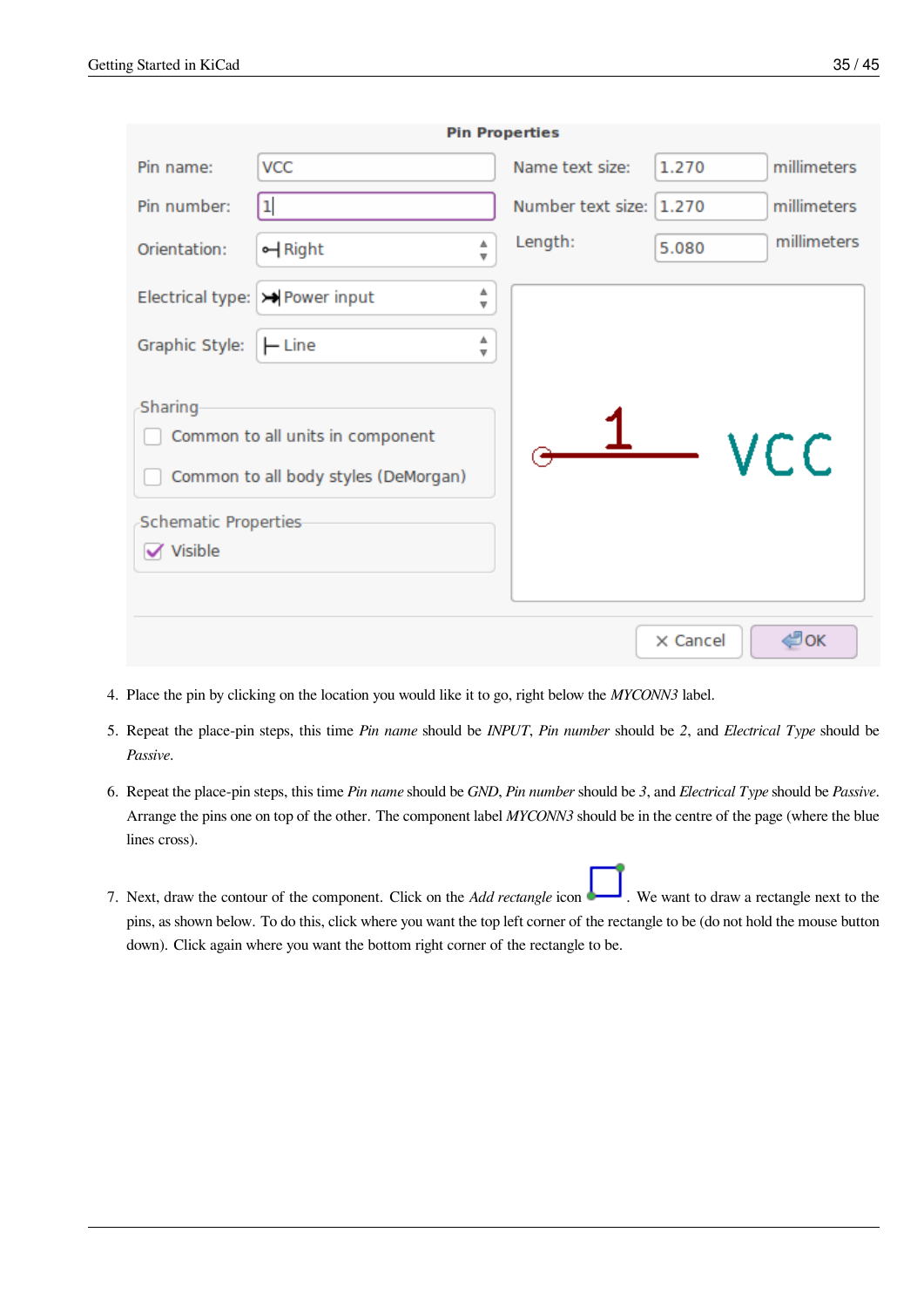

- 8. If you want to fill the rectangle with yellow, set the fill colour to *yellow 4* in **Preferences** → **Select color scheme**, then select the rectangle in the editing screen and edit (E), selecting *Fill background*.
- 9. Save the component in your library *myLib.lib*. Click on the *New Library* icon , navigate into *tutorial1/library/* folder and save the new library file with the name *myLib.lib*.
- 10. Go to **Preferences** → **Component Libraries** and add both *tutorial1/library/* in *User defined search path* and *myLib.lib in Component library files*.
- 11. Click on the *Select working library* icon . In the Select Library window click on *myLib* and click OK. Notice how the heading of the window indicates the library currently in use, which now should be *myLib*.
- 12. Click on the *Update current component in current library* icon in the top toolbar. Save all changes by clicking on the

*Save current loaded library on disk* icon in the top toolbar. Click *Yes* in any confirmation messages that appear. The new schematic component is now done and available in the library indicated in the window title bar.

- 13. You can now close the Component library editor window. You will return to the schematic editor window. Your new component will now be available to you from the library *myLib*.
- 14. You can make any library *file.lib* file available to you by adding it to the library path. From *Eeschema*, go to **Preferences** → **Library** and add both the path to it in *User defined search path* and *file.lib* in *Component library files*.

## <span id="page-40-0"></span>**6.2 Export, import and modify library components**

Instead of creating a library component from scratch it is sometimes easier to start from one already made and modify it. In this section we will see how to export a component from the KiCad standard library *device* to your own library *myOwnLib.lib* and then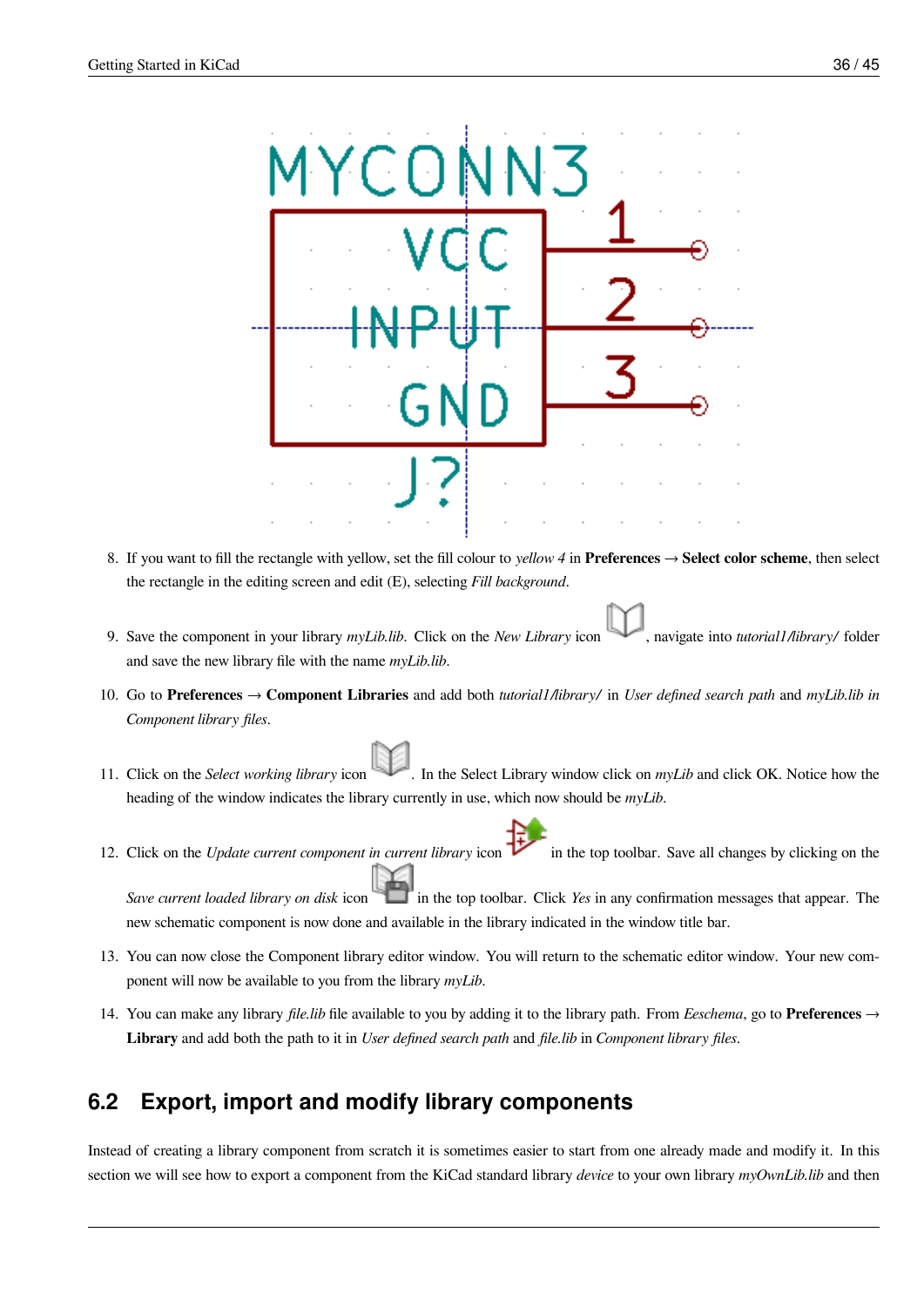1. From KiCad, start *Eeschema*, click on the *Library Editor* icon , click on the *Select working library* icon

choose the library *device*. Click on *Load component to edit from the current lib* icon **a**nd import the *RELAY\_2RT*.

- 2. Click on the *Export component* icon , navigate into the *library* folder and save the new library file with the name *myOwnLib.lib.*
- 3. You can make this component and the whole library *myOwnLib.lib* available to you by adding it to the library path. From *Eeschema*, go to **Preferences** → **Component Libraries** and add both *library/* in *User defined search path* and *myOwnLib.lib* in the *Component library files*. Close the window.
- 4. Click on the *Select working library* icon . In the Select Library window click on  $myOwnLib$  and click OK. Notice how the heading of the window indicates the library currently in use, it should be *myOwnLib*.
- 5. Click on the *Load component to edit from the current lib* icon **15.** and import the *RELAY* 2*RT*.
- 6. You can now modify the component as you like. Hover over the label *RELAY\_2RT*, press the e key and rename it *MY\_RELAY\_2RT*.
- 7. Click on *Update current component in current library* icon in the top toolbar. Save all changes by clicking on the *Save current loaded library on disk* icon in the top toolbar.

## **6.3 Make schematic components with quicklib**

This section presents an alternative way of creating the schematic component for MYCONN3 (see MYCONN3 above) using the Internet tool *quicklib*.

- <span id="page-41-0"></span>1. Head to the *quicklib* web page: http://kicad.rohrbacher.net/quicklib.php
- 2. Fill out the page with the following information: Component name: MYCONN3 Reference Prefix: J Pin Layout Style: SIL Pin Count, N: 3
- 3. Click on the *Assign Pins* icon. Fill out the page with the following information: Pin 1: VCC Pin 2: input Pin 3: GND. Type : Passive for all 3 pins.
- 4. Click on the icon *Preview it* and, if you are satisfied, click on the *Build Library Component*. Download the file and rename it *tutorial1/library/myQuickLib.lib.*. You are done!



5. Have a look at it using KiCad. From the KiCad project manager, start *Eeschema*, click on the *Library Editor* icon ,

click on the *Import Component* icon **...** navigate to *tutorial1/library/* and select *myQuickLib.lib.*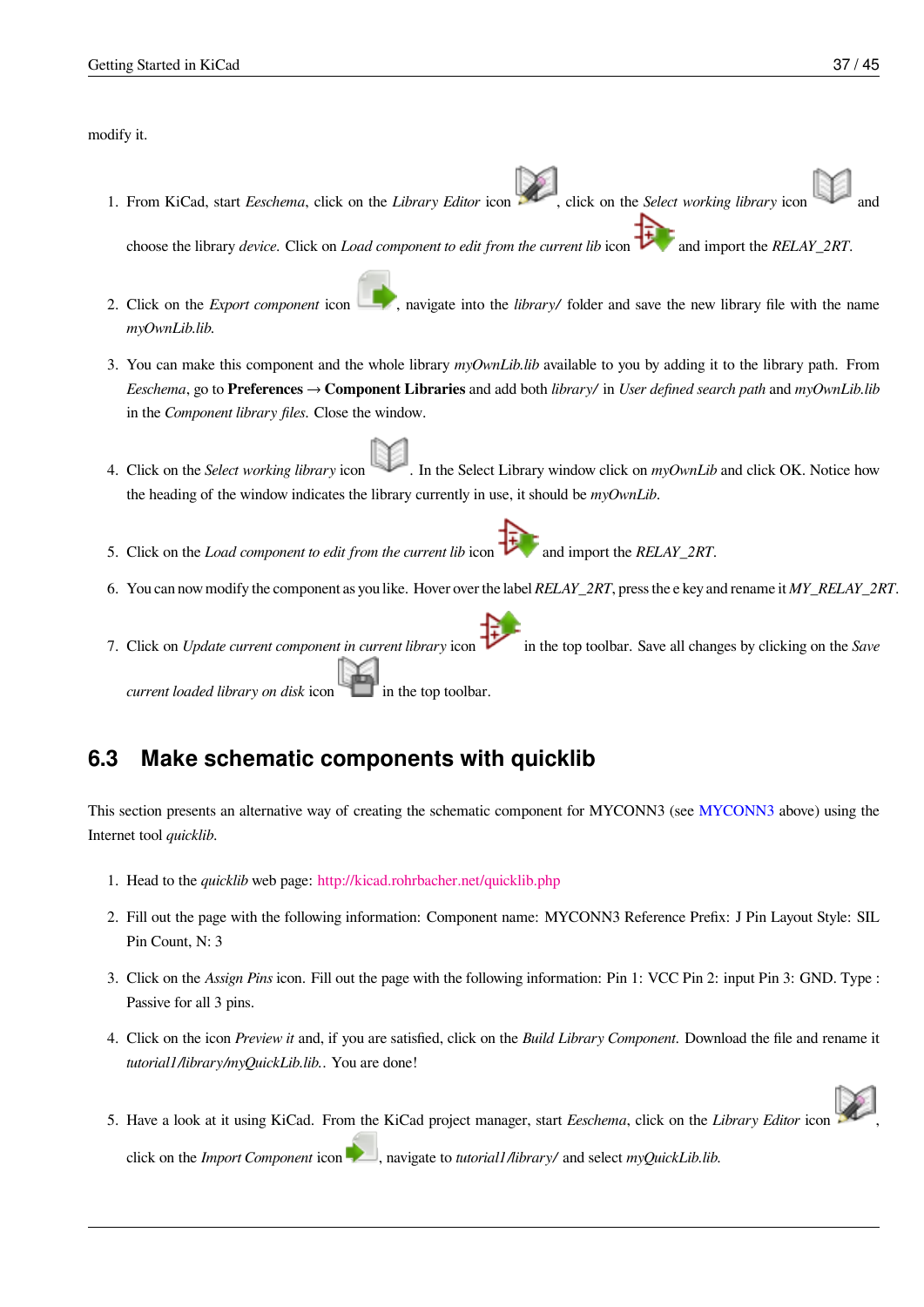

6. You can make this component and the whole library *myQuickLib.lib* available to you by adding it to the KiCad library path. From *Eeschema*, go to **Preferences** → **Component Libraries** and add *library* in *User defined search path* and *myQuickLib.lib* in *Component library files*.

As you might guess, this method of creating library components can be quite effective when you want to create components with a large pin count.

## **6.4 Make a high pin count schematic component**

In the section titled *Make Schematic Components in quicklib* we saw how to make a schematic component using the *quicklib* webbased tool. However, you will occasionally find that you need to create a schematic component with a high number of pins (some hundreds of pins). In KiCad, this is not a very complicated task.

- 1. Suppose that you want to create a schematic component for a device with 50 pins. It is common practise to draw it using multiple low pin-count drawings, for example two drawings with 25 pins each. This component representation allows for easy pin connection.
- 2. The best way to create our component is to use *quicklib* to generate two 25-pin components separately, re-number their pins using a Python script and finally merge the two by using copy and paste to make them into one single DEF and ENDDEF component.
- 3. You will find an example of a simple Python script below that can be used in conjunction with an *in.txt* file and an *out.txt* file to re-number the line: X PIN1 1 -750 600 300 R 50 50 1 1 I into X PIN26 26 -750 600 300 R 50 50 1 1 I this is done for all lines in the file *in.txt*.

### **Simple script**

```
#!/usr/bin/env python
''' simple script to manipulate KiCad component pins numbering'''
import sys, re
```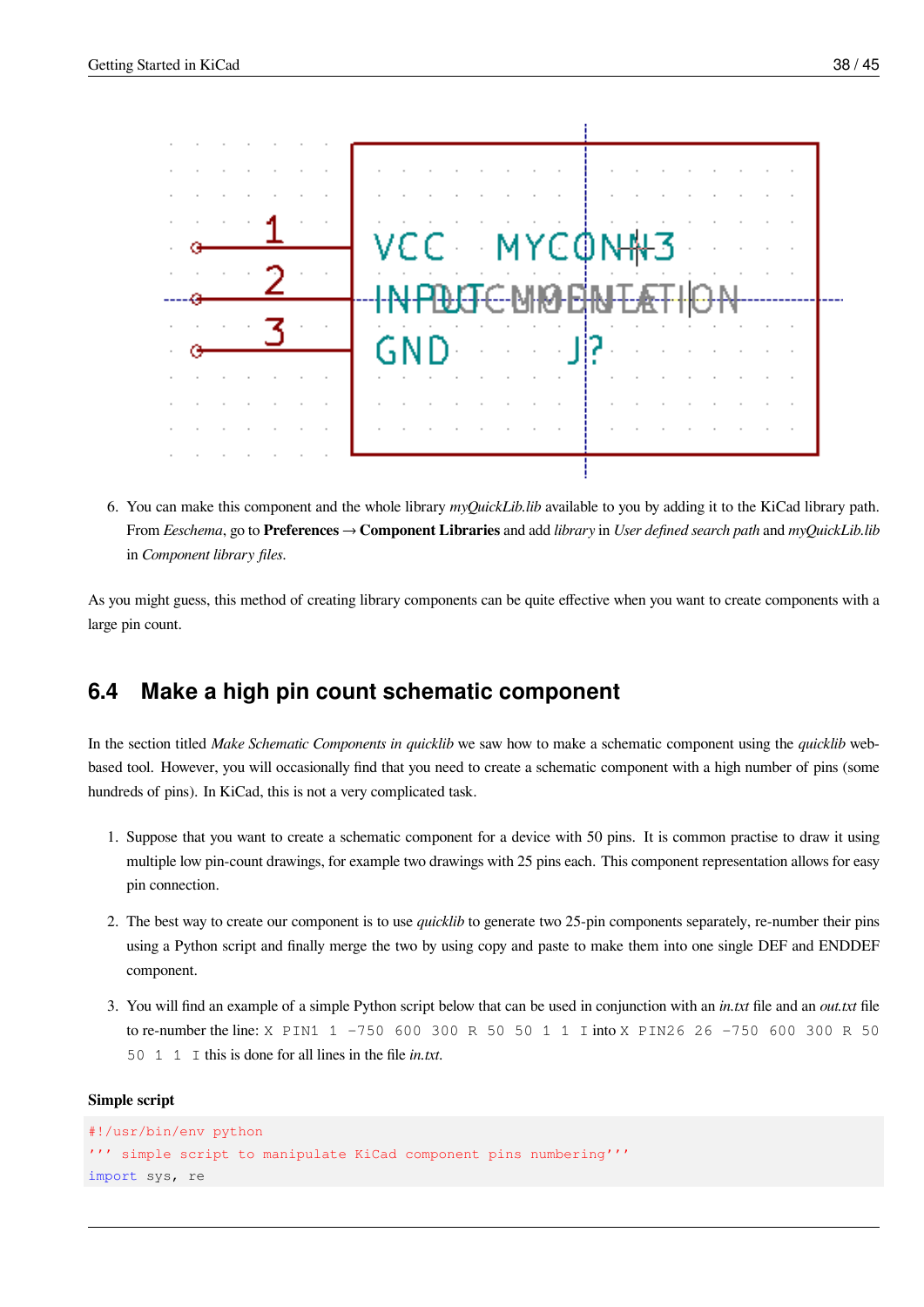```
try:
   fin=open(sys.argv[1],'r')
   fout=open(sys.argv[2],'w')
except:
   print "oh, wrong use of this app, try:", sys.argv[0], "in.txt out.txt"
   sys.exit()
for ln in fin.readlines():
   obj=re.search("(X PIN)(\d*)(\s)(\d*)(\s.*)",ln)
if obj:
   num = int(obj.qroup(2)) + 25ln=obj.group(1) + str(num) + obj.group(3) + str(num) + obj.group(5) +' \nfout.write(ln)
fin.close(); fout.close()
#
# for more info about regular expression syntax and KiCad component generation:
# http://gskinner.com/RegExr/
# http://kicad.rohrbacher.net/quicklib.php
```
1. While merging the two components into one, it is necessary to use the Library Editor from Eeschema to move the first component so that the second does not end up on top of it. Below you will find the final .lib file and its representation in *Eeschema*.

#### **Contents of a \*.lib file**

```
EESchema-LIBRARY Version 2.3
#encoding utf-8
# COMP
DEF COMP U 0 40 Y Y 1 F N
F0 "U" -1800 -100 50 H V C CNN
F1 "COMP" -1800 100 50 H V C CNN
DRAW
S -2250 -800 -1350 800 0 0 0 N
S -450 -800 450 800 0 0 0 N
X PIN1 1 -2550 600 300 R 50 50 1 1 I
...
```
X PIN49 49 750 -500 300 L 50 50 1 1 I ENDDRAW ENDDEF #End Library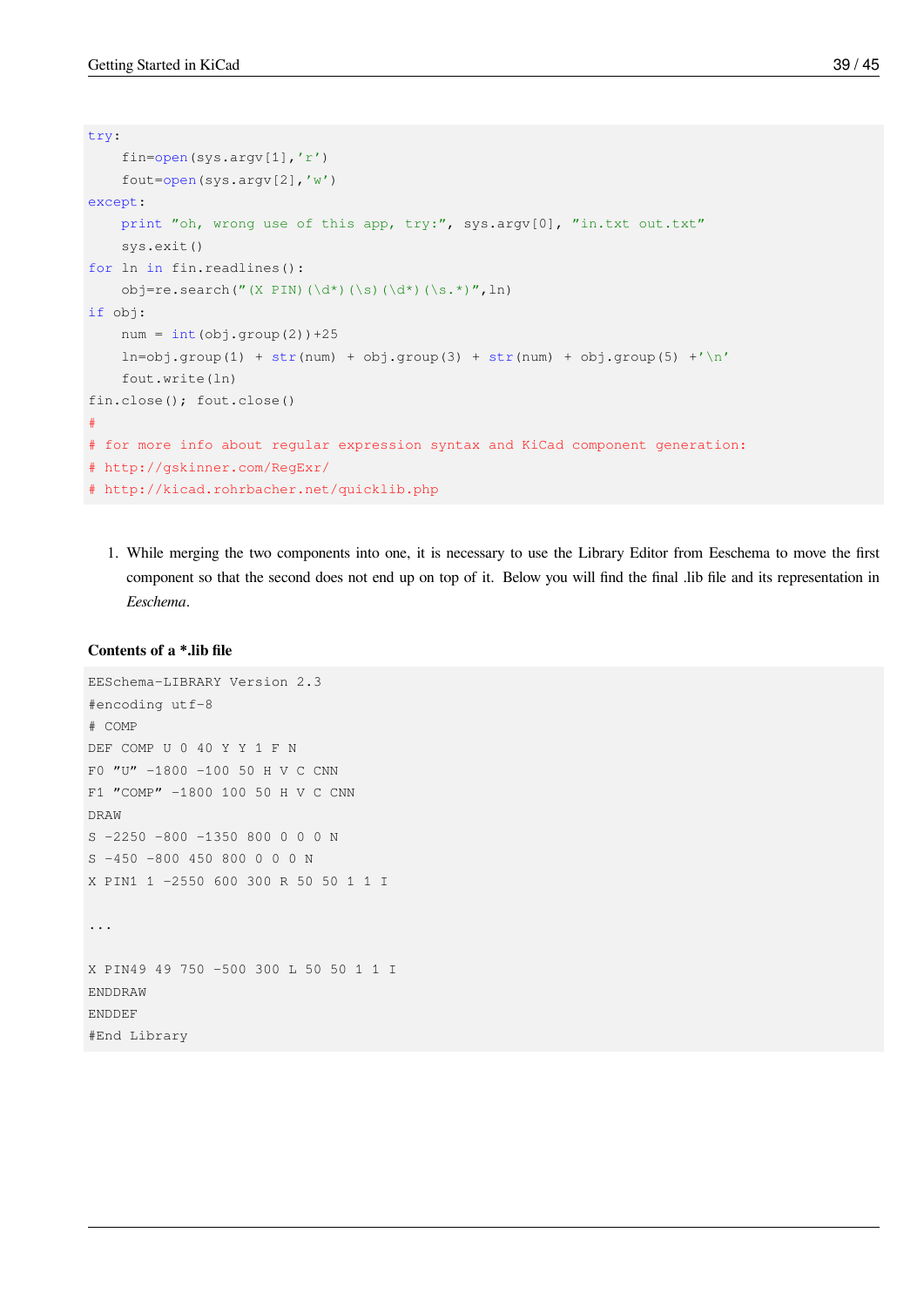|                                                                                          |                                                                                                                                                                                         |                                                                                                                                                                                      | COMP<br>412.                                                                          |                                                                                                       |                                                                                                                                                                                                                 |                                                                                                                                                                                              |                                                                              |
|------------------------------------------------------------------------------------------|-----------------------------------------------------------------------------------------------------------------------------------------------------------------------------------------|--------------------------------------------------------------------------------------------------------------------------------------------------------------------------------------|---------------------------------------------------------------------------------------|-------------------------------------------------------------------------------------------------------|-----------------------------------------------------------------------------------------------------------------------------------------------------------------------------------------------------------------|----------------------------------------------------------------------------------------------------------------------------------------------------------------------------------------------|------------------------------------------------------------------------------|
| 5<br>9<br><u>11</u><br>13<br>$-15$<br>17<br>$-19$<br>$\overline{21}$<br><u> 23</u><br>25 | 1/2<br>PIN <sub>1</sub><br>PIN3<br>PIN5<br>PIN7<br>PIN9<br><b>PIN11</b><br><b>PIN13</b><br><b>PIN15</b><br><b>PIN17</b><br><b>PIN19</b><br><b>PIN21</b><br><b>PIN23</b><br><b>PIN25</b> | PIN <sub>2</sub><br>PIN4<br>PIN6<br>PIN <sub>8</sub><br><b>PIN10</b><br><b>PIN12</b><br><b>PIN14</b><br><b>PIN16</b><br><b>PIN18</b><br><b>PIN20</b><br><b>PIN22</b><br><b>PIN24</b> | ь<br>8<br>10<br>12<br>14<br>16<br><u> 18</u><br>20 <sub>2</sub><br>$22^{\circ}$<br>24 | 26<br>$\overline{28}$<br>30<br>32<br><u>34</u><br><u>36</u><br>38<br>40<br>42<br>44<br>46<br>48<br>50 | $-2/2$<br><b>PIN26</b><br><b>PIN28</b><br><b>PIN30</b><br><b>PIN32</b><br><b>PIN34</b><br><b>PIN36</b><br>PIN38<br><b>PIN40</b><br><b>PIN42</b><br><b>PIN44</b><br><b>PIN46</b><br><b>PIN48</b><br><b>PIN50</b> | <b>PIN27</b><br><b>PIN29</b><br><b>PIN31</b><br><b>PIN33</b><br><b>PIN35</b><br><b>PIN37</b><br><b>PIN39</b><br><b>PIN41</b><br><b>PIN43</b><br><b>PIN45</b><br><b>PIN47</b><br><b>PIN49</b> | 27<br><u> 29</u><br>31<br>33<br>35<br>37<br>39<br>41<br>43<br>45<br>47<br>49 |

1. The Python script presented here is a very powerful tool for manipulating both pin numbers and pin labels. Mind, however, that all its power comes for the arcane and yet amazingly useful Regular Expression syntax: *http://gskinner.com/RegExr/.*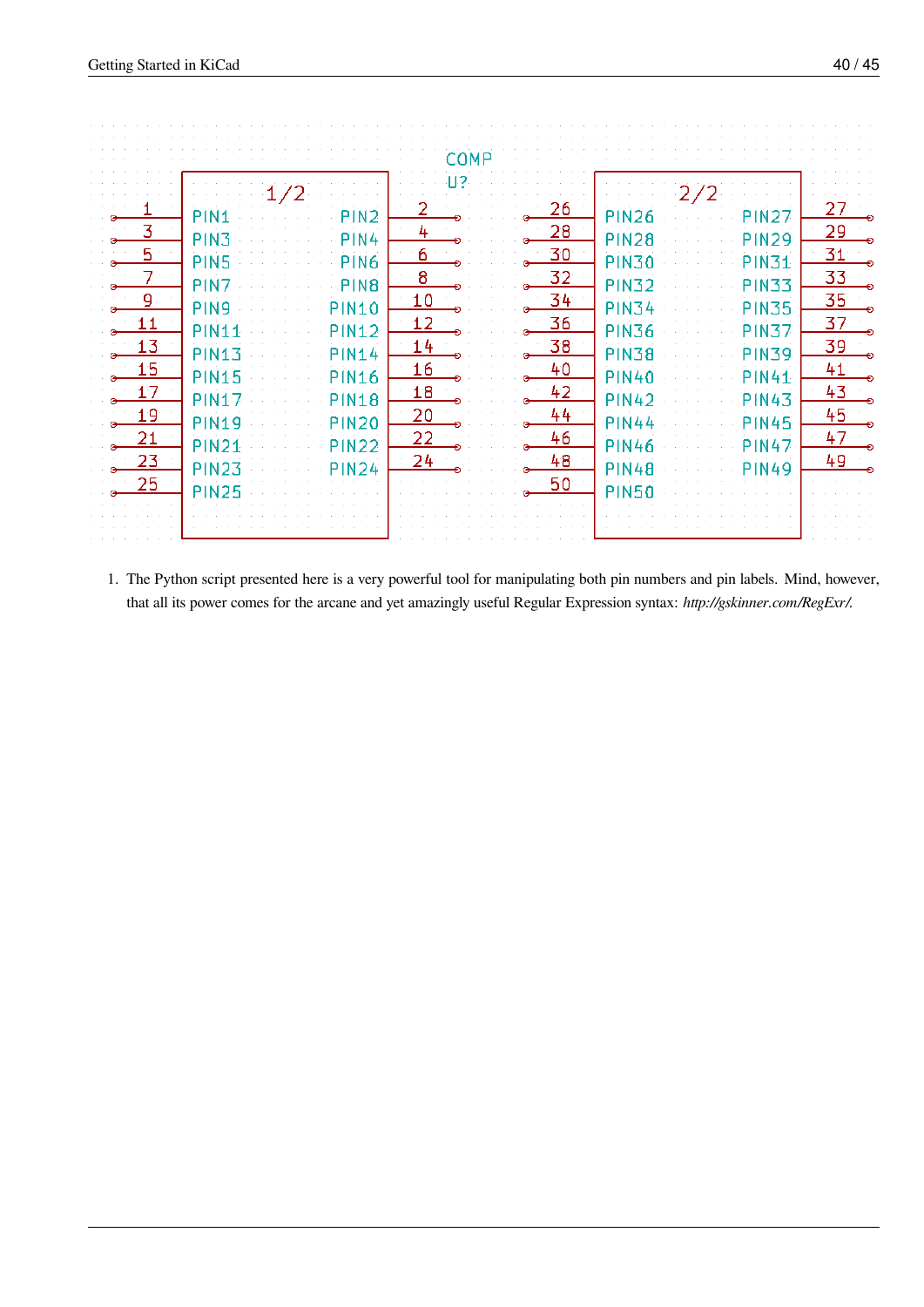# <span id="page-45-0"></span>**Make component footprints**

Unlike other EDA software tools, which have one type of library that contains both the schematic symbol and the footprint variations, KiCad *.lib* files contain schematic symbols and *.kicad\_mod* files contain footprints. *Cvpcb* is used to successfully map footprints to symbols.

As for *.lib* files, *.kicad\_mod* library files are text files that can contain anything from one to several parts.

There is an extensive footprint library with KiCad, however on occasion you might find that the footprint you need is not in the KiCad library. Here are the steps for creating a new PCB footprint in KiCad:

## **7.1 Using Footprint Editor**

- 1. From the KiCad project manager start the *Pcbnew* tool. Click on the *Open Footprint Editor* icon **1.11** on the top toolbar. This will open the *Footprint Editor*.
- 2. We are going to save the new footprint *MYCONN3* in the new footprint library *myfootprint*. Create a new folder *myfootprint.pretty* in the *tutorial1/* project folder. Click on the **Preferences** → **Footprint Libraries Manager** and press *Append Library* button. In the table, enter "myfootprint" as Nickname, enter "\${KIPRJMOD}/myfootprint.pretty" as Library Path and enter "KiCad" as Plugin Type. Press OK to close the PCB Library Tables window. Click on the *Select active library* icon

on the top toolbar. Select the *myfootprint* library.

- 3. Click on the *New Footprint* icon **THP** on the top toolbar. Type *MYCONN3* as the *footprint name*. In the middle of the screen the *MYCONN3* label will appear. Under the label you can see the *REF\* label. Right click on* MYCONN3 *and move it above* REF\*. Right click on *REF\_\_\**, select *Edit Text* and rename it to *SMD*. Set the *Display* value to *Invisible*.
- 4. Select the *Add Pads* icon on the right toolbar. Click on the working sheet to place the pad. Right click on the new pad and click *Edit Pad*. You can otherwise use the e key shortcut.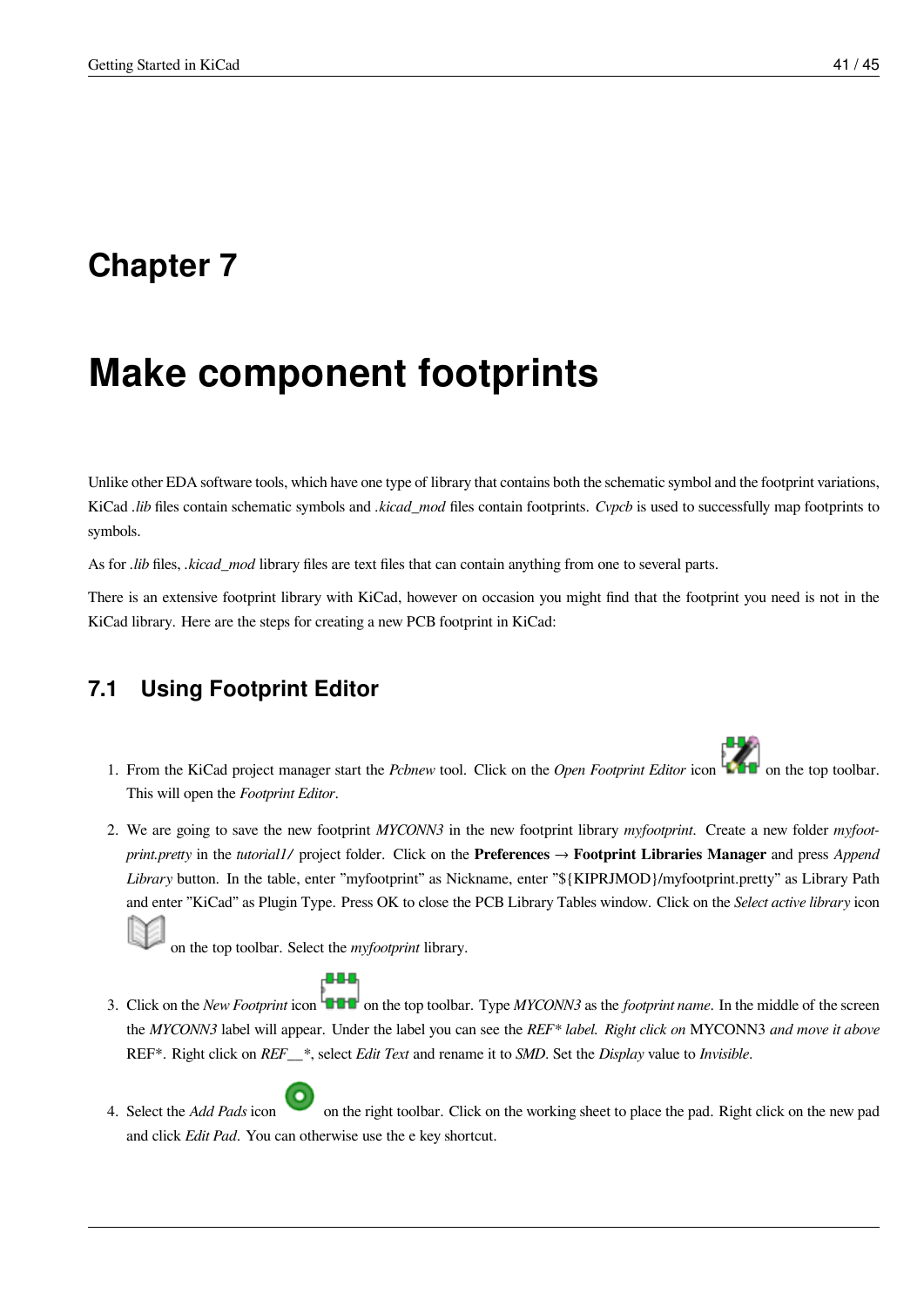|                                                                                                                                                                                  |                                                                             |                                                              | <b>Pad Properties</b>                                                                                                                                                                                                                          |
|----------------------------------------------------------------------------------------------------------------------------------------------------------------------------------|-----------------------------------------------------------------------------|--------------------------------------------------------------|------------------------------------------------------------------------------------------------------------------------------------------------------------------------------------------------------------------------------------------------|
| General                                                                                                                                                                          | <b>Local Clearance and Settings</b>                                         |                                                              |                                                                                                                                                                                                                                                |
| Pad number: 1<br>Net name:<br>Pad type:<br>Shape:<br>Position X:<br>Position Y:<br>Size X:<br>Size Y:<br>Orientation:                                                            | <b>SMD</b><br>Rectangular<br>1.27<br>$-1.27$<br>0.4<br>0.8<br>Δ<br>0<br>v i | ▲<br>₩<br>Δ.<br>A<br>mm<br>mm<br>mm<br>m <sub>m</sub><br>deg | <b>Drill-</b><br>A.<br>Circular<br>Shape:<br>$\overline{\mathbf{v}}$<br>0.762<br>Size X:<br>mm<br>0.762<br>Size Y:<br>mm<br>Layers-<br>4<br>F.Cu<br>Copper:<br>v<br>Technical Layers<br><b>F.Adhes</b><br><b>B.Adhes</b><br>$\sqrt{}$ F. Paste |
| Shape offset X:<br>Shape offset Y:<br>Pad to die length: 0<br>Trap. delta dim:<br>Trap. direction:<br>Parent footprint orientation<br>Rotation:<br>0.0<br>Board side: Front side | 0<br>$\pmb{0}$<br>0<br>$\circ$<br>A.<br>Vert.<br>$\overline{\mathbf{v}}$    | 0.1 <sub>deg</sub><br>mm<br>mm<br>mm<br>mm                   | <b>B.Paste</b><br><b>F.SilkS</b><br><b>B.SilkS</b><br>$\blacktriangledown$ F.Mask<br><b>B.Mask</b><br>Dwgs.User<br>Eco1.User<br>Eco2.User                                                                                                      |
|                                                                                                                                                                                  |                                                                             |                                                              | ∉Jok<br>$\times$ Cancel                                                                                                                                                                                                                        |

- 5. Set the *Pad Num* to *1*, *Pad Shape* to *Rect*, *Pad Type* to *SMD*, *Shape Size X* to *0.4*, and *Shape Size Y* to *0.8*. Click OK. Click on *Add Pads* again and place two more pads.
- 6. If you want to change the grid size, **Right click** → **Grid Select**. Be sure to select the appropriate grid size before laying down the components.
- 7. Move the *MYCONN3* label and the *SMD* label out of the way so that it looks like the image shown above.
- 8. When placing pads it is often necessary to measure relative distances. Place the cursor where you want the relative coordinate point (0,0) to be and press the space bar. While moving the cursor around, you will see a relative indication of the position of the cursor at the bottom of the page. Press the space bar at any time to set the new origin.
- 9. Now add a footprint contour. Click on the *Add graphic line or polygon* button in the right toolbar. Draw an outline of the connector around the component.
- 10. Click on the *Save Footprint in Active Library* icon **on** the top toolbar, using the default name MYCONN3.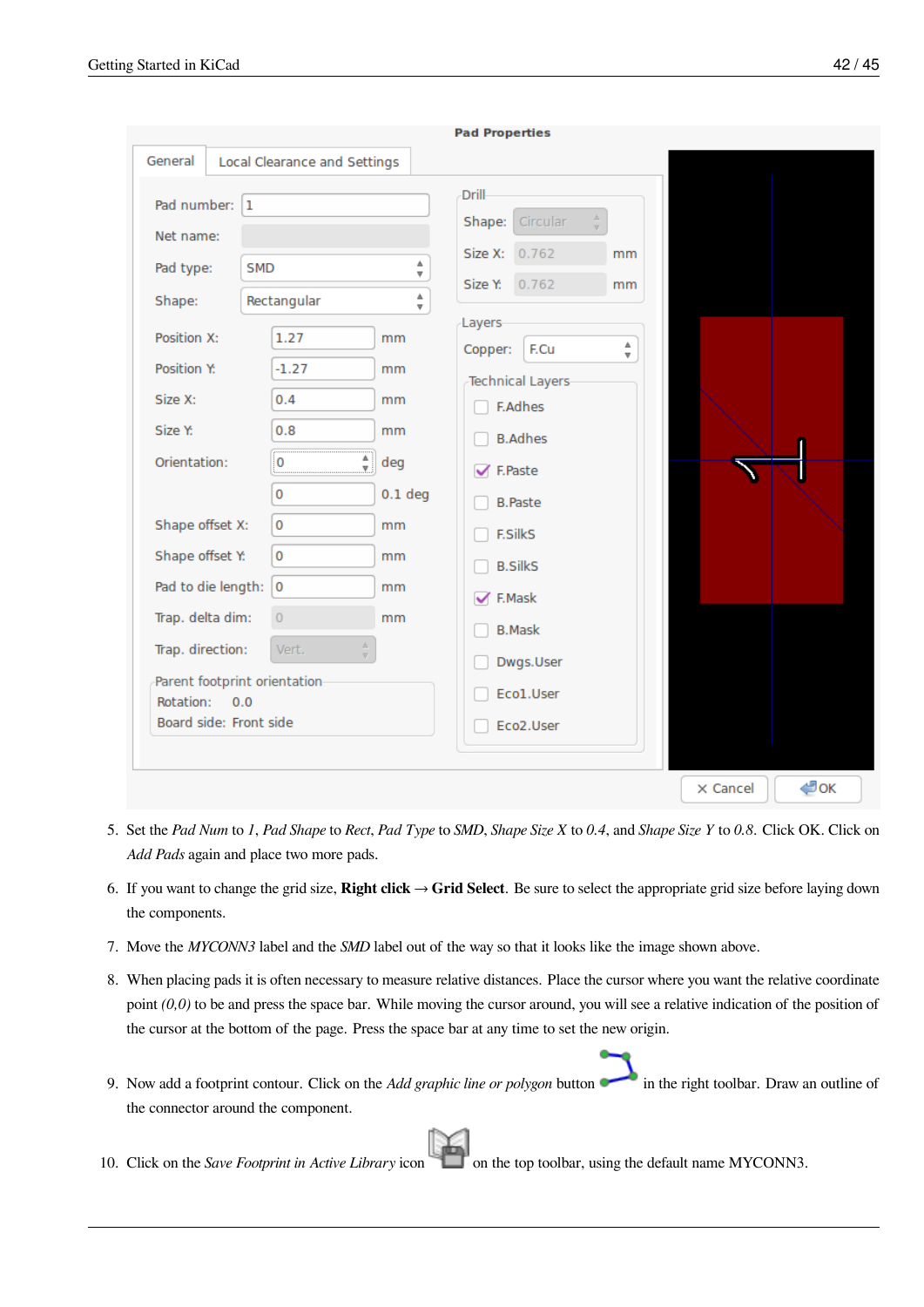# <span id="page-47-0"></span>**Note about portability of KiCad project files**

What files do you need to send to someone so that they can fully load and use your KiCad project?

When you have a KiCad project to share with somebody, it is important that the schematic file *.sch*, the board file *.kicad\_pcb*, the project file *.pro* and the netlist file *.net*, are sent together with both the schematic parts file *.lib* and the footprints file *.kicad mod.* Only this way will people have total freedom to modify the schematic and the board.

With KiCad schematics, people need the *.lib* files that contain the symbols. Those library files need to be loaded in the *Eeschema* preferences. On the other hand, with boards (*.kicad\_pcb* files), footprints can be stored inside the *.kicad\_pcb* file. You can send someone a *.kicad\_pcb* file and nothing else, and they would still be able to look at and edit the board. However, when they want to load components from a netlist, the footprint libraries (*.kicad\_mod* files) need to be present and loaded in the *Pcbnew* preferences just as for schematics. Also, it is necessary to load the *.kicad\_mod* files in the preferences of *Pcbnew* in order for those footprints to show up in *Cvpcb*.

If someone sends you a *.kicad\_pcb* file with footprints you would like to use in another board, you can open the Footprint Editor, load a footprint from the current board, and save or export it into another footprint library. You can also export all the footprints from a *.kicad\_pcb* file at once via **Pcbnew** → **File** → **Archive** → **Footprints** → **Create footprint archive**, which will create a new *.kicad\_mod* file with all the board's footprints.

Bottom line, if the PCB is the only thing you want to distribute, then the board file *.kicad\_pcb* is enough. However, if you want to give people the full ability to use and modify your schematic, its components and the PCB, it is highly recommended that you zip and send the following project directory:

```
tutorial1/
|-- tutorial1.pro
|-- tutorial1.sch
|-- tutorial1.kicad_pcb
|-- tutorial1.net
|-- library/
    | |-- myLib.lib
    | |-- myOwnLib.lib
    | \-- myQuickLib.lib
\vert|-- myfootprint.pretty/
    | \-- MYCONN3.kicad_mod
```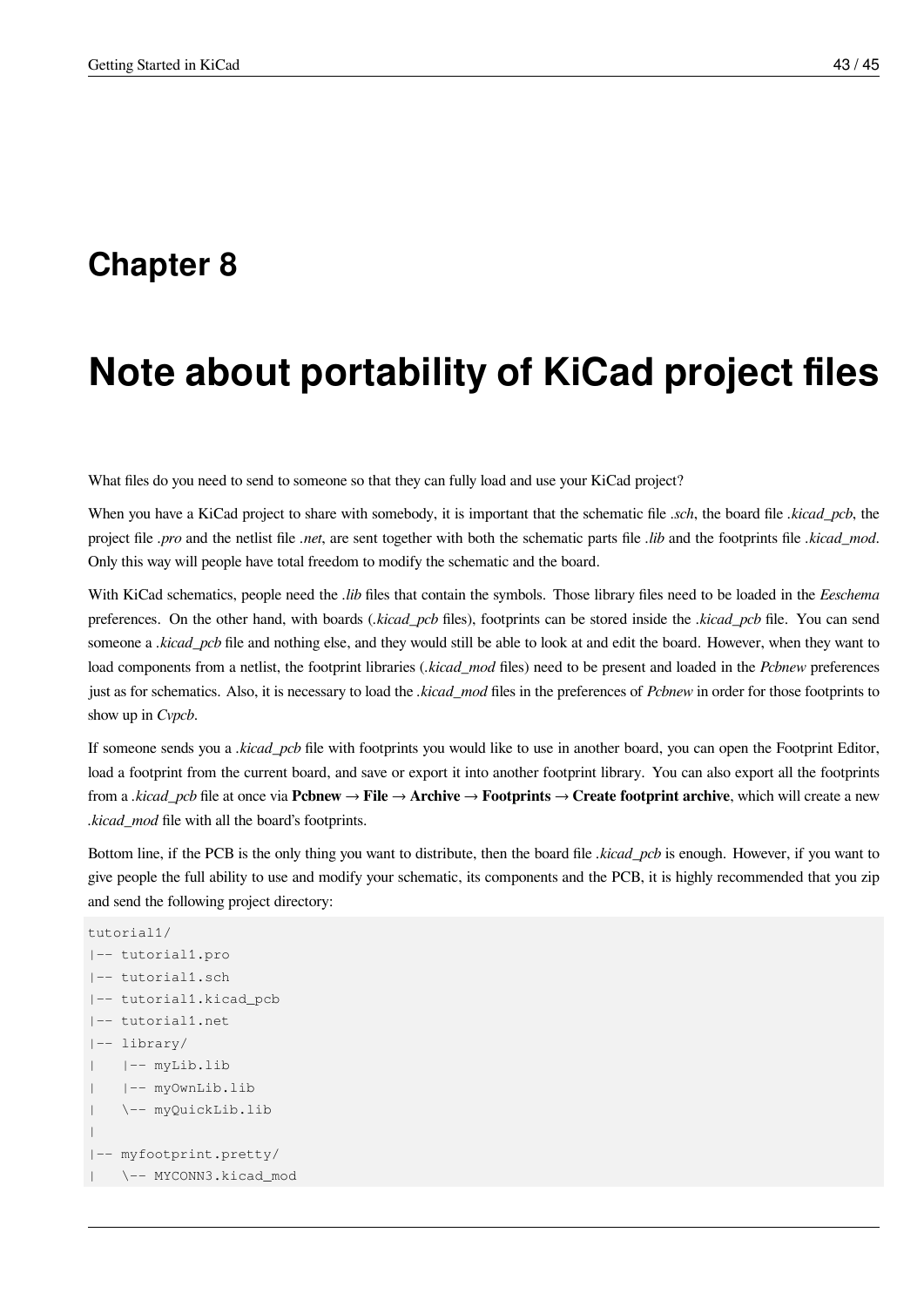```
|
\-- gerber
/
   |--...\lambda-- ...
```